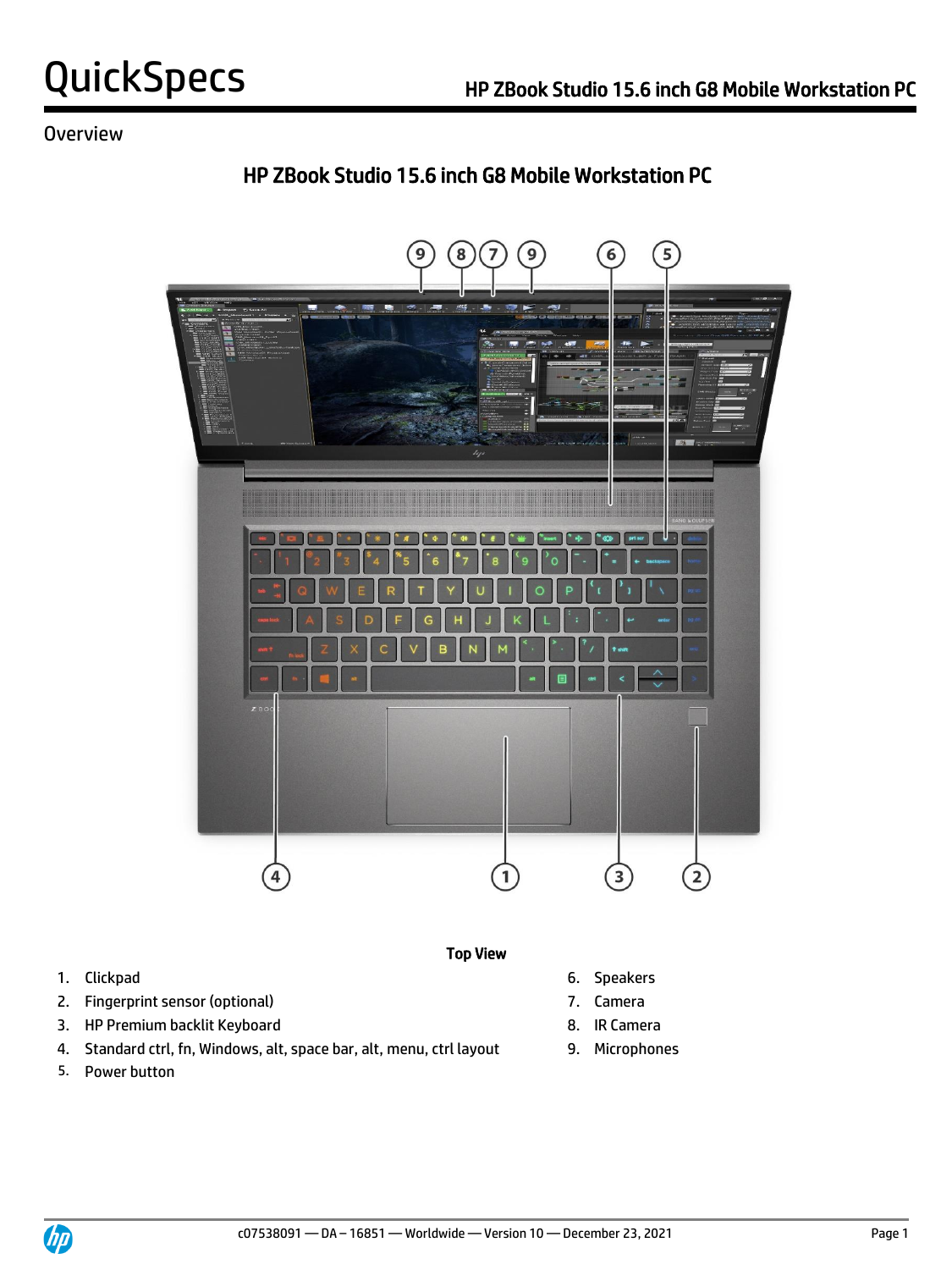

- 
- 2. USB 3.1 Gen 1 charging port
- Left
- 1. Nano security lock slot 3. Stereo microphone in / headphone-out combo jack



### Right (configurations with UHD Graphics and/or NVIDIA® T1200 or NVIDIA RTX™ A2000)

- 
- 
- 3. (2) USB Type-C® with Thunderbolt™ 4
- 1. Battery Charging LED **4. HDMI 2.0 port (Cable not included)**
- 2. Power connector 5. SD Card Reader (SD Media not included)

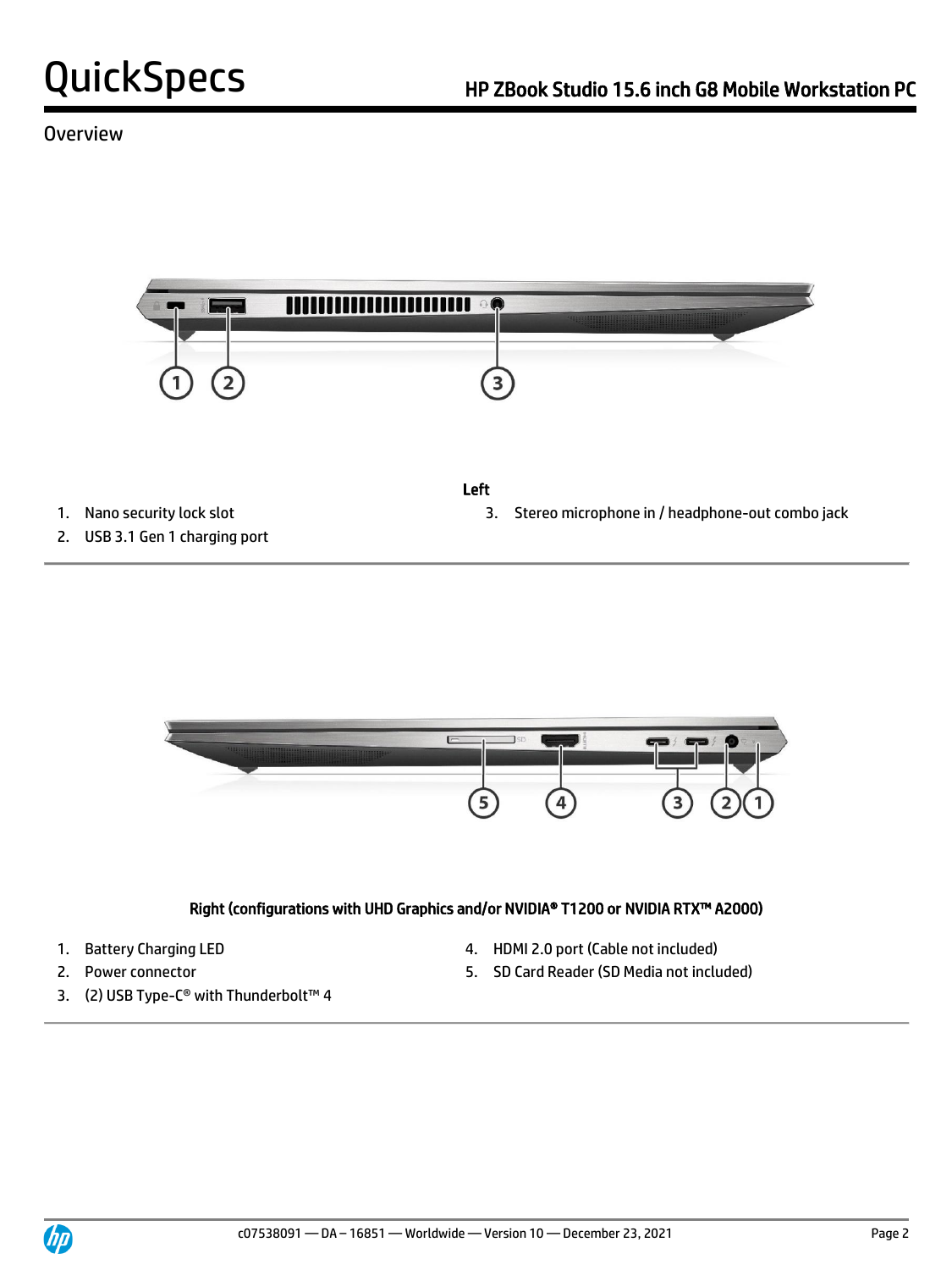

### Right (configurations with NVIDIA RTX™ A3000 or higher configurations)

- 
- 
- 3. (2) USB Type-C® with Thunderbolt™ 4
- 1. Battery Charging LED 4. mini DisplayPort™ 1.4 (mini DisplayPort cable is not included)
- 2. Power connector 5. SD Card Reader (SD Media not included)

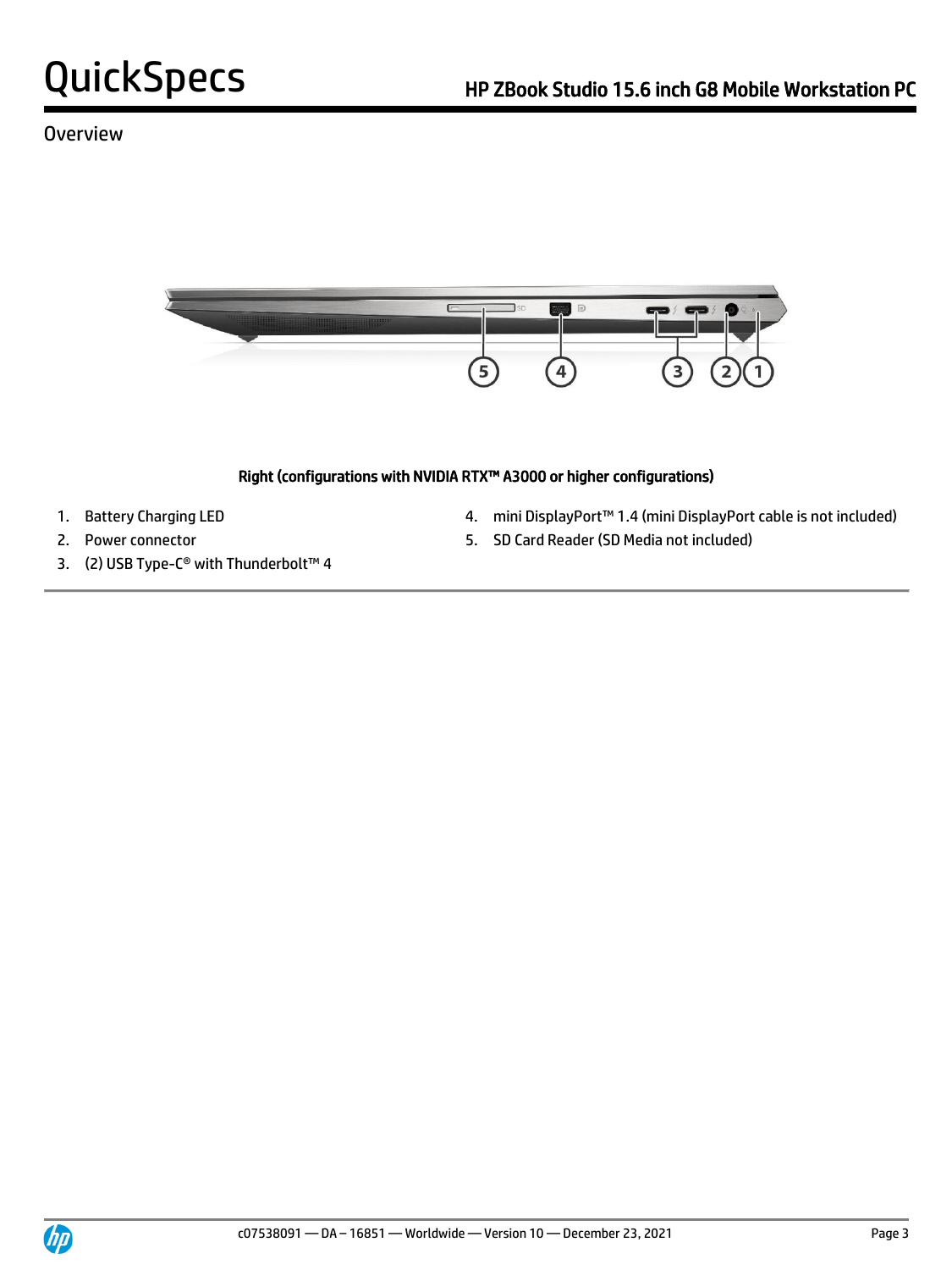

#### Bottom

- 1. Fan Venting 2. Speakers
- 

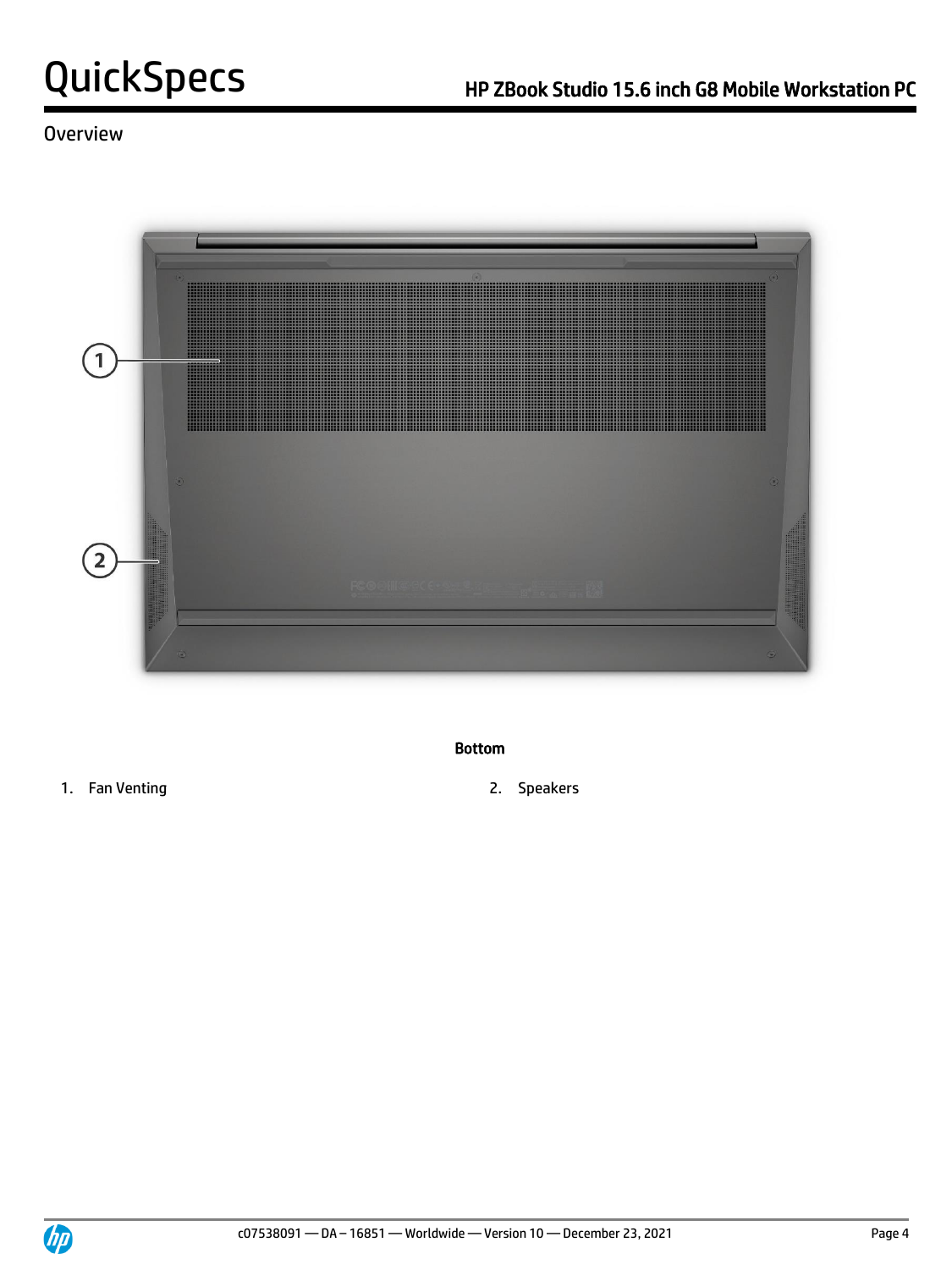# At A Glance

- Work anywhere without compromising on performance or security with Windows 10 Pro, powered by HP's collaboration and connectivity technology.
- Experience high-end visualization and seamlessly render your biggest projects with the next generation NVIDIA® GeForce RTX™ graphics.; Certified and supported for the apps you use every day.
- Take multitasking to the next level with the 11<sup>th</sup> gen Intel® Core™ i9 designed to handle complex, multithreaded apps like Adobe Premiere Pro®, and with fast clock speeds you can boost your speed on single threaded apps like Autodesk 3ds Max.
- Power through projects with up to 32 GB RAM for fast rendering, editing and simulating.
- Blitz through multiple tasks and ditch external drives with up to 2 TB local NVMe storage
- Speakers custom tuned by Bang and Olufsen surround you in a rich sound so you hear music the way the audio engineers intended. Featuring the most powerful speakers with the greatest levels of bass on any HP notebook.
- Connect to everything you need with a wide-range of connectivity options: Dual USB-C® Thunderbolt™, HDMI (not on configs with RTX Graphics), mini DisplayPort™ (only on configurations with RTX graphics), USB 3.0 charging port, headphone jack, and AC port.
- Choice of displays:
	- o Next Gen HP DreamColor 39.6 cm (15.6") diagonal 4K UHD IPS HDR 400 eDP + PSR anti-glare, 100% DCI-P3, 600 nits (3840 x 2160)120 Hz;
	- $\circ$  39.6 cm (15.6") diagonal FHD IPS eDP + PSR anti-glare, 100% sRGB at 400 nits low power (1920 x 1080);
	- o 39.6 cm (15.6") diagonal FHD IPS eDP + PSR anti-glare, 72% NTSC at 1000 nits HP Sure View Integrated Privacy Panel (1920 x 1080);
	- $\circ$  39.6 cm (15.6") diagonal 4K UHD OLED UWVA eDP + PSR Brightview 100% DCI-P3, 400 nits with ambient light sensor (3840 x 2160) multitouch enabled
- A completely revamped standby system means you're ready to work the moment inspiration strikes. With no sleep mode and no off mode, the modern standby keeps your rig connected and on demand whenever you need it.
- Transfer files over Wi-Fi® up to 3x faster with Wi-Fi 6
- Have confidence with the HP's most secure mobile workstations. Instantly protect against visual hacking with HP Sure View Reflect, and defend against firmware and malware attacks with HP Sure Start Gen6 and HP Sure Sense.
- A highly recyclable & lightweight aluminum exterior with 5x the abrasion resistance of painted carbon fiber allows for a more durable, thin, and recyclable device.
- Our ZBooks are designed to undergo extensive MIL-STD 810H testing.
- Plug in to greater connectivity at your desktop with the HP Thunderbolt Dock for lightning-fast Thunderbolt™ 4 transfers and the flexibility to run more than up to two external 4K displays.

### NOTE: See important legal disclosures for all listed specs in their respective feature's sections.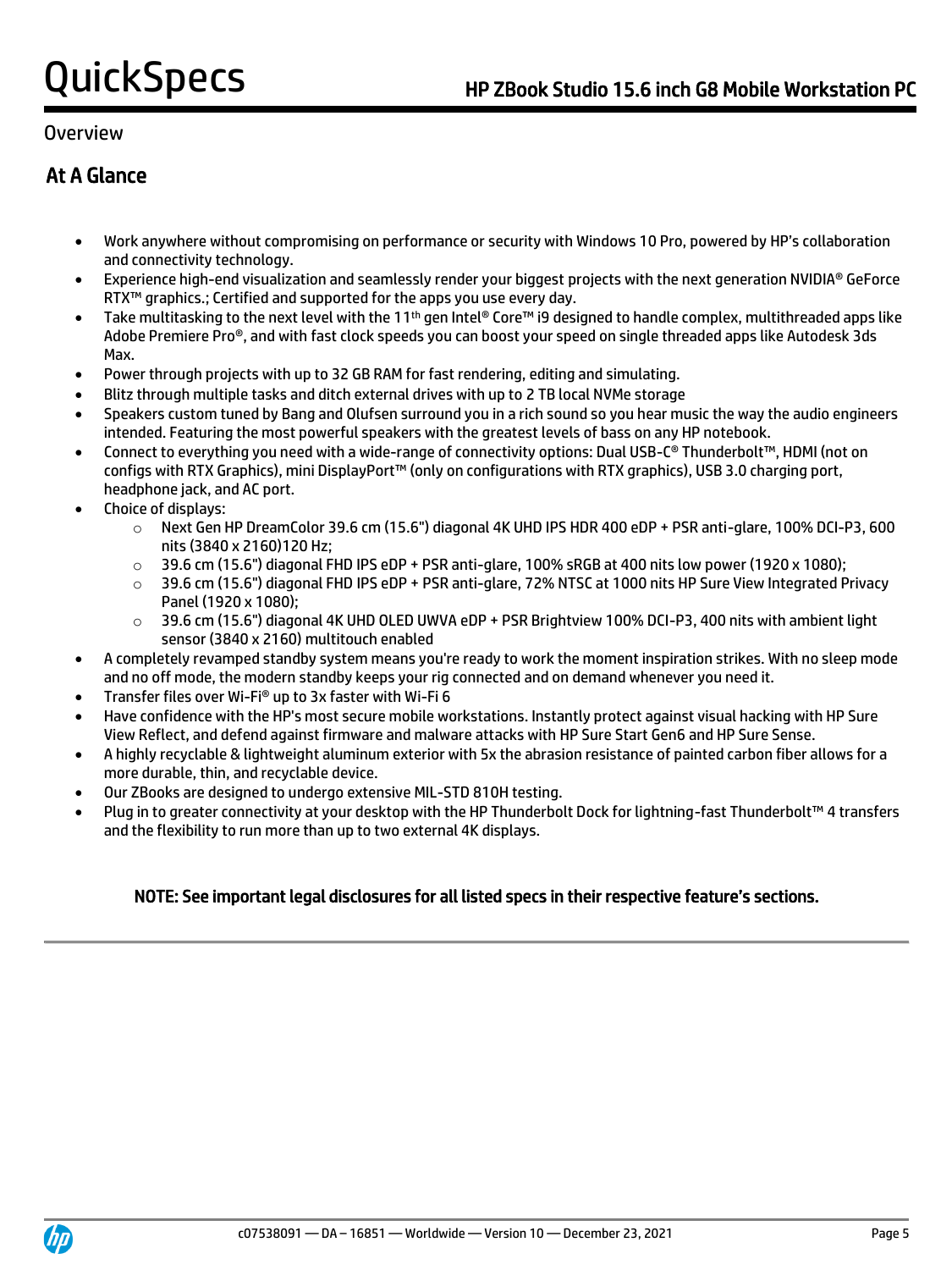# OPERATING SYSTEM

| <b>Preinstalled OS</b>    | Windows 11 Pro <sup>2</sup> - HP recommends Windows 11 Pro <sup>2</sup><br>Windows 11 Home - HP recommends Windows 11 Pro for business <sup>2</sup><br>Windows 11 Home Single Language - HP recommends Windows 11 Pro for business <sup>2</sup><br>Windows 11 Pro (Windows 11 Enterprise available with a Volume Licensing Agreement) <sup>2</sup><br>Windows 10 Pro <sup>1,2</sup><br>Windows 10 Home - HP recommends Windows 11 Pro for business 1,2<br>Windows 10 Home Single Language - HP recommends Windows 11 Pro for business 1,2<br>Windows 10 Pro (Windows 10 Enterprise available with a Volume Licensing Agreement) <sup>1,2</sup><br>Windows 10 Pro for Workstations <sup>2</sup><br>Ubuntu 20.04 $3$<br>FreeDOS 3.0 |
|---------------------------|-----------------------------------------------------------------------------------------------------------------------------------------------------------------------------------------------------------------------------------------------------------------------------------------------------------------------------------------------------------------------------------------------------------------------------------------------------------------------------------------------------------------------------------------------------------------------------------------------------------------------------------------------------------------------------------------------------------------------------------|
| Supported OS <sup>4</sup> | Windows 10 64 Enterprise <sup>2</sup>                                                                                                                                                                                                                                                                                                                                                                                                                                                                                                                                                                                                                                                                                             |

HP tested Windows 10, version 1909 on this platform. For testing information on newer versions of Windows 10, please se[e https://support.hp.com/document/c05195282](https://support.hp.com/document/c05195282)

<sup>1</sup> Device comes with Windows 10 and a free Windows 11 upgrade or may be preloaded with Windows 11. Upgrade timing may vary by device. Features and app availability may vary by region. Certain features require specific hardware (see Windows 11 Specifications).

<sup>2</sup> Not all features are available in all editions or versions of Windows. Systems may require upgraded and/or separately purchased hardware, drivers, software or BIOS update to take full advantage of Windows functionality. Windows is automatically updated and enabled. High speed internet and Microsoft account required. ISP fees may apply and additional requirements may apply over time for updates. Se[e http://www.windows.com.](http://www.windows.com/)

<sup>3</sup> For detailed Linux<sup>®</sup> OS/hardware support information, see: http/www.hp.com/linux\_hardware\_matrix

<sup>4</sup>Support to be tested and documented or web support only.

# PROCESSOR

11th Generation Intel® Core™ i9-11950H with Intel® UHD Graphics (2.6 GHz base frequency, up to 5.0 GHz with Intel® Turbo Boost Technology, 24 MB L3 cache, 8 cores), supports Intel® vPro® Technology; 1,2,3,4,5

11th Generation Intel® Core™ i9-11900H with Intel® UHD Graphics (2.5 GHz base frequency, up to 4.9 GHz with Intel® Turbo Boost Technology, 24 MB L3 cache, 8 cores); 1,2,3,4,5

11th Generation Intel® Core™ i7-11850H with Intel® UHD Graphics (2.5 GHz base frequency, up to 4.8 GHz with Intel® Turbo Boost Technology, 24 MB L3 cache, 8 cores), supports Intel® vPro® Technology: 1,2,3,4,5

11th Generation Intel® Core™ i7-11800H with Intel® UHD Graphics (2.3 GHz base frequency, up to 4.6 GHz with Intel® Turbo Boost Technology, 24 MB L3 cache, 8 cores);1,2,3,4

<sup>1</sup> Multicore is designed to improve performance of certain software products. Not all customers or software applications will necessarily benefit from use of this technology. Performance and clock frequency will vary depending on application workload and your hardware and software configurations. Intel's numbering, branding and/or naming is not a measurement of higher performance.

<sup>2</sup> Processor speed denotes maximum performance mode; processors will run at lower speeds in battery optimization mode. 3 Intel® Turbo Boost performance varies depending on hardware, software and overall system configuration. Energy Efficient Turbo is a power management feature that can lower the maximum core ratio (frequency), if the CPU thinks it can achieve about the same performance as with the maximum turbo frequency. Energy Efficient Turbo feature is disabled in sorder to prioritize performance in DC mode. It can be changed in F10 BIOS settings. See www.intel.com/technology/turboboost for more information.

4 In accordance with Microsoft's support policy, HP does not support the Windows 8 or Windows 7 operating system on products configured with Intel and AMD 7th generation and forward processors or provide any Windows 8 or Windows 7 drivers on [http://www.support.hp.com.](http://www.support.hp.com/)

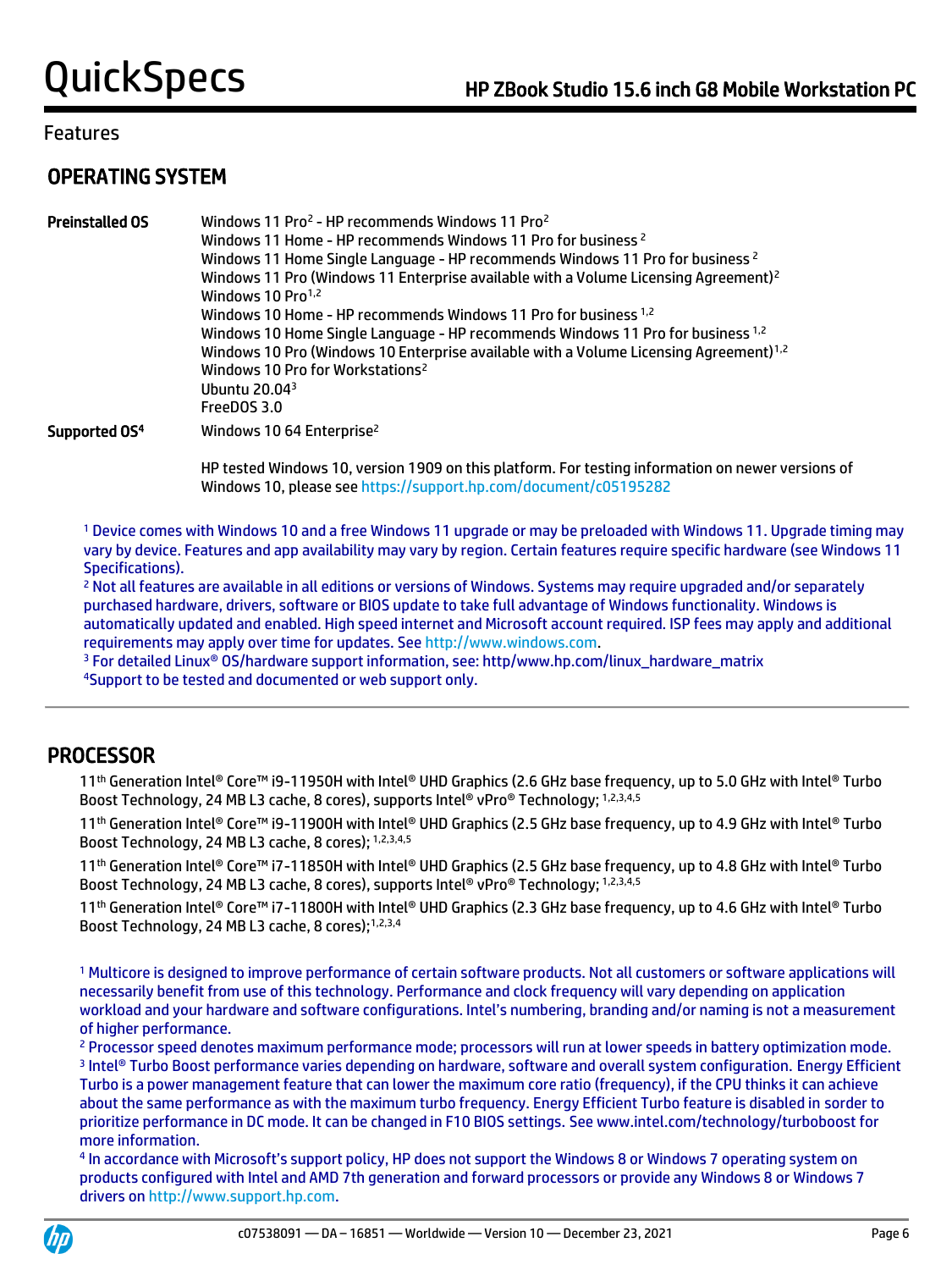<sup>5</sup> For full Intel® vPro® functionality, Windows 10 Pro 64 bit, a vPro supported processor, vPro enabled chipset, vPro enabled wired LAN and/or WLAN card and TPM 2.0 are required. Some functionality requires additional 3rd party software in order to run. Se[e http://intel.com/vpro](http://intel.com/vpro)

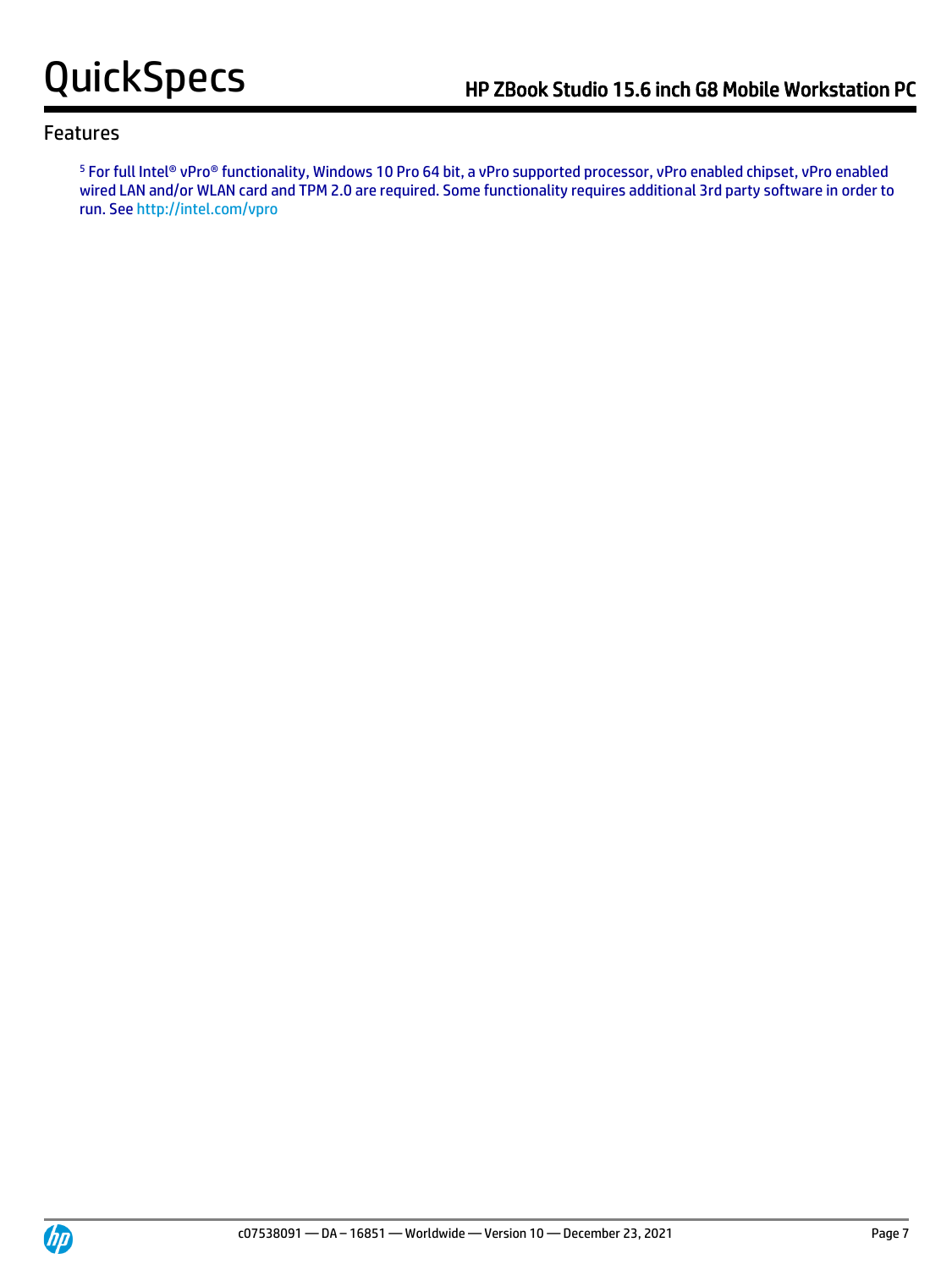# **CHIPSET**

Intel® WM590 Chipset

# INTEL® CORE™ I5 WITH VPRO/CORE I7 WITH VPRO TECHNOLOGY CAPABLE

 Intel® Core™ i5 with vPro®, Core™ i7 with vPro®, Core™ i9 with vPro® technology is a selectable feature that is available on units configured with select processors, a qualified Intel® WLAN module and a preinstalled Windows® operating system. It provides advances in remote manageability, security, energy efficient performance, and wireless connectivity. Intel® Active Management Technology (iAMT) offers built-in manageability and proactive security for networked mobile workstations, even when they are powered off\* or when the operating system is inoperable. It can help identify threats before they reach the network, isolate infected systems, and update regardless of their power state.

<sup>1</sup> Requires a Windows operating system, network hardware and software, connection with a power source, and a direct (non-VPN) corporate network connection which is either cable or wireless LAN.

<sup>2</sup> For full Intel® vPro® functionality, Windows 10 Pro 64 bit, a vPro supported processor, vPro enabled chipset, vPro enabled wired LAN and/or WLAN card and TPM 2.0 are required. Some functionality requires additional 3rd party software in order to run. Se[e http://intel.com/vpro](http://intel.com/vpro)

# **GRAPHICS**

#### Integrated

Intel® UHD Graphics 1,2,3,4,5,6

Supports up to 3 displays including the integrated display.

Supports: HD decode, DX12, Intel® Quick Sync Video,

 Max resolution for external displays: HDMI 2.0 4096x2304 @30Hz; DisplayPort via USB-C® Thunderbolt™ 4096x2304 @60Hz, miniDP 1.4

#### Discrete

 NVIDIA® GeForce RTX™ 3060 (6 GB GDDR6 dedicated) NVIDIA® GeForce RTX™ 3070 (8 GB GDDR6 dedicated) NVIDIA® GeForce RTX™ 3080 (16 GB GDDR6 dedicated) NVIDIA® T1200 (4 GB GDDR6 dedicated)2,4,6,7,9 NVIDIA RTX™ A2000 (4 GB GDDR6 dedicated) 2,4,6,7,9 NVIDIA RTX™ A3000 (6 GB GDDR6 dedicated)2,6,8,9 NVIDIA RTX™ A4000 (8 GB GDDR6 dedicated)2,6,8,9 NVIDIA RTX™ A5000 (16 GB GDDR6 dedicated)2,6,8,9,10

Supports up to 4 displays through discrete graphics and dock

Supports: NVIDIA Surround Technology for NVIDIA GeForce Graphics

M Max resolution for external displays: HDMI 2.0 4096x2304 @30Hz; DisplayPort via USB-C® Thunderbolt™ 4096x2304 @60Hz, miniDP 1.4

<sup>1</sup> UHD content required to view UHD images.

<sup>2</sup> Both UMA & Discrete configurations support up to 4 displays when on the HP Thunderbolt Dock G2 (sold separately) - Max. resolution = 2.5K @60Hz (DP1) & 2.5K @60Hz (DP2) & FHD (VGA) OR 4K @60Hz (one DP Port) & 4K @60Hz (Type-C® output port using a Type C®-to-DP adapter).

<sup>3</sup> Support HD decode, DX11, DX12, HDMI 1.4, HDCP 2.3 via DP up to 4K @ 60Hz and via HDMI up to 4K @ 30Hz

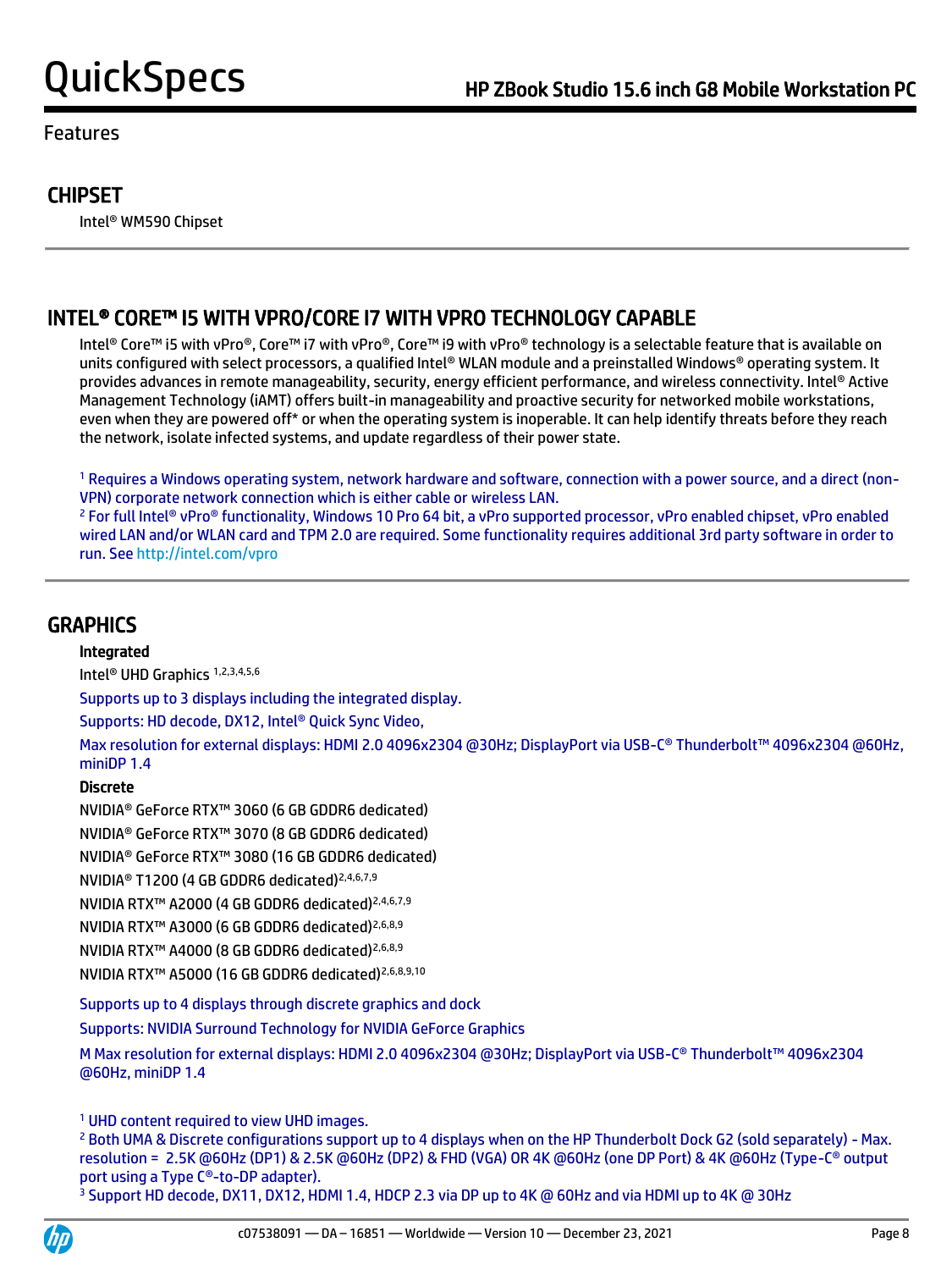<sup>4</sup> HDMI cable Sold Separately

<sup>5</sup> Shared video memory (UMA) uses part of the total system memory for video performance. System memory dedicated to video performance is not available for other use by other programs.

<sup>6</sup>GPU configurations may be limited to specific GPU/Memory Configurations.

<sup>7</sup>HDMI 2.0 works with Discrete Graphics and drops to HDMI 1.4 with Intel(r) UHD Graphics

<sup>8</sup>miniDP cable sold separately.

<sup>9</sup>HDMI 2.0 connector is provided with Intel® UHD Graphics and/or NVIDIA Quadro T1200 or A2000 configurations; miniDP 1.4 connector is provided with NVIDIA Quadro RTX A3000 or higher configurations

<sup>10</sup>NVIDIA Quadro RTX A5000 graphics option available in 2nd half of 2021

# DISPLAY

#### Non-touch

- Next Gen HP DreamColor 39.6 cm (15.6") diagonal 4K UHD IPS HDR 400 eDP + PSR anti-glare, 100% DCI-P3, 600 nits (3840 x 2160)2,3,5,6
- 39.6 cm (15.6") diagonal FHD IPS eDP + PSR anti-glare, 100% sRGB at 400 nits low power (1920 x 1080)2,3,5,6
- 39.6 cm (15.6") diagonal FHD IPS eDP + PSR anti-glare, 72% NTSC at 1000 nits HP Sure View Integrated Privacy Panel (1920 x 1080)1,2,3,5,6,7,8

#### Touch

• 39.6 cm (15.6") diagonal 4K UHD OLED UWVA eDP + PSR Brightview 100% DCI-P3, 400 nits with ambient light sensor (3840 x 2160) Multitouch enabled Corning Gorilla Glass 5 2,3,5,6,8

<sup>1</sup> HP Sure View is optional and must be configured at purchase.

<sup>2</sup> UHD content required to view UHD images.

<sup>3</sup>Resolutions are dependent upon monitor capability, and resolution and color depth settings.

<sup>5</sup>Display options may be limited to specific CPU / GPU Configurations.

<sup>6</sup>VESA DisplayHDR 400 certification are pending.

<sup>7</sup>HP Sure View available in 2nd half of 2020.

8Actual brightness will be lower with touchscreen or Sure View.

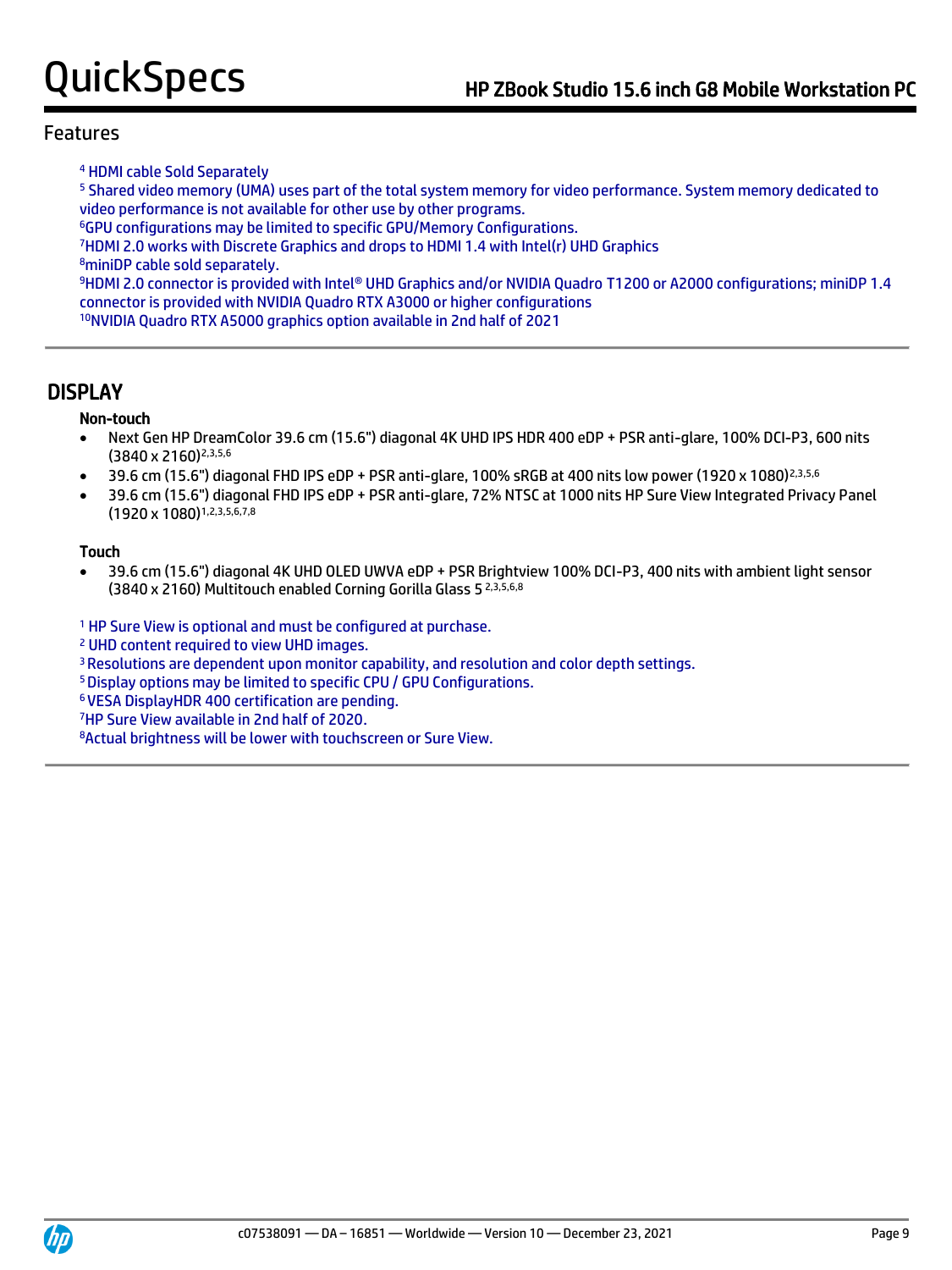# STORAGE AND DRIVES\*

### 1 M.2 Storage (PCIe NVMe™ SSD) slot<sup>1</sup>

256 GB PCIe® Gen3 x4 NVMe™ M.2 2280 Solid State Drive (SSD) 512 GB PCIe® Gen3 x4 NVMe™ M.2 2280 Solid State Drive (SSD) 1TB PCIe® Gen3 x4 NVMe™ M.2 2280 Solid State Drive (SSD) 2TB PCIe® Gen3 x4 NVMe™ M.2 2280 Solid State Drive (SSD) 512 GB PCIe® NVMe™ M.2 SED SSD

256 GB PCIe Gen4 (NVMe™) TLC Solid State Drive\*\* 256 GB PCIe Gen4 (NVMe™) TLC Self Encrypting (SED) OPAL2 Solid State Drive\*\* GB PCIe Gen4 (NVMe™) TLC Solid State Drive\*\* GB PCIe Gen4 (NVMe™) TLC Self Encrypting (SED) OPAL2 Solid State Drive\*\* TB PCIe Gen4 (NVMe™) TLC Solid State Drive\*\* TB PCIe Gen4 (NVMe™) TLC Solid State Drive\*\*

<sup>1</sup>M.2 Storage Slot does not support SATA drives \* For storage drives, GB = 1 billion bytes. TB = 1 trillion bytes. Actual formatted capacity is less. Up to 35GB of disk is reserved for system recovery software. \*\* Available late September 2021.

# DRIVE CONTROLLERS

SATA Not supported RAID Not supported

M.2 Storage Bay (PCIe NVMe) PCIe® Gen3 x4 NVMe™ Solid State Drive

# **MEMORY**

 Maximum Memory 32 GB DDR4-3200 non-ECC SDRAM1,2 Memory soldered down. Supports Dual Channel Memory

<sup>1</sup>Memory is soldered down and not upgradeable 2Memory configurations may be limited to specific CPU / GPU Configurations.



j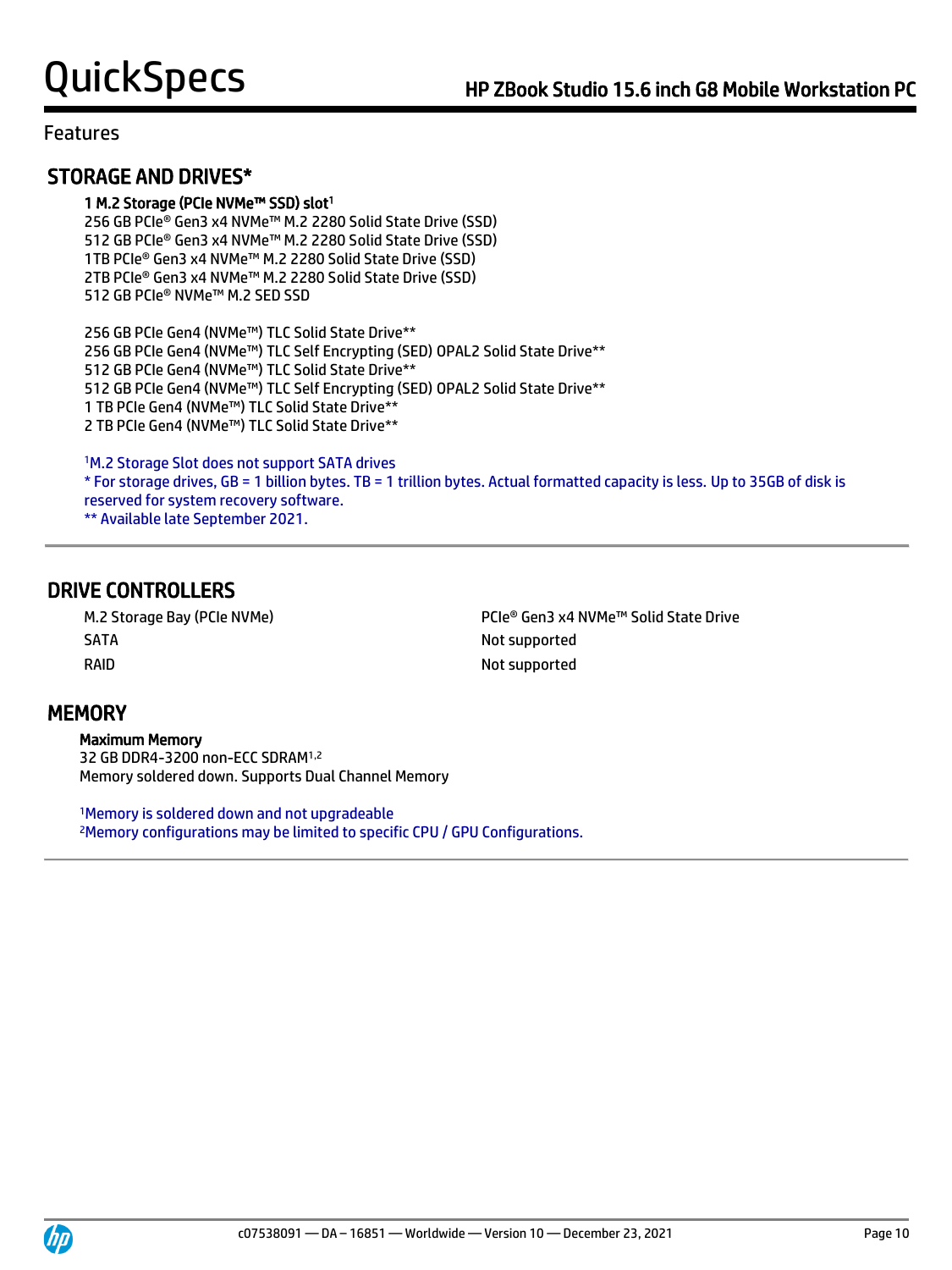# NETWORKING/COMMUNICATIONS

#### WLAN

Intel® Wi-Fi 6 AX201 (2x2) and Bluetooth® 5.2 combo, vPro® 1 Intel® Wi-Fi 6 AX201 (2x2) and Bluetooth® 5.2 combo, non-vPro® 1

<sup>1</sup> Wireless access point and Internet service required and sold separately. Availability of public wireless access points limited. Wi-Fi 6 (802.11ax) is backwards compatible with prior 802.11 specs.

### AUDIO/MULTIMEDIA

#### Audio

Audio by Bang & Olufsen, quad stereo speakers, HP World Facing Microphone dual array digital microphone, functions keys for volume up and down, combo microphone/headphone jack, HD audio with 150Hz Bass Roll off

#### Camera<sup>1, 2</sup>

720p HD with Temporal Noise Reduction webcam with IR;

<sup>1</sup> HD content required to view HD images.

<sup>2</sup> Windows Hello face authentication utilizes a camera specially configured for near infrared (IR) imaging to authenticate and unlock Windows devices as well as unlock your Microsoft Passport.

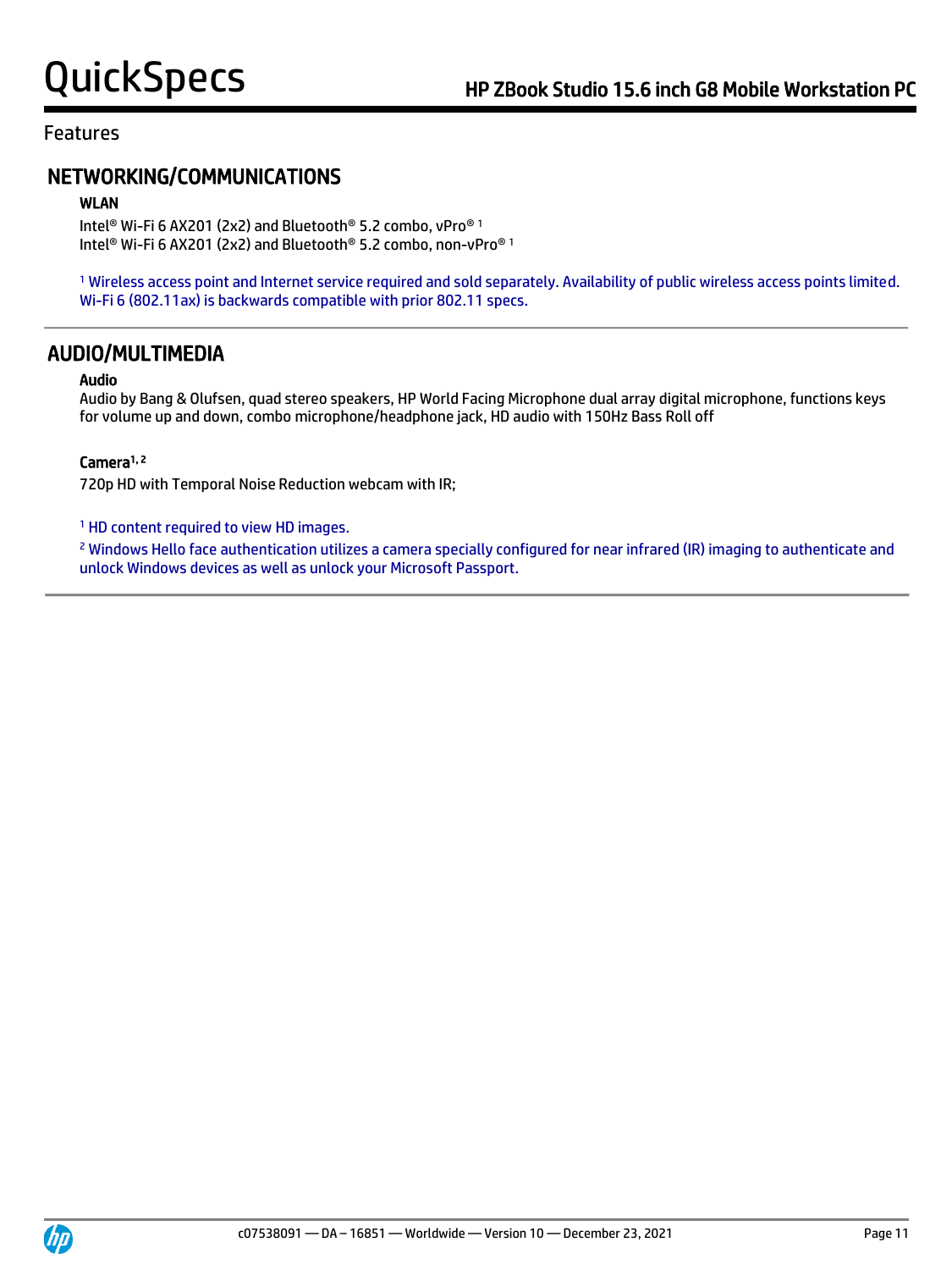# KEYBOARDS/POINTING DEVICES/BUTTONS & FUNCTION KEYS

#### Keyboard

HP Premium Quiet Keyboard, full-size, spill-resistant, backlit, with drain and DuraKeys, clickpad with image sensor and glass surface, multi-touch gestures and taps enabled

HP Premium Quiet \*Creator Bridge\* Keyboard, full-size, spill-resistant, backlit, with drain and DuraKeys, clickpad with image sensor and glass surface, multi-touch gestures and taps enabled

#### Buttons and Function Keys

Discrete buttons provide easy access to the following features: F1 – Display Switching F2 – HP Sure View on/off (if configured) F3 - Brightness Down F4 – Brightness Up F5 – Audio mute F6 – Volume down F7 – Volume up F8 – Microphone mute F9 – Keyboard backlight F10 – Insert F11 – Airplane Mode on/off F12 – Programmable Key Print Screen Power Button on/off Delete Fn key lock Hidden Function Keys:

Fn+R=Break Fn+S=Sys Rq Fn+C=Scroll Lock Fn+W=Pause

<sup>1</sup>Only available in the US, and optional

# SOFTWARE AND SECURITY

#### Workstation ISV Certifications

See the latest list of certifications at[: http://www.hp.com/go/isv](http://www.hp.com/go/isv)

#### HP ZCENTRAL REMOTE BOOST SOFTWARE

The remote desktop solution for serious workstation users and their most demanding applications. Download at: <http://www.hp.com/go/RGS>

#### HP Performance Advisor

HP Performance Advisor HP Performance Advisor enables optimal configuration of HP Mobile Workstations delivering stability and best performance. HP Performance Advisor will guide your system setup allowing a "custom" configuration that best matches the workstation to user requirements. Download at: [https://www.hp.com/us-en/workstations/performance](https://www.hp.com/us-en/workstations/performance-advisor.html)[advisor.html](https://www.hp.com/us-en/workstations/performance-advisor.html)

#### **Software**

Bing search for IE11 Buy Office HP Hotkey Support HP Noise Cancellation Software HP Performance Advisor8

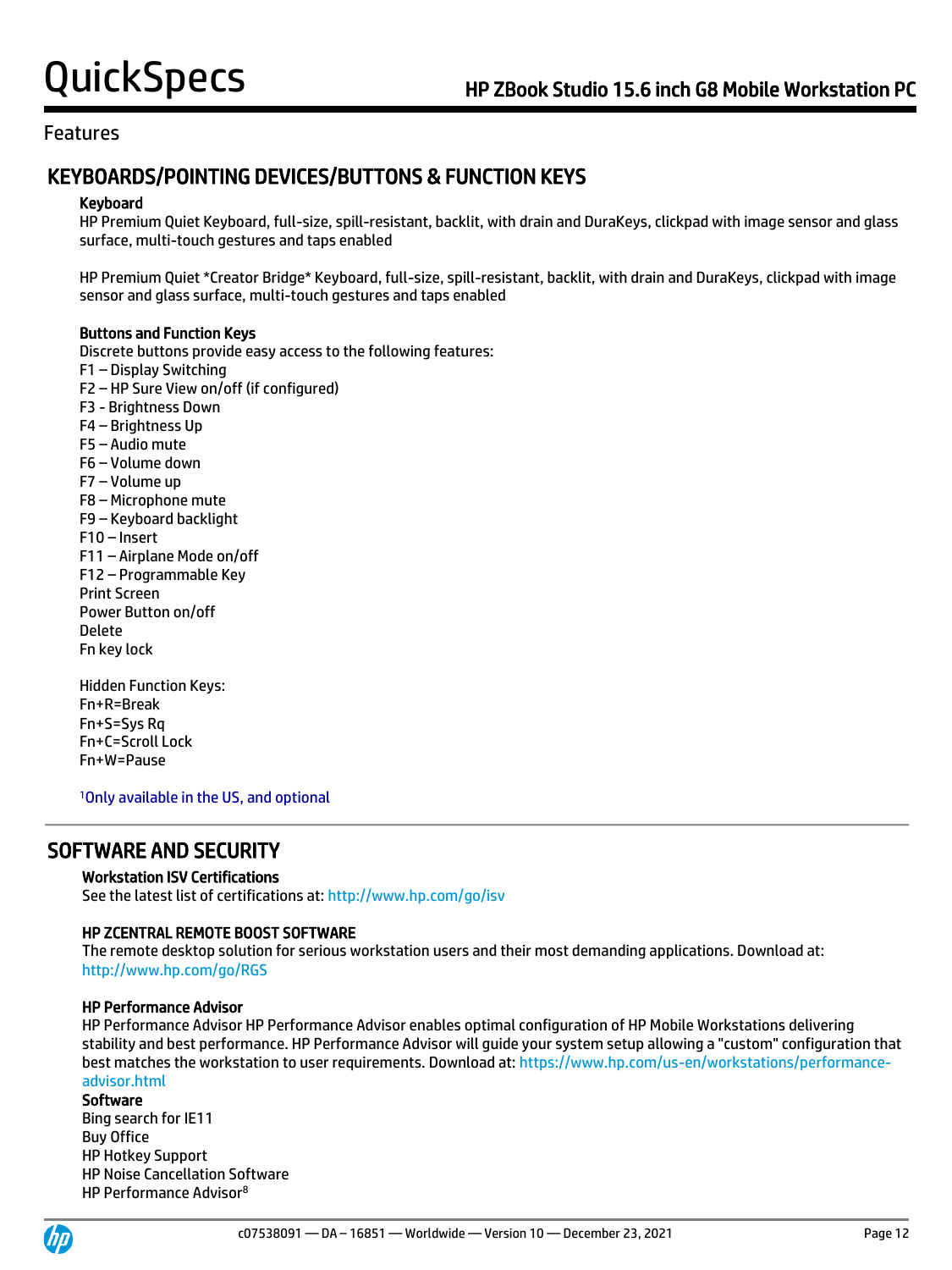HP Z Central Remote Boost Software<sup>2</sup> Native Miracast support <sup>4</sup> HP Connection Optimizer<sup>9</sup> HP Smart Support<sup>20</sup>

#### Security Management

Absolute persistence module <sup>6</sup> HP Device Access Manager HP FingerPrint Sensor HP Manageability Integration Kit<sup>11</sup> HP Power On Authentication Security lock slot<sup>12</sup> Trusted Platform Module TPM 2.0 Embedded Security Chip Master Boot Record security Pre-boot authentication Microsoft Security Defender<sup>10</sup> HP Client Security Manager<sup>17</sup> HP BIOSphere Gen6 <sup>5</sup> HP Sure Recover Gen3 <sup>13</sup> HP Sure Start Gen6 5, 15 HP Secure Erase <sup>16</sup> HP Sure Sense<sup>18</sup>

#### BIOS Version

ISO/IEC 19678: 2015 (formerly NIST 800-147) compliant UEFI version: 2.7

#### TPM

Model: Infineon SLB9670 Version: 7.85 Revision: TPM 2.0 FIPS 140-2 Compliant: Yes with Convert TPM to 2.0 (FIPS 140-2) option

#### Fingerprint Sensor (Optional)

Voltage: 3.0-3.6V Operating temperature: -20° - 85°C Imaging current: 31mA Wake on finger current: 40 uA Capture rate: 30ms/frame ESD Resistance: IEC 6100-4-2 4B (+/-15KV) Detection Matrix: 363 dpi, sensing area 8x8 mm

#### Security Features

HP Fingerprint Sensor (optional)<sup>19</sup> IR Camera with Windows Hello

#### For more information on HP Client Security Software Suite, refer to [http://www.hp.com/go/clientsecurity.](http://www.hp.com/go/clientsecurity)

<sup>2</sup> HP ZCentral Remote Boost Sender does not come preinstalled on Z Workstations but can be downloaded and run on all Z desktop and laptops without license purchase through 2022. With non-Z sender devices, purchase of perpetual individual license or perpetual floating license per simultaneously executing versions and purchase of ZCentral Remote Boost Software Support is required. ZCentral Remote Boost Sender for non-Z Hardware requires a license and Windows 10, RHEL/CentOS (7 or 8), or UBUNTU 18.04 or 20.04 LTS operating systems. macOS (10.14 or newer) operating system and ThinPro 7.2 are only supported on the receiver side. Requires network access. The software is available for download at hp.com/ZCentralRemoteBoost.

4 Miracast is a wireless technology your PC can use to project your screen to TVs, projectors, and streaming media players that also support Miracast. You can use Miracast to share what you're doing on your PC and present a slide show. For more information: http://windows.microsoft.com/en-us/windows-8/project-wireless-screen-miracast.

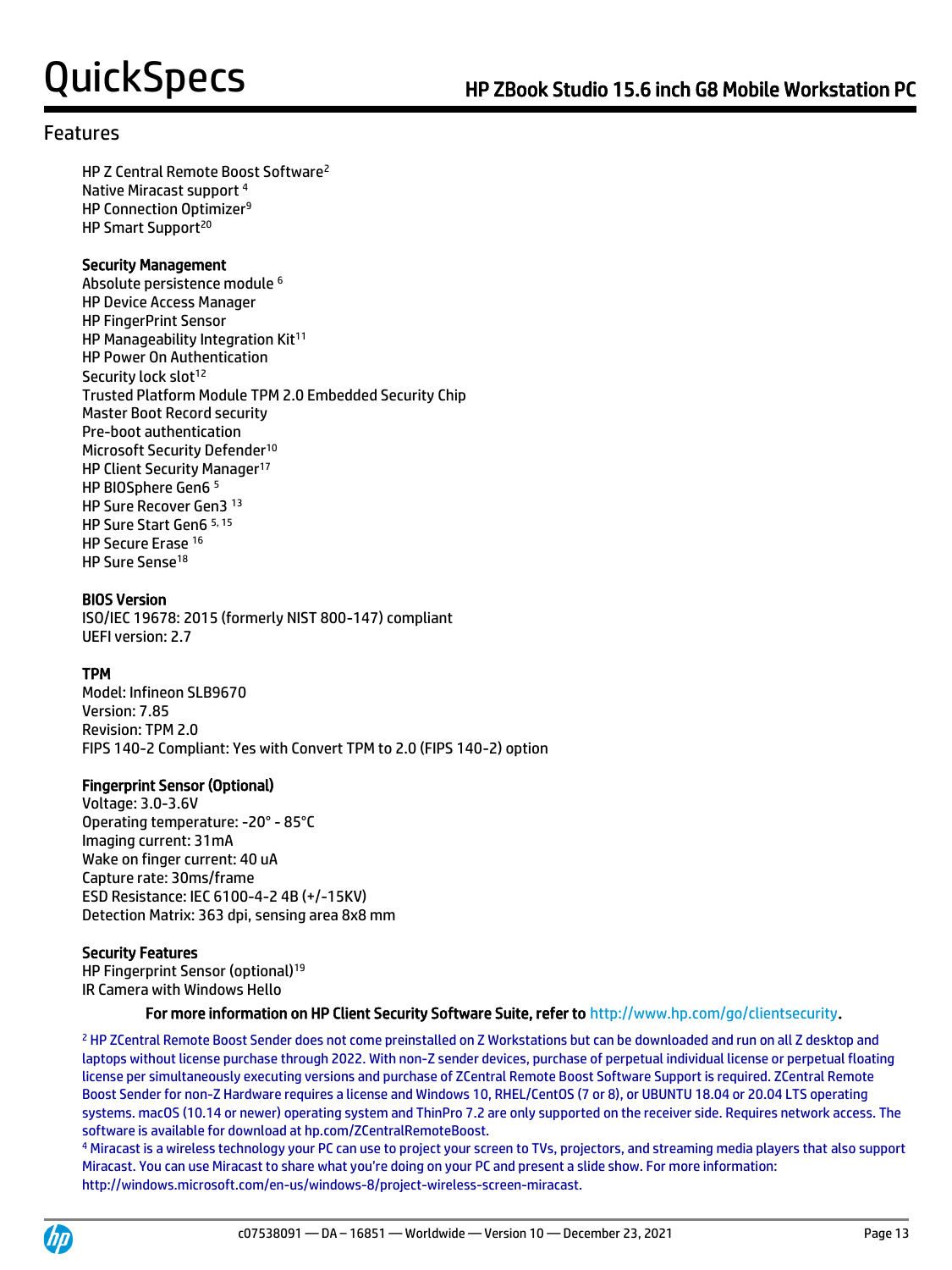<sup>5</sup> HP BIOSphere Gen6 is available on select HP Pro, Elite and ZBook PCs. See product specifications for details. Features may vary depending on the platform and configurations.

<sup>6</sup> Absolute agent is shipped turned off, and will be activated when customers activate a purchased subscription. Subscriptions can be purchased for terms ranging multiple years. Service is limited, check with Absolute for availability outside the U.S. The Absolute Recovery Guarantee is a limited warranty. Certain conditions apply. For full details visit:

http://www.absolute.com/company/legal/agreements/computrace-agreement. Data Delete is an optional service provided by Absolute Software. If utilized, the Recovery Guarantee is null and void. In order to use the Data Delete service, customers must first sign a Pre-Authorization Agreement and either obtain a PIN or purchase one or more RSA SecurID tokens from Absolute Software.

<sup>8</sup> HP Performance Advisor Software - HP Performance Advisor is ready and waiting to help you get the most out of your HP Workstation from day one—and every day after. Learn more or download at: https://www.hp.com/us-en/workstations/performance-advisor.html <sup>9</sup> HP Connection Optimizer requires Windows 10.

<sup>10</sup> Microsoft Defender Opt in and internet connection required for updates.

<sup>11</sup> HP Manageability Integration Kit can be downloaded from http://www.hp.com/go/clientmanagement.

<sup>12</sup> Nano Security lock slot is Lock sold separately.

<sup>13</sup> HP Sure Recover Gen3: See product specifications for availability. Requires an open, wired network connection. You must back up important files, data, photos, videos, etc. before using HP Sure Recover to avoid loss of data. HP Sure Recover (Gen1) does not support platforms with Intel® Optane™.

15 HP Sure Start Gen6 is available on select HP PCs with Intel processors. See product specifications for availability. Some Sure Start features are limited to Windows Operating System. HP Sure Start end user notifications and HP Sure Start event logging support is limited to Windows Operating system. These features are not supported in Linux.

<sup>16</sup> For the methods outlined in the National Institute of Standards and Technology Special Publication 800-88 "Clear" sanitation method. HP Secure Erase does not support platforms with Intel® Optane™.

<sup>17</sup> HP Client Security Manager Gen5 requires Windows and is available on select HP Pro, Elite and ZBook PCs. See product specifications for details.

<sup>18</sup> HP Sure Sense requires Windows 10 Pro or Enterprise. See product specifications for availability.

<sup>19</sup> HP Fingerprint Sensor is optional.

<sup>20</sup> HP Smart Support is available to commercial customers through your HP Service Representative and HP Factory Configuration Services; or it can be downloaded at: http://www.hp.com/smart-support. HP Smart Support automatically collects the telemetry necessary upon initial boot of the product to deliver device-level configuration data and health insights.

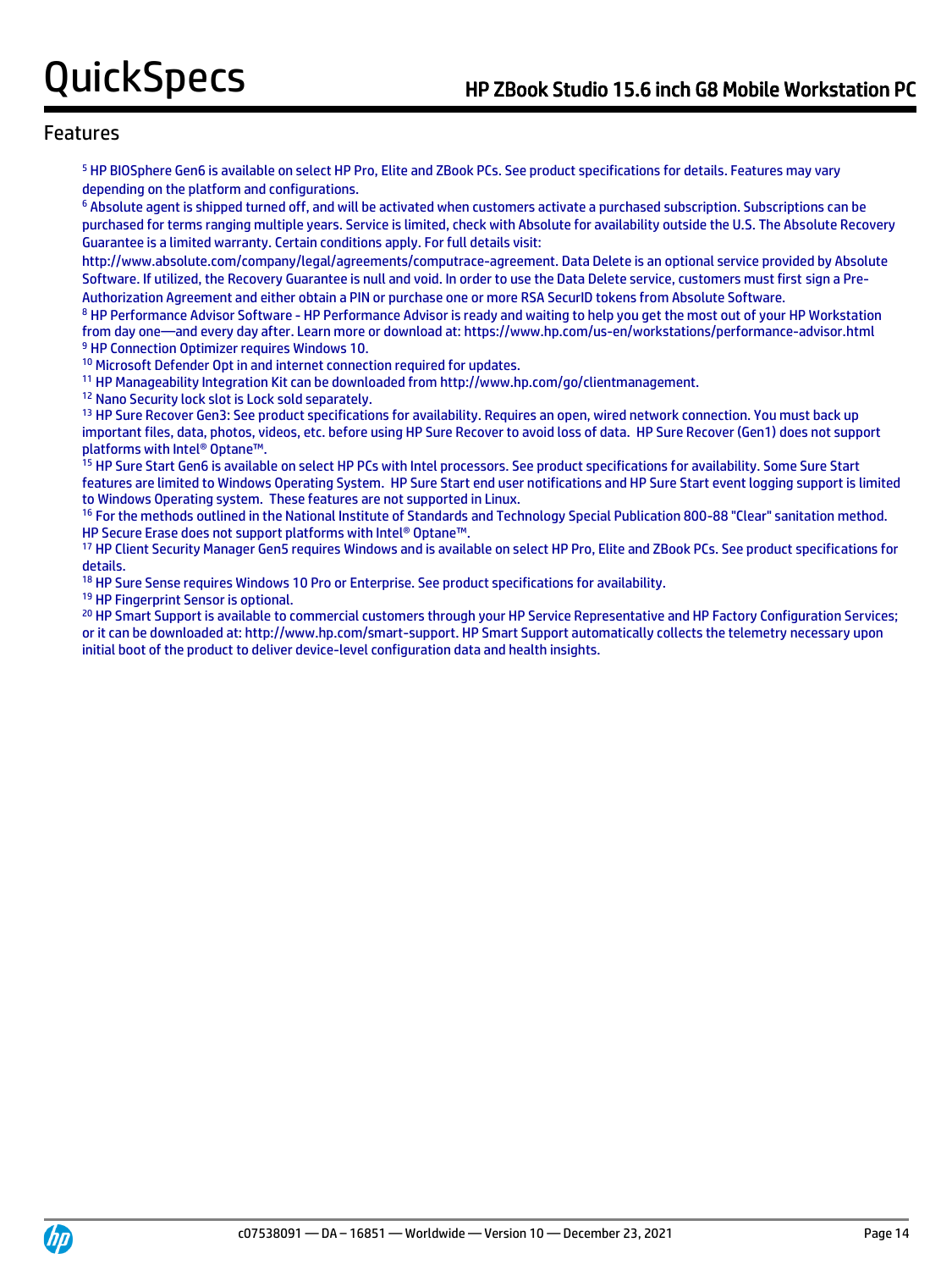### POWER

### Power Supply

Up to 9 hr 30 min<sup>1</sup>

HP Long Life 6-cell, 83 Wh Li-ion polymer<sup>2,4</sup> Supports battery HP Fast Charge: approximately 50% in 30 minutes

HP Smart 150 W External AC Power Adapter<sup>3</sup> HP Slim Smart 200 W External AC Power Adapter

<sup>1</sup> Battery life will vary depending on the product model, configuration, loaded applications, features, use, wireless functionality and power management settings. The maximum capacity of the battery will naturally decrease with time and usage. See MobileMark18 battery benchmark https://bapco.com/products/mobilemark-2018/ for additional details.

<sup>2</sup>Supports HP Fast Charge Technology (50% of the charge in 30 minutes)

<sup>3</sup>150W Power Adapter is not available with NVIDIA RTX Graphics or higher configurations

<sup>4</sup>Actual battery Watt-hours (Wh) will vary from design capacity. Battery capacity will naturally decrease with shelf life, time, usage, environment, temperature, system configuration, loaded apps, features, power management settings and other factors.

# ENVIRONMENTAL

ENERGY STAR® certified and EPEAT® GOLD registered configurations available<sup>1</sup>

Low halogen<sup>2</sup>

<sup>1</sup> Based on US EPEAT® registration according to IEEE 1680.1-2018 EPEAT®. Status varies by country. Visit www.epeat.net for more information.

<sup>2</sup> External power supplies, power cords, cables and peripherals are not low halogen. Service parts obtained after purchase may not be low halogen.

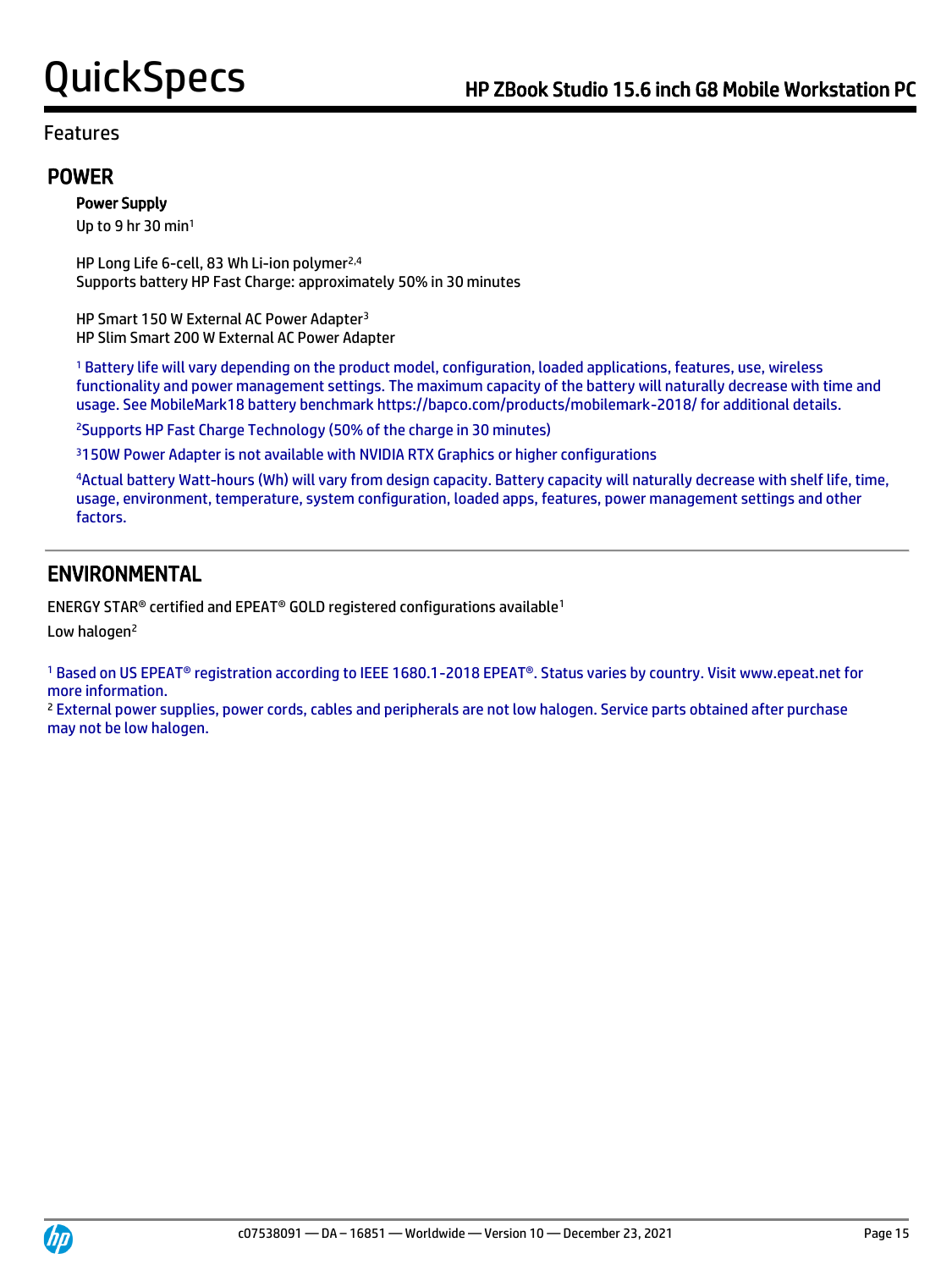# WEIGHTS & DIMENSIONS

#### Dimensions (w x d x h)

35.4 x 23.46 x 1.785 cm - non-touch 35.4 x 23.46 x 1.75 cm – touch

13.94 x 9.24 x 0.70 in - non touch 13.94 x 9.24 x 0.69 in – touch

Max. hinge open angle on: 150°

#### Weights

Starting at 3.95 lbs (1.79kg)

Weight varies by configuration and components.

A deck: Anodized Aluminium with plastic bumper B deck: Anodized Aluminium for Non-Touch sku; Touch has Corning® Gorilla ® Glass 5 C deck: Anodized Aluminium D deck: Magnesium Die Cast Metal Alloy Hinges

# PORTS/SLOTS

SD 7.0 Media Reader<sup>1,2,5</sup>

#### Right side (configurations with NVIDIA Quadro RTX Graphics)

1 4.5mm AC power connector 2 Thunderbolt™ 4 (40Gbps signaling rate) with SuperSpeed USB Type-C® 10Gbps signaling rate (USB Power Delivery, DisplayPort™ 1.4, HP Sleep and Charge) [USB Type-C® with Thunderbolt™ 4] 1 mini DisplayPort™ 1.4 connector 1 SD 7.0 Media Reader<sup>1,2,5</sup> 1 HDMI 2.0 connector or 1 miniDP1.4 connector;3,4 1 HDMI 2.03,4

### Left side

1 SuperSpeed USB Type-A 5Gbps signaling rate (charging) [USB 3.1 Gen 1 Type A charging]1 headphone/microphone combo, 1 Stereo microphone in / headphone-out combo jack 1 nano security lock slot

 SD Media does not come with the device and requires compatible media in order to use the slot. SD 7.0 supports next generation secure digital and is compatible to SD, SDHC, SDXC media HDMI 2.0 works with Discrete Graphics and drops to HDMI 1.4 with Intel(r) UHD Graphics HDMI 2.0 connector is provided with Intel® UHD Graphics and/or NVIDIA Quadro T1200 or A2000 configurations; miniDP 1.4 connector is provided with NVIDIA Quadro RTX A3000 or higher configurations SD4.0 cards will run at SD3 speed for any SD 7.0 host. This is the SD 7.0 standard. SD 7.0 cards availability is expected around August 2021 (may vary with card vendors)

# SERVICE AND SUPPORT

 3-year limited warranty options available, depending on country. Batteries have a default one-year limited warranty except for Long Life Batteries which will have same 1-year or 3-year limited warranty as the platform. Optional<sup>1</sup> HP Care Pack Services are extended service contracts which go beyond your standard limited warranties. To choose the right level of service for your HP product, use the HP Care Pack Services Lookup Tool at [http://www.hp.com/go/cpc.](http://www.hp.com/go/cpc)

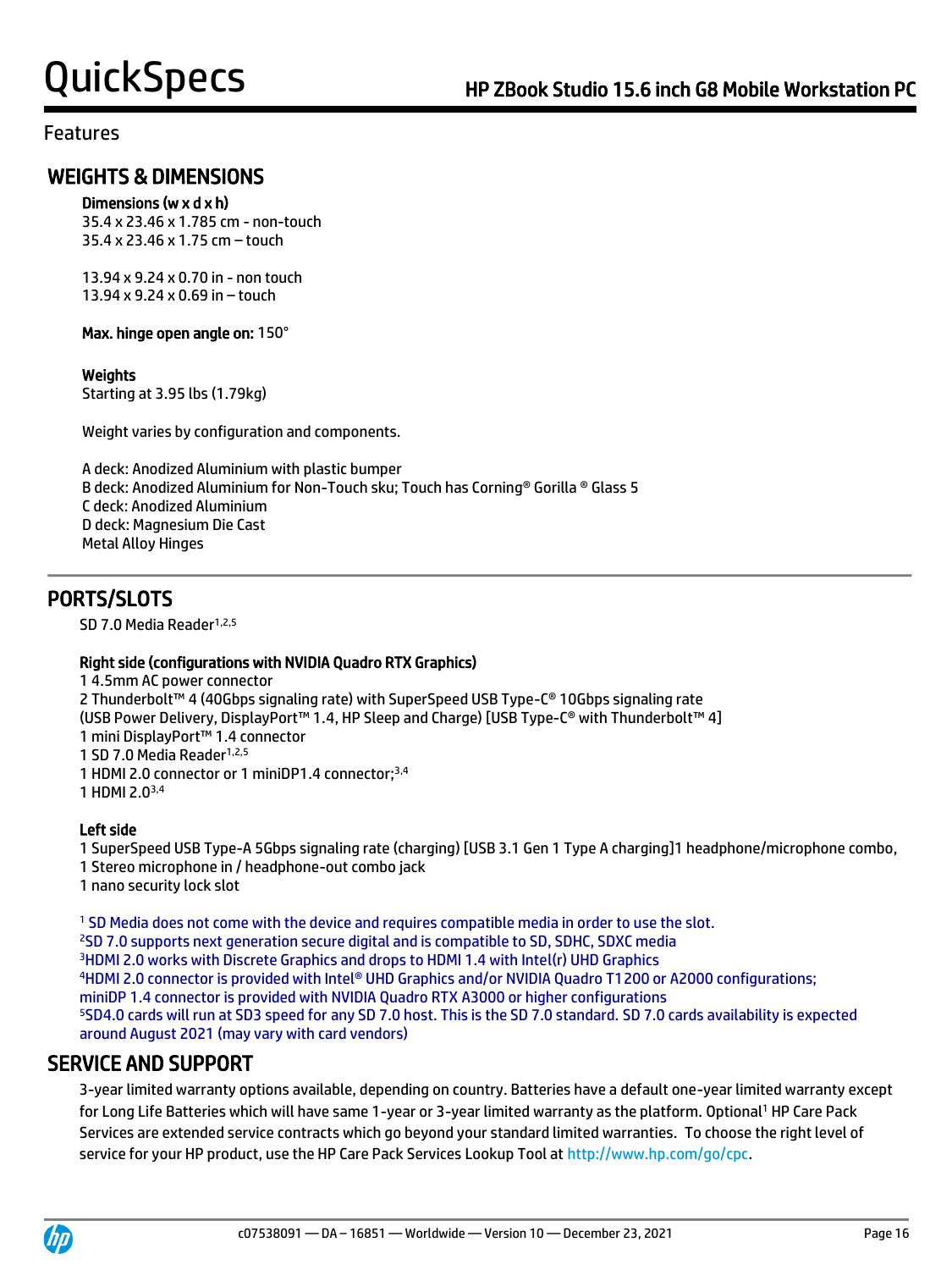<sup>1</sup>Sold separately or as an optional feature. Service levels and response times for HP Care Packs may vary depending on your geographic location. Service starts on date of hardware purchase. Restrictions and limitations apply. HP services are governed by the applicable HP terms and conditions of service provided or indicated to Customer at the time of purchase. Customer may have additional statutory rights according to applicable local laws, and such rights are not in any way affected by the HP terms and conditions of service or the HP Limited Warranty provided with your HP Product. Consult your local HP Customer Support Center for details.

# ENVIRONMENTAL

| Temperature                                         | <b>Operating</b> | 32° to 95° F (0° to 35° C) (No sustained direct exposure to sunlight)          |
|-----------------------------------------------------|------------------|--------------------------------------------------------------------------------|
|                                                     | Non-operating    | $-4^{\circ}$ to 140° F (-20° to 60° C)                                         |
| <b>Relative Humidity</b>                            | <b>Operating</b> | 10% to 90%, non-condensing                                                     |
|                                                     | Non-operating    | 5% to 95%, 101.6° F (38.7° C) maximum wet bulb temperature, non-<br>condensing |
| Maximum Altitude (unpressurized) Operating          |                  | 10,000 ft. (3,048 m)                                                           |
|                                                     | Non-operating    | 40,000 ft. (12,192 m)                                                          |
| <b>Temperature Derating with Altitude Operating</b> |                  | 1.8°F / 1000 ft (1°C / 304.8 m)                                                |

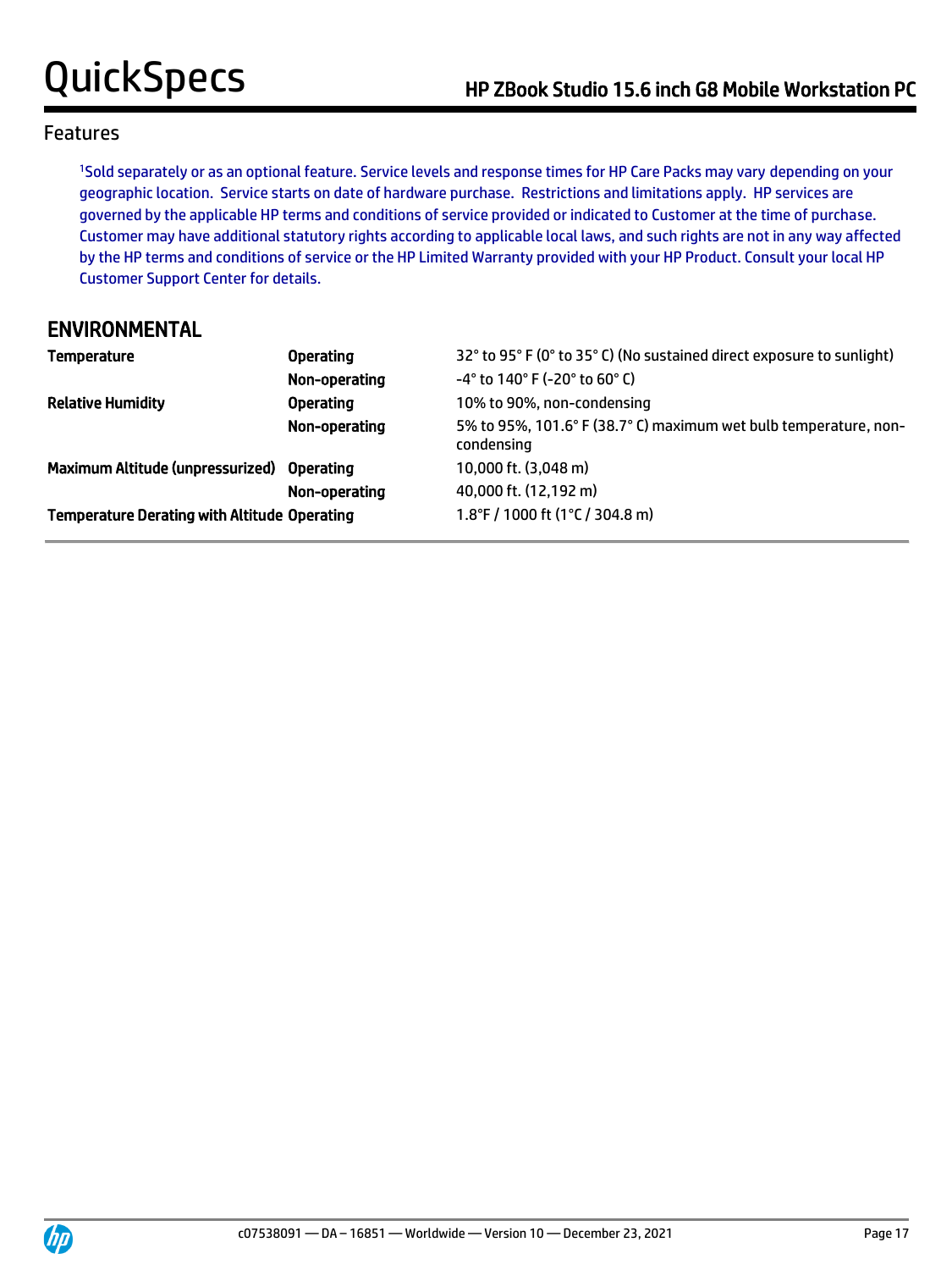# Technical Specifications – Displays

# **DISPLAYS**

| Panel LCD 15.6-in UHD                                                       | <b>Outline Dimensions (W x H)</b> | 350.22 x 216.37(mm) max      |                   |  |
|-----------------------------------------------------------------------------|-----------------------------------|------------------------------|-------------------|--|
| (3840x2160) Anti-Glare<br><b>WLED UWVA HDR-400</b><br>DCI-P3 100 percent cg | <b>Active Area</b>                | 344.22 x 193.62 (mm)         |                   |  |
|                                                                             | Weight                            | 300q max.                    |                   |  |
| 600nits eDP 1.4+PSR2                                                        | <b>Diagonal Size</b>              | 15.6 inch                    |                   |  |
| ultraslim NB2X                                                              | <b>Thickness</b>                  | $2.6$ (mm) max               |                   |  |
|                                                                             | <b>Interface</b>                  | eDP1.4                       |                   |  |
|                                                                             | <b>Panel Technology</b>           | <b>IPS</b>                   |                   |  |
|                                                                             | <b>Surface Treatment</b>          | Anti-Glare                   |                   |  |
|                                                                             | <b>Touch enabled</b>              | No                           |                   |  |
|                                                                             | <b>Contrast Ratio</b>             | 1200:1 (typical)             |                   |  |
|                                                                             | <b>Refresh Rate</b>               | 120 Hz                       |                   |  |
|                                                                             | <b>Brightness</b>                 | 600 nit typical (Panel Only) |                   |  |
|                                                                             | <b>Pixel Resolution</b>           | <b>Pitch</b>                 | 3840 x 2160 (UHD) |  |
|                                                                             | <b>Backlight</b>                  | LED                          |                   |  |
|                                                                             | <b>Color Gamut Coverage</b>       | DCI-P3 100%                  |                   |  |
|                                                                             | <b>Color Depth</b>                | 8 bits + 2 FRC               |                   |  |
|                                                                             | <b>Viewing Angle</b>              | UWVA 85/85/85/85             |                   |  |
|                                                                             |                                   |                              |                   |  |
| Panel LCD 15.6 inch FHD                                                     | Outline Dimensions $(W \times H)$ | 349.46 x 215.9 max.          |                   |  |
| (1920x1080) Anti-Glare                                                      | <b>Active Area</b>                | 344.16 x 193.59 typ.         |                   |  |
| <b>WLED UWVA SRGB</b><br>100percent cg 400nits                              | Weight                            | 310g max                     |                   |  |
| eDP 1.4+PSR2 ultraslim                                                      | <b>Diagonal Size</b>              | 15.6                         |                   |  |
| Low Power (1W) NWBZ                                                         | <b>Thickness</b>                  | 2.6t max.                    |                   |  |
|                                                                             | <b>Interface</b>                  | eDP 1.4                      |                   |  |
|                                                                             | <b>Surface Treatment</b>          | Anti-glare (AG)              |                   |  |
|                                                                             | Touch enabled                     | No                           |                   |  |
|                                                                             | <b>Contrast Ratio</b>             | 1200:1 (typ)                 |                   |  |
|                                                                             | <b>Refresh Rate</b>               | 60Hz                         |                   |  |
|                                                                             | <b>Brightness</b>                 | 400nit typ.                  |                   |  |
|                                                                             | <b>Pixel Resolution</b>           | Pitch                        | 1920 x 1080 (FHD) |  |
|                                                                             | <b>Backlight</b>                  | <b>LED</b>                   |                   |  |
|                                                                             |                                   | sRGB 100%                    |                   |  |
|                                                                             | <b>Color Gamut Coverage</b>       |                              |                   |  |
|                                                                             | <b>Color Depth</b>                | 8bit                         |                   |  |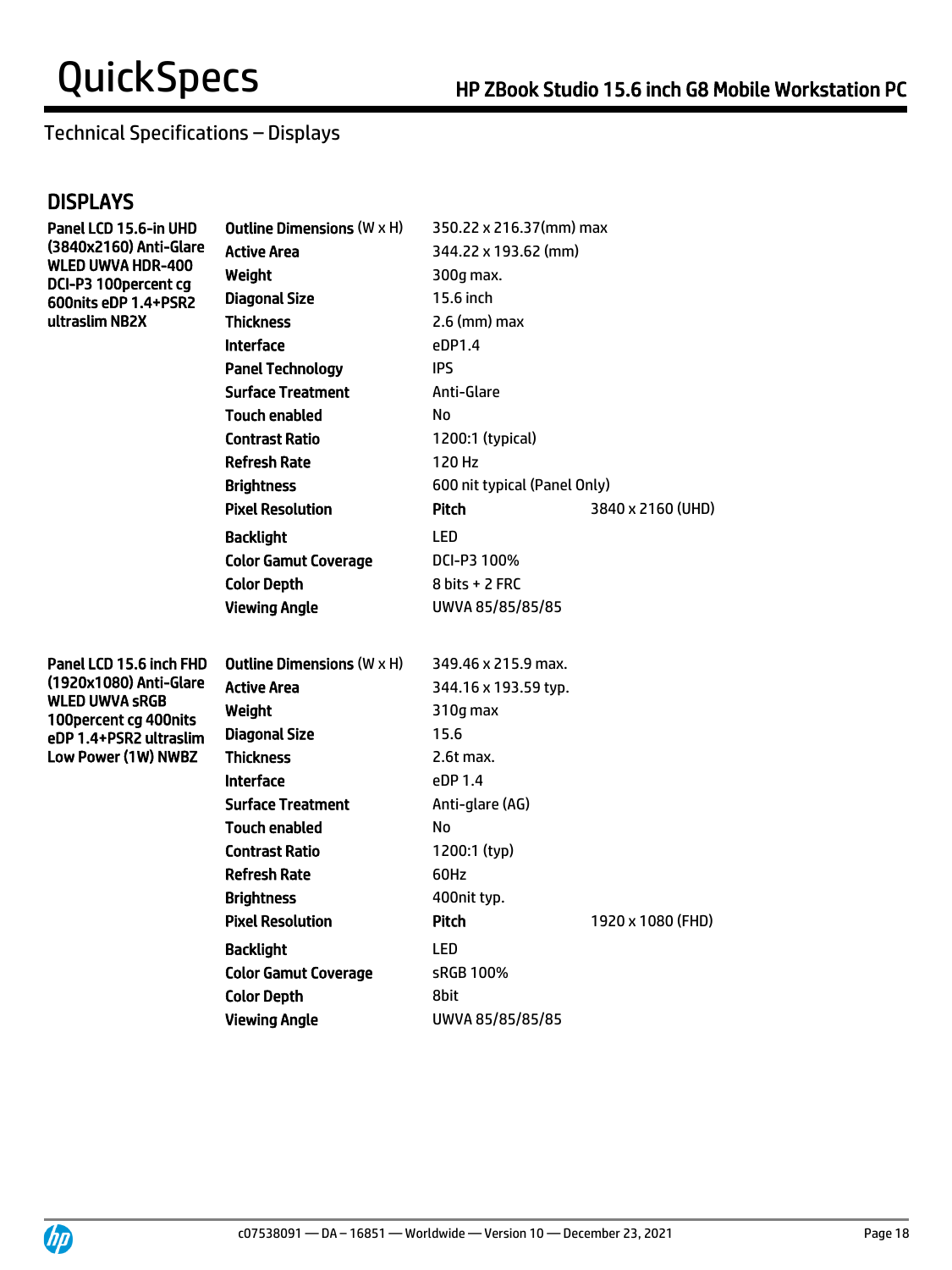# Technical Specifications – Displays

| diagonal FHD IPS eDP1.3 +                                                           | HP SureView Reflect 15.6" Outline Dimensions (W x H)            | 349.52 x 205.39 (mm) max         |                   |
|-------------------------------------------------------------------------------------|-----------------------------------------------------------------|----------------------------------|-------------------|
| <b>PSR anti-glare WLED-</b><br>backlit and ambient light<br>sensor 1000 nits 72% CG | <b>Active Area</b>                                              | 344.16 x 193.59 typ.             |                   |
|                                                                                     | Weight                                                          | 370g max.                        |                   |
| $(1920 \times 1080)$                                                                | <b>Diagonal Size</b>                                            | 15.6 (inch)                      |                   |
|                                                                                     | <b>Thickness</b>                                                | $2.6$ mm / 4.5mm max. (PCB)      |                   |
|                                                                                     | <b>Interface</b>                                                | eDP                              |                   |
|                                                                                     | <b>Surface Treatment</b>                                        | Anti-glare (AG)                  |                   |
|                                                                                     | <b>Touch enabled</b>                                            | No                               |                   |
|                                                                                     | <b>Contrast Ratio</b>                                           | 1500:1                           |                   |
|                                                                                     | <b>Refresh Rate</b>                                             | 60Hz                             |                   |
|                                                                                     | <b>Brightness</b>                                               | 1000nit                          |                   |
|                                                                                     | <b>Pixel Resolution</b>                                         | 1920 x 1080                      |                   |
|                                                                                     |                                                                 |                                  |                   |
|                                                                                     | <b>Backlight</b>                                                | <b>LED</b>                       |                   |
|                                                                                     | PPI                                                             | 141                              |                   |
|                                                                                     | <b>Color Gamut Coverage</b>                                     | 100% sRGB                        |                   |
|                                                                                     | <b>Color Depth</b>                                              | 8 bits                           |                   |
|                                                                                     | <b>Viewing Angle</b>                                            | UWVA 85/85/85/85                 |                   |
|                                                                                     | Panel OLED 15.6 inch UHD Outline Dimensions (W x H)             | 348.348×216.202 (mm) max         |                   |
| (3840x2160) BrightView                                                              | <b>Active Area</b>                                              | 344.2176 x 193.6224 (mm)         |                   |
| <b>AMOLED UWVA DCI-P3</b><br>100 percent cg 400 nits                                | Weight                                                          | 200g max.                        |                   |
| eDP+PSR ultraslim NWBZ                                                              | <b>Diagonal Size</b>                                            | 15.6 (inch)                      |                   |
|                                                                                     | <b>Thickness</b>                                                | $2.195$ (mm) max                 |                   |
|                                                                                     | <b>Interface</b>                                                | eDP 1.4                          |                   |
|                                                                                     | <b>Surface Treatment</b>                                        | Glare (BV)                       |                   |
|                                                                                     | <b>Touch enabled</b>                                            | Yes                              |                   |
|                                                                                     | <b>Contrast Ratio</b>                                           | 100,000:1                        |                   |
|                                                                                     | <b>Refresh Rate</b>                                             | 60Hz                             |                   |
|                                                                                     | <b>Brightness</b>                                               | 400nit (Panel Only)*             |                   |
|                                                                                     | <b>Pixel Resolution</b>                                         | Pitch                            | 3840 x 2160 (UHD) |
|                                                                                     | <b>Backlight</b>                                                | <b>OLED</b>                      |                   |
|                                                                                     | <b>Color Gamut Coverage</b>                                     | DCI P3 100%                      |                   |
|                                                                                     | <b>Color Depth</b>                                              | $8 \text{ bits} + 2 \text{ FRC}$ |                   |
|                                                                                     | <b>Viewing Angle</b>                                            | UWVA 85/85/85/85                 |                   |
|                                                                                     | *Actual brightness will be lower with touchscreen or Sure View. |                                  |                   |



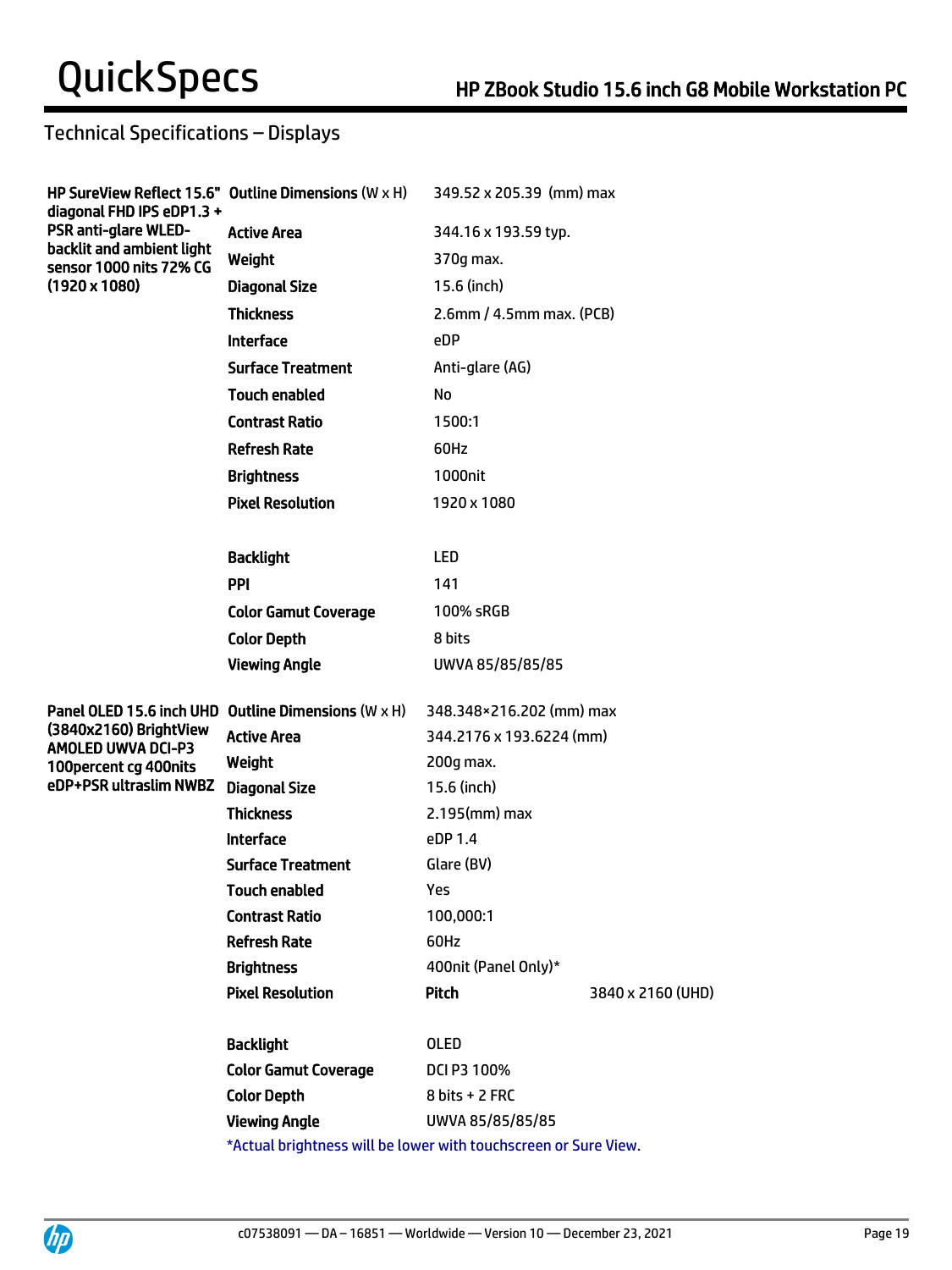# STORAGE AND DRIVES

UP

| SSD 256GB 2280 M2 PCIe- Form Factor |                              | M.2 2280                                                                                                                                                                                        |                                                                                                                                                           |  |
|-------------------------------------|------------------------------|-------------------------------------------------------------------------------------------------------------------------------------------------------------------------------------------------|-----------------------------------------------------------------------------------------------------------------------------------------------------------|--|
| 3x4 SS NVMe TLC                     | <b>Capacity</b>              | 256 GB                                                                                                                                                                                          |                                                                                                                                                           |  |
|                                     | <b>NAND Type</b>             | <b>TLC</b>                                                                                                                                                                                      |                                                                                                                                                           |  |
|                                     | <b>Height</b>                | $0.09$ in $(2.3$ mm)                                                                                                                                                                            |                                                                                                                                                           |  |
|                                     | <b>Width</b>                 | 0.87 in (22 mm)                                                                                                                                                                                 |                                                                                                                                                           |  |
|                                     | Weight                       | 0.02 lb $($ <10 g)                                                                                                                                                                              |                                                                                                                                                           |  |
|                                     | <b>Interface</b>             | PCIe® Gen3 x4 NVMe™                                                                                                                                                                             |                                                                                                                                                           |  |
|                                     | <b>Form Factor</b>           | M.2 2280                                                                                                                                                                                        |                                                                                                                                                           |  |
|                                     | Performance                  | <b>Maximum Sequential Read</b>                                                                                                                                                                  | <b>Maximum Sequential Write</b>                                                                                                                           |  |
|                                     |                              | 2580 MB/s~ 2600 MB/s                                                                                                                                                                            | 1000 MB/s ~ 1100 MB/s                                                                                                                                     |  |
|                                     | <b>Logical Blocks</b>        | 500,118,192                                                                                                                                                                                     |                                                                                                                                                           |  |
|                                     | <b>Operating Temperature</b> | 32° to 158°F (0° to 70°C) [ambient temp]                                                                                                                                                        |                                                                                                                                                           |  |
|                                     | <b>Features</b>              | ATA Security, TRIM; L1.2                                                                                                                                                                        |                                                                                                                                                           |  |
|                                     |                              | <b>Note:</b> For storage drives, $GB = 1$ billion bytes. TB = 1 trillion bytes. Actual<br>formatted capacity is less. Up to 35 GB (for Windows 10) is reserved for<br>system recovery software. |                                                                                                                                                           |  |
| SSD 512GB 2280 PCIe-3x4 Form Factor |                              | M.2 2280                                                                                                                                                                                        |                                                                                                                                                           |  |
| <b>NVMe Self Encrypted</b>          | <b>Capacity</b>              | 512 GB                                                                                                                                                                                          |                                                                                                                                                           |  |
| <b>OPAL2 Three Layer Cell</b>       | <b>NAND Type</b>             | <b>TLC</b>                                                                                                                                                                                      |                                                                                                                                                           |  |
|                                     | <b>Height</b>                | $0.09$ in (2.3 mm)                                                                                                                                                                              |                                                                                                                                                           |  |
|                                     | Width                        | 0.87 in (22 mm)                                                                                                                                                                                 |                                                                                                                                                           |  |
|                                     | Weight                       | 0.02 lb $($ <10 g)                                                                                                                                                                              |                                                                                                                                                           |  |
|                                     | <b>Interface</b>             | PCIe® Gen3 x4 NVMe™                                                                                                                                                                             |                                                                                                                                                           |  |
|                                     | Performance                  | <b>Maximum Sequential Read</b>                                                                                                                                                                  | <b>Maximum Sequential Write</b>                                                                                                                           |  |
|                                     |                              | 2800 MB/s~ 2900 MB/s                                                                                                                                                                            | 1000 MB/s $\sim$ 1800 MB/s                                                                                                                                |  |
|                                     | <b>Logical Blocks</b>        | 1,000,215,215                                                                                                                                                                                   |                                                                                                                                                           |  |
| 2                                   | <b>Operating Temperature</b> | 32° to 158°F (0° to 70°C) [ambient temp]                                                                                                                                                        |                                                                                                                                                           |  |
|                                     | <b>Features</b>              | ATA Security (Option); TCG Opal 2.0; TRIM; L1.2                                                                                                                                                 |                                                                                                                                                           |  |
|                                     |                              | system recovery software.                                                                                                                                                                       | Note: For storage drives, GB = 1 billion bytes. TB = 1 trillion bytes. Actual<br>formatted capacity is less. Up to 35 GB (for Windows 10) is reserved for |  |
| <b>SSD 1TB 2280 PCIe-3x4</b>        | <b>Form Factor</b>           | M.2 2280                                                                                                                                                                                        |                                                                                                                                                           |  |
| <b>NVMe Three Layer Cell</b>        | <b>Capacity</b>              | 1TB                                                                                                                                                                                             |                                                                                                                                                           |  |
| single-sided                        | <b>NAND Type</b>             | <b>TLC</b>                                                                                                                                                                                      |                                                                                                                                                           |  |
|                                     | <b>Height</b>                | $0.09$ in (2.3 mm)                                                                                                                                                                              |                                                                                                                                                           |  |
|                                     | <b>Width</b>                 | 0.87 in (22 mm)                                                                                                                                                                                 |                                                                                                                                                           |  |
|                                     | Weight                       | $0.02$ lb (<10 q)                                                                                                                                                                               |                                                                                                                                                           |  |
|                                     | <b>Interface</b>             | PCIe® Gen3 x4 NVMe™                                                                                                                                                                             |                                                                                                                                                           |  |
|                                     | Performance                  | <b>Maximum Sequential Read</b>                                                                                                                                                                  | <b>Maximum Sequential Write</b>                                                                                                                           |  |
|                                     |                              | 2900 MB/s~ 3000 MB/s                                                                                                                                                                            | Up to 2000 MB/s                                                                                                                                           |  |
|                                     | <b>Logical Blocks</b>        | 2,000,409,264                                                                                                                                                                                   |                                                                                                                                                           |  |
|                                     | <b>Operating Temperature</b> | 32° to 158°F (0° to 70°C) [ambient temp]                                                                                                                                                        |                                                                                                                                                           |  |
|                                     | <b>Features</b>              | ATA Security, TRIM; L1.2                                                                                                                                                                        |                                                                                                                                                           |  |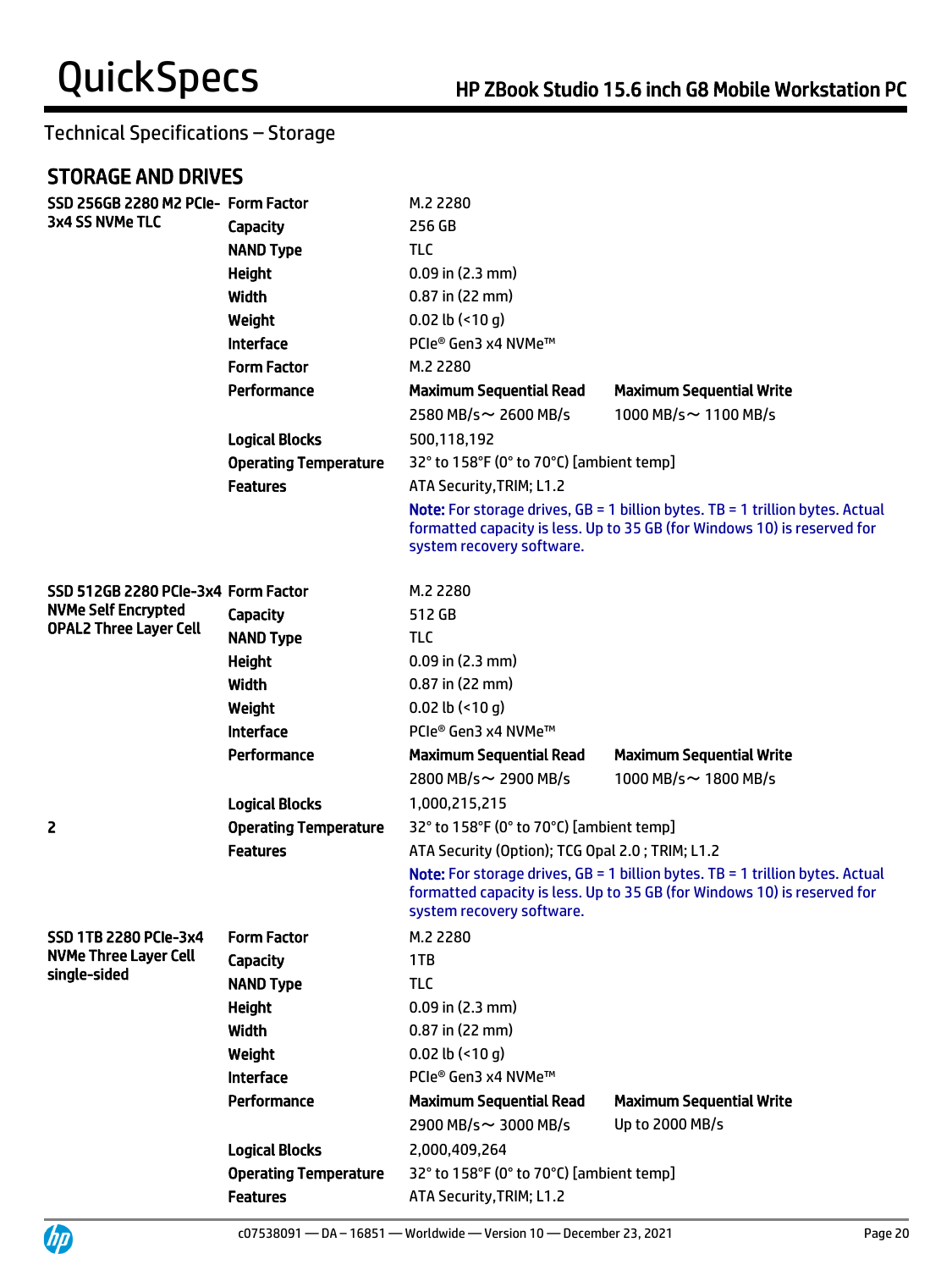|                                     |                              | system recovery software.                | <b>Note:</b> For storage drives, $GB = 1$ billion bytes. TB = 1 trillion bytes. Actual<br>formatted capacity is less. Up to 35 GB (for Windows 10) is reserved for |  |
|-------------------------------------|------------------------------|------------------------------------------|--------------------------------------------------------------------------------------------------------------------------------------------------------------------|--|
| <b>SSD 2TB 2280 PCIe-3x4</b>        | <b>Form Factor</b>           | M.2 2280                                 |                                                                                                                                                                    |  |
| <b>NVMe Three Layer Cell</b>        | <b>Capacity</b>              | 2 TB                                     |                                                                                                                                                                    |  |
| single-sided                        | <b>NAND Type</b>             | <b>TLC</b>                               |                                                                                                                                                                    |  |
|                                     | <b>Height</b>                | $0.09$ in (2.3 mm)                       |                                                                                                                                                                    |  |
|                                     | Width                        | 0.87 in (22 mm)                          |                                                                                                                                                                    |  |
|                                     | Weight                       | $0.02$ lb (<10 g)                        |                                                                                                                                                                    |  |
|                                     | <b>Interface</b>             | PCIe® Gen3 x4 NVMe™                      |                                                                                                                                                                    |  |
|                                     | Performance                  | <b>Maximum Sequential Read</b>           | <b>Maximum Sequential Write</b>                                                                                                                                    |  |
|                                     |                              | Up to 2900MB/s                           | Up to 2100 MB/s                                                                                                                                                    |  |
|                                     | <b>Logical Blocks</b>        | 3,907,029,168                            |                                                                                                                                                                    |  |
|                                     | <b>Operating Temperature</b> | 32° to 158°F (0° to 70°C) [ambient temp] |                                                                                                                                                                    |  |
|                                     | <b>Features</b>              | ATA Security, TRIM; L1.2                 |                                                                                                                                                                    |  |
|                                     |                              | system recovery software.                | <b>Note:</b> For storage drives, $GB = 1$ billion bytes. TB = 1 trillion bytes. Actual<br>formatted capacity is less. Up to 35 GB (for Windows 10) is reserved for |  |
| SSD 256GB 2280 PCIe-4x4 Form Factor |                              | M.2 2280                                 |                                                                                                                                                                    |  |
| <b>NVMe Three Layer Cell</b>        | <b>Capacity</b>              | 256 GB                                   |                                                                                                                                                                    |  |
|                                     | <b>NAND Type</b>             | <b>TLC</b>                               |                                                                                                                                                                    |  |
|                                     | <b>Height</b>                | $0.09$ in (2.3 mm)                       |                                                                                                                                                                    |  |
|                                     | Width                        | $0.87$ in (22 mm)                        |                                                                                                                                                                    |  |
|                                     | Weight                       | $0.02$ lb (<10 g)                        |                                                                                                                                                                    |  |
|                                     | <b>Interface</b>             | PCIe® Gen4 x4 NVMe™                      |                                                                                                                                                                    |  |
|                                     |                              |                                          |                                                                                                                                                                    |  |
|                                     | Performance                  | <b>Maximum Sequential Read</b>           | <b>Maximum Sequential Write</b>                                                                                                                                    |  |
|                                     |                              | Up to 6,400 MB/s                         | Up to 2,700 MB/s                                                                                                                                                   |  |
|                                     | <b>Logical Blocks</b>        | 500,118,192                              |                                                                                                                                                                    |  |
|                                     | <b>Operating Temperature</b> | 32° to 158°F (0° to 70°C) [ambient temp] |                                                                                                                                                                    |  |
|                                     | Features                     | Pyrite 2.0; TRIM; L1.2;                  |                                                                                                                                                                    |  |
|                                     |                              | system recovery software.                | Note: For storage drives, GB = 1 billion bytes. TB = 1 trillion bytes. Actual<br>formatted capacity is less. Up to 35 GB (for Windows 10) is reserved for          |  |
| SSD 512GB 2280 PCIe-4x4 Form Factor |                              | M.2 2280                                 |                                                                                                                                                                    |  |
| <b>NVMe Three Layer Cell</b>        | Capacity                     | 512 GB                                   |                                                                                                                                                                    |  |
|                                     | <b>NAND Type</b>             | <b>TLC</b>                               |                                                                                                                                                                    |  |
|                                     | <b>Height</b>                | $0.09$ in (2.3 mm)                       |                                                                                                                                                                    |  |
|                                     | <b>Width</b>                 | 0.87 in (22 mm)                          |                                                                                                                                                                    |  |
|                                     | Weight                       | $0.02$ lb (<10 q)                        |                                                                                                                                                                    |  |
|                                     | <b>Interface</b>             | PCIe® Gen4 x4 NVMe™                      |                                                                                                                                                                    |  |
|                                     | Performance                  | <b>Maximum Sequential Read</b>           | <b>Maximum Sequential Write</b>                                                                                                                                    |  |
|                                     |                              | Up to 6,600 MB/s                         | Up to 5,100 MB/s                                                                                                                                                   |  |
|                                     |                              |                                          |                                                                                                                                                                    |  |



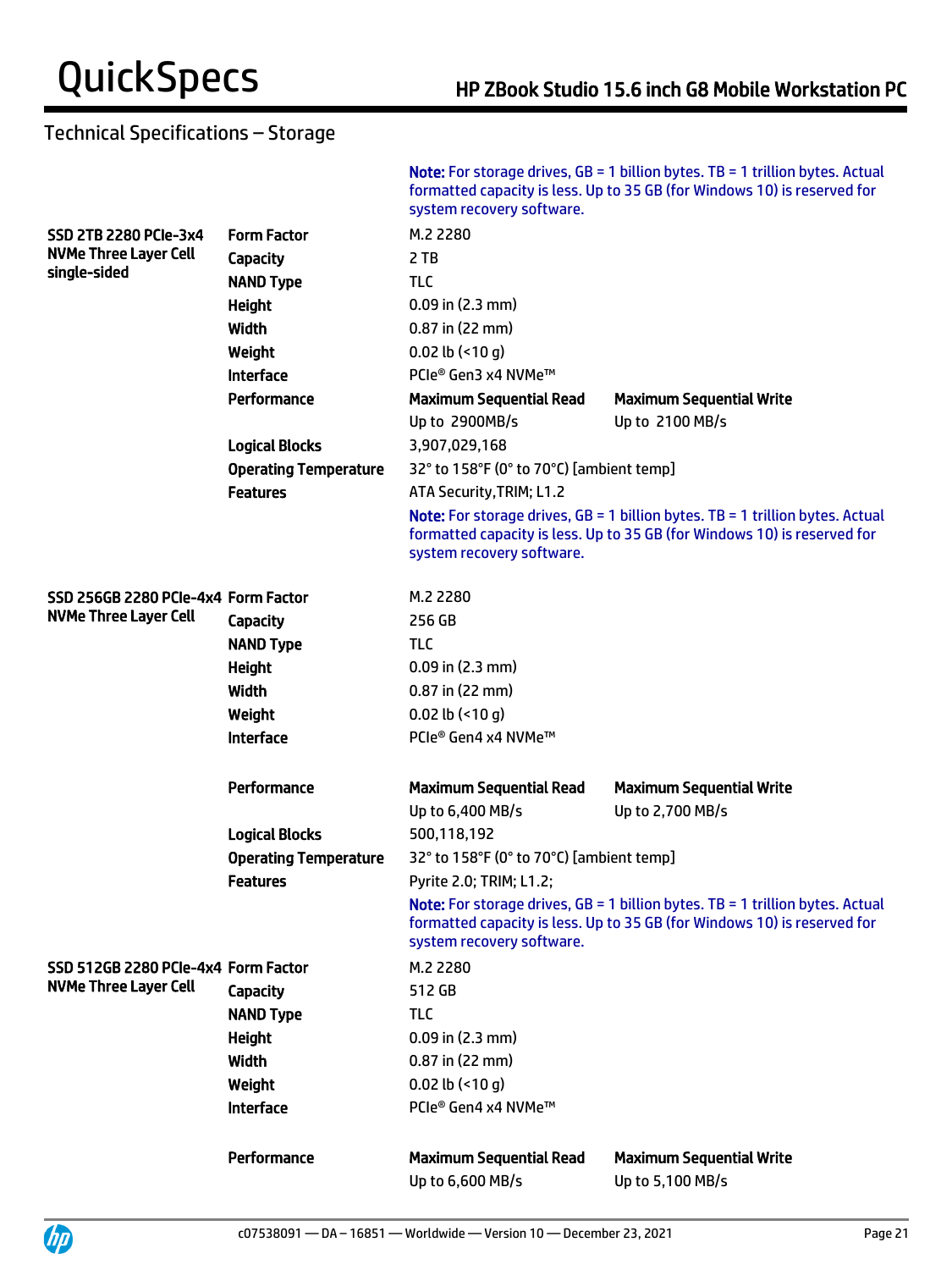|                                                           | <b>Logical Blocks</b>                           | 1,000,215,216                                                       |                                                                                                                                                                    |  |
|-----------------------------------------------------------|-------------------------------------------------|---------------------------------------------------------------------|--------------------------------------------------------------------------------------------------------------------------------------------------------------------|--|
|                                                           | <b>Operating Temperature</b>                    | 32° to 158°F (0° to 70°C) [ambient temp]<br>Pyrite 2.0; TRIM; L1.2; |                                                                                                                                                                    |  |
|                                                           | <b>Features</b>                                 |                                                                     |                                                                                                                                                                    |  |
|                                                           |                                                 | system recovery software.                                           | <b>Note:</b> For storage drives, $GB = 1$ billion bytes. TB = 1 trillion bytes. Actual<br>formatted capacity is less. Up to 35 GB (for Windows 10) is reserved for |  |
| <b>SSD 1TB 2280 PCIe-4x4</b>                              | <b>Form Factor</b>                              | M.2 2280                                                            |                                                                                                                                                                    |  |
| <b>NVMe Three Layer Cell</b>                              | Capacity                                        | 1TB                                                                 |                                                                                                                                                                    |  |
|                                                           | <b>NAND Type</b>                                | <b>TLC</b>                                                          |                                                                                                                                                                    |  |
|                                                           | <b>Height</b>                                   | $0.09$ in $(2.3$ mm)                                                |                                                                                                                                                                    |  |
|                                                           | <b>Width</b>                                    | $0.87$ in (22 mm)                                                   |                                                                                                                                                                    |  |
|                                                           | Weight                                          | $0.02$ lb (<10 g)                                                   |                                                                                                                                                                    |  |
|                                                           | <b>Interface</b>                                | PCIe® Gen4 x4 NVMe™                                                 |                                                                                                                                                                    |  |
|                                                           | Performance                                     | <b>Maximum Sequential Read</b>                                      | <b>Maximum Sequential Write</b>                                                                                                                                    |  |
|                                                           |                                                 | Up to 7,100 MB/s                                                    | Up to 5,200 MB/s                                                                                                                                                   |  |
|                                                           | <b>Logical Blocks</b>                           | 2,000,409,264                                                       |                                                                                                                                                                    |  |
|                                                           | <b>Operating Temperature</b><br><b>Features</b> | 32° to 158°F (0° to 70°C) [ambient temp]                            |                                                                                                                                                                    |  |
|                                                           |                                                 | Pyrite 2.0; TRIM; L1.2;                                             |                                                                                                                                                                    |  |
|                                                           |                                                 | system recovery software.                                           | <b>Note:</b> For storage drives, $GB = 1$ billion bytes. TB = 1 trillion bytes. Actual<br>formatted capacity is less. Up to 35 GB (for Windows 10) is reserved for |  |
| <b>SSD 2TB 2280 PCIe-4x4</b>                              | <b>Form Factor</b>                              | M.2 2280                                                            |                                                                                                                                                                    |  |
| <b>NVMe Three Layer Cell</b>                              | <b>Capacity</b>                                 | 2TB                                                                 |                                                                                                                                                                    |  |
|                                                           | <b>NAND Type</b>                                | TLC                                                                 |                                                                                                                                                                    |  |
|                                                           | <b>Height</b>                                   | $0.09$ in $(2.3$ mm)                                                |                                                                                                                                                                    |  |
|                                                           | <b>Width</b>                                    | $0.87$ in (22 mm)                                                   |                                                                                                                                                                    |  |
|                                                           | Weight                                          | $0.02$ lb (<10 g)                                                   |                                                                                                                                                                    |  |
|                                                           | <b>Interface</b>                                | PCIe® Gen4 x4 NVMe™                                                 |                                                                                                                                                                    |  |
|                                                           | Performance                                     | <b>Maximum Sequential Read</b><br>Up to 7,100 MB/s                  | <b>Maximum Sequential Write</b><br>Up to 5,200 MB/s                                                                                                                |  |
|                                                           | <b>Logical Blocks</b>                           | 4,000,797,360                                                       |                                                                                                                                                                    |  |
|                                                           | <b>Operating Temperature</b>                    | 32° to 158°F (0° to 70°C) [ambient temp]                            |                                                                                                                                                                    |  |
|                                                           | <b>Features</b>                                 | Pyrite 2.0; TRIM; L1.2;                                             |                                                                                                                                                                    |  |
|                                                           |                                                 | system recovery software.                                           | <b>Note:</b> For storage drives, $GB = 1$ billion bytes. TB = 1 trillion bytes. Actual<br>formatted capacity is less. Up to 35 GB (for Windows 10) is reserved for |  |
| 256GB PCIe-4x4 2280                                       | <b>Form Factor</b>                              | M.2 2280                                                            |                                                                                                                                                                    |  |
| <b>NVME Self Encrypted</b>                                | <b>Capacity</b>                                 | 256 GB                                                              |                                                                                                                                                                    |  |
| <b>OPAL2 Three Layer Cell</b><br><b>Solid State Drive</b> | <b>NAND Type</b>                                | TLC                                                                 |                                                                                                                                                                    |  |
|                                                           | <b>Height</b>                                   | $0.09$ in $(2.3$ mm)                                                |                                                                                                                                                                    |  |
|                                                           | <b>Width</b>                                    | 0.87 in (22 mm)                                                     |                                                                                                                                                                    |  |



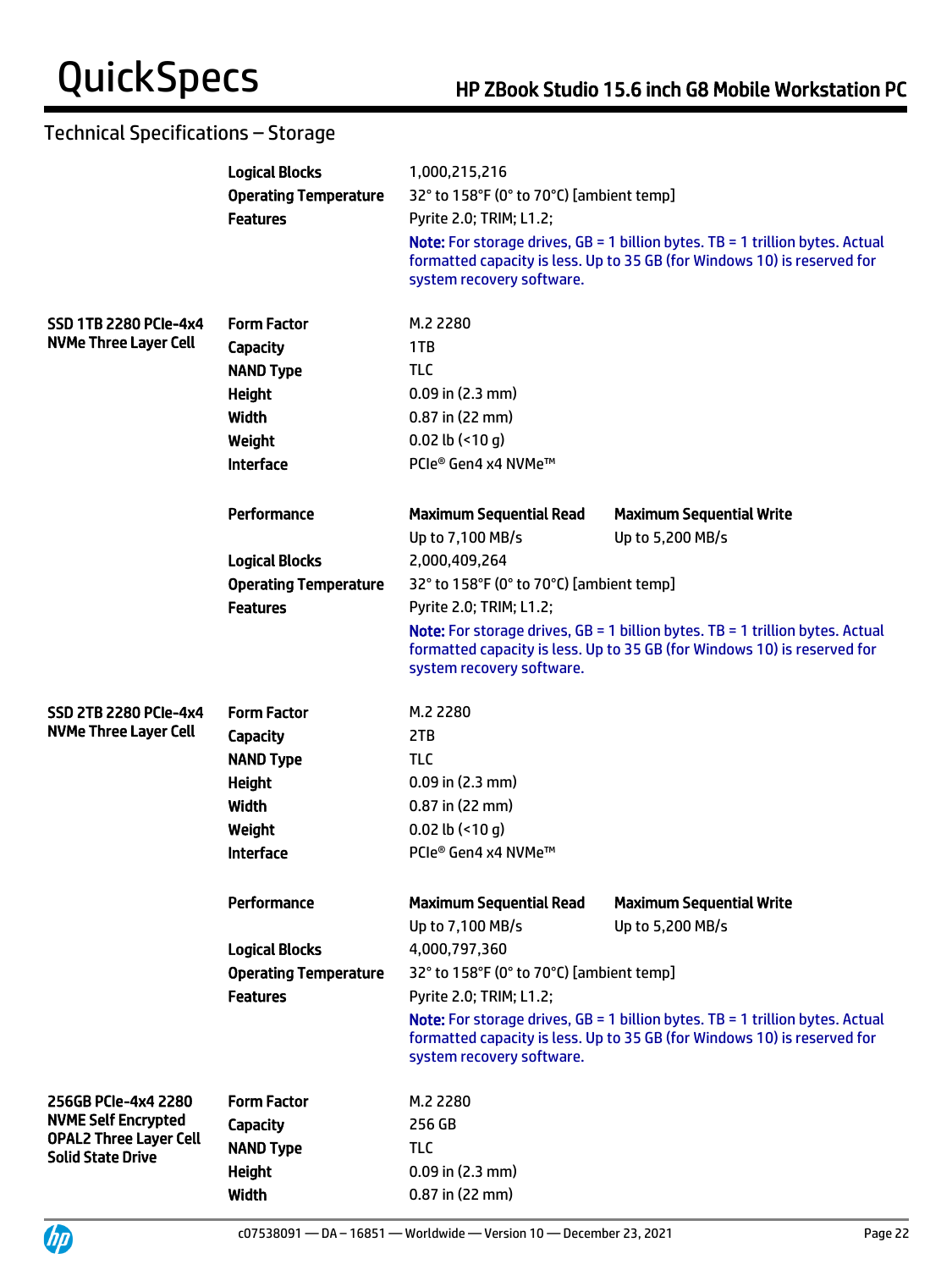|                                                           | Weight                       | $0.02$ lb $($ < 10 g)                                                                                                                                                                                                                               |                                                                                                                                                                      |  |
|-----------------------------------------------------------|------------------------------|-----------------------------------------------------------------------------------------------------------------------------------------------------------------------------------------------------------------------------------------------------|----------------------------------------------------------------------------------------------------------------------------------------------------------------------|--|
|                                                           | <b>Interface</b>             | PCIe® Gen4 x4 NVMe™                                                                                                                                                                                                                                 |                                                                                                                                                                      |  |
|                                                           | Performance                  | <b>Maximum Sequential Read</b><br>$6.400$ MB/s                                                                                                                                                                                                      | <b>Maximum Sequential Write</b><br>2.700 MB/s                                                                                                                        |  |
| <b>Logical Blocks</b>                                     | 500,118,192                  |                                                                                                                                                                                                                                                     |                                                                                                                                                                      |  |
|                                                           | <b>Operating Temperature</b> | 32° to 158°F (0° to 70°C) [ambient temp]                                                                                                                                                                                                            |                                                                                                                                                                      |  |
|                                                           | <b>Features</b>              | ATA Security (Option); TCG Opal 2.0; TRIM; L1.2;                                                                                                                                                                                                    |                                                                                                                                                                      |  |
|                                                           |                              | system recovery software.                                                                                                                                                                                                                           | <b>Note:</b> For storage drives, $GB = 1$ billion bytes. $TB = 1$ trillion bytes. Actual<br>formatted capacity is less. Up to 35 GB (for Windows 10) is reserved for |  |
| 512GB PCIe-4x4 2280                                       | <b>Form Factor</b>           | M.2 2280                                                                                                                                                                                                                                            |                                                                                                                                                                      |  |
| <b>NVME Self Encrypted</b>                                | Capacity                     | 512 GB                                                                                                                                                                                                                                              |                                                                                                                                                                      |  |
| <b>OPAL2 Three Layer Cell</b><br><b>Solid State Drive</b> | <b>NAND Type</b>             | <b>TLC</b>                                                                                                                                                                                                                                          |                                                                                                                                                                      |  |
|                                                           | <b>Height</b>                | $0.09$ in (2.3 mm)                                                                                                                                                                                                                                  |                                                                                                                                                                      |  |
|                                                           | <b>Width</b>                 | 0.87 in (22 mm)                                                                                                                                                                                                                                     |                                                                                                                                                                      |  |
|                                                           | Weight                       | $0.02$ lb (<10 q)                                                                                                                                                                                                                                   |                                                                                                                                                                      |  |
|                                                           | <b>Interface</b>             | PCle® Gen4 x4 NVMe™                                                                                                                                                                                                                                 |                                                                                                                                                                      |  |
|                                                           | Performance                  | <b>Maximum Sequential Read</b>                                                                                                                                                                                                                      | <b>Maximum Sequential Write</b>                                                                                                                                      |  |
|                                                           |                              | 6,600 MB/s                                                                                                                                                                                                                                          | 5,100 MB/s                                                                                                                                                           |  |
|                                                           | <b>Logical Blocks</b>        | 1,000,215,216                                                                                                                                                                                                                                       |                                                                                                                                                                      |  |
|                                                           | <b>Operating Temperature</b> | 32° to 158°F (0° to 70°C) [ambient temp]                                                                                                                                                                                                            |                                                                                                                                                                      |  |
|                                                           | <b>Features</b>              | ATA Security (Option); TCG Opal 2.0; TRIM; L1.2;<br><b>Note:</b> For storage drives, $GB = 1$ billion bytes. TB = 1 trillion bytes. Actual<br>formatted capacity is less. Up to 35 GB (for Windows 10) is reserved for<br>system recovery software. |                                                                                                                                                                      |  |

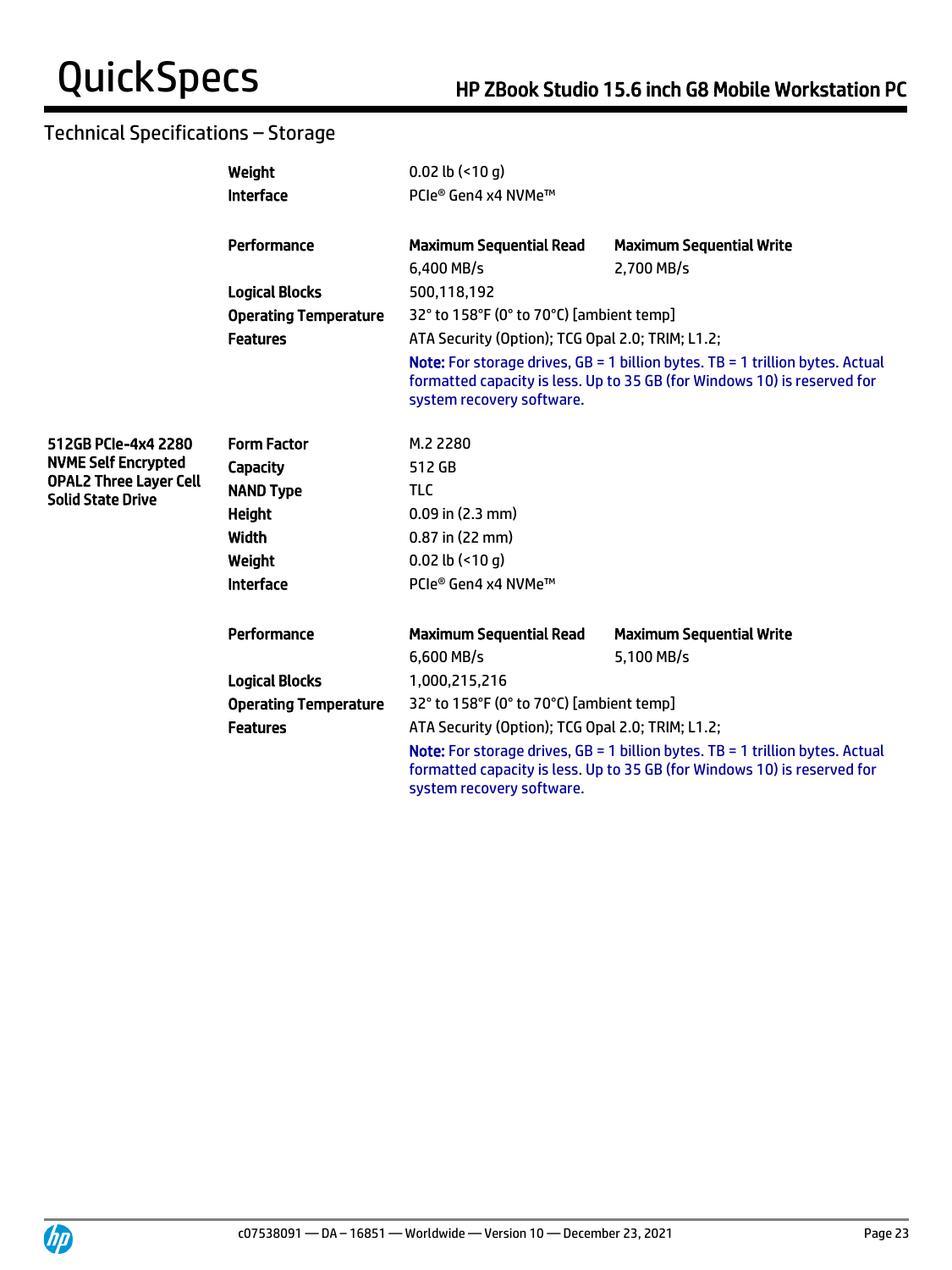# NETWORKING/COMMUNICATION

| Bluetooth® 5.2 802.11ax<br>(2 x 2) (Supporting<br>gigabit file transfer<br>speeds*)** vPro®1 | Intel® Wi-Fi 64 AX201 and Wireless LAN Standards | IEEE 802.11a<br>IEEE 802.11b<br>IEEE 802.11g<br>IEEE 802.11n<br><b>IEEE 802.11ac</b><br><b>IEEE 802.11ax</b><br>IEEE 802.11d<br>IEEE 802.11e<br>IEEE 802.11h<br>IEEE 802.11i<br><b>IEEE 802.11k</b><br>IEEE 802.11r<br><b>IEEE 802.11v</b>                                                                                                 |
|----------------------------------------------------------------------------------------------|--------------------------------------------------|--------------------------------------------------------------------------------------------------------------------------------------------------------------------------------------------------------------------------------------------------------------------------------------------------------------------------------------------|
|                                                                                              | Interoperability                                 | Wi-Fi certified                                                                                                                                                                                                                                                                                                                            |
|                                                                                              | <b>Frequency Band</b>                            | 802.11b/g/n/ax<br>$\cdot$ 2.402 - 2.482 GHz<br>802.11a/n/ac/ax<br>$\bullet$ 4.9 – 4.95 GHz (Japan)<br>$• 5.15 - 5.25$ GHz<br>$• 5.25 - 5.35$ GHz<br>$\cdot$ 5.47 – 5.725 GHz<br>$• 5.825 - 5.850$ GHz                                                                                                                                      |
|                                                                                              | <b>Data Rates</b>                                | • 802.11b: 1, 2, 5.5, 11 Mbps<br>• 802.11g: 6, 9, 12, 18, 24, 36, 48, 54 Mbps<br>• 802.11a: 6, 9, 12, 18, 24, 36, 48, 54 Mbps<br>• 802.11n: MCS 0 ~ MCS 15, (20MHz, and 40MHz)<br>• 802.11ac: MCS0 ~ MCS9, (1SS, and 2SS) (20MHz, 40MHz, ,80MHz &<br>160MHz)<br>• 802.11ax: MCS0 ~ MCS11, (1SS and 2SS) (20MHz, 40MHz, ,80MHz<br>& 160MHz) |
|                                                                                              | <b>Modulation</b>                                | Direct Sequence Spread Spectrum<br>OFDM, BPSK, QPSK, CCK, 16-QAM, 64-QAM, 256-QAM<br>, 1024QAM                                                                                                                                                                                                                                             |
|                                                                                              | Security <sup>1</sup>                            | • IEEE and WiFi compliant 64 / 128 bit WEP encryption for a/b/g<br>mode only . AES-CCMP: 128 bit in hardware<br>• 802.1x authentication<br>. WPA, WPA2: 802.1x. WPA-PSK, WPA2-PSK, TKIP, and AES.<br>• WPA3 certification<br>• IEEE 802.11i<br>• WAPI                                                                                      |
|                                                                                              | <b>Network Architecture</b><br><b>Models</b>     | Ad-hoc (Peer to Peer)<br>Infrastructure (Access Point Required)                                                                                                                                                                                                                                                                            |
|                                                                                              | Roaming                                          | IEEE 802.11 compliant roaming between access points                                                                                                                                                                                                                                                                                        |
|                                                                                              | Output Power <sup>2</sup>                        | • 802.11b: +18.5dBm minimum<br>• 802.11g: +17.5dBm minimum<br>• 802.11a: +18.5dBm minimum<br>• 802.11n HT20(2.4GHz): +15.5dBm minimum<br>• 802.11n HT40(2.4GHz): +14.5dBm minimum<br>• 802.11n HT20(5GHz): +15.5dBm minimum<br>• 802.11n HT40(5GHz): +14.5dBm minimum                                                                      |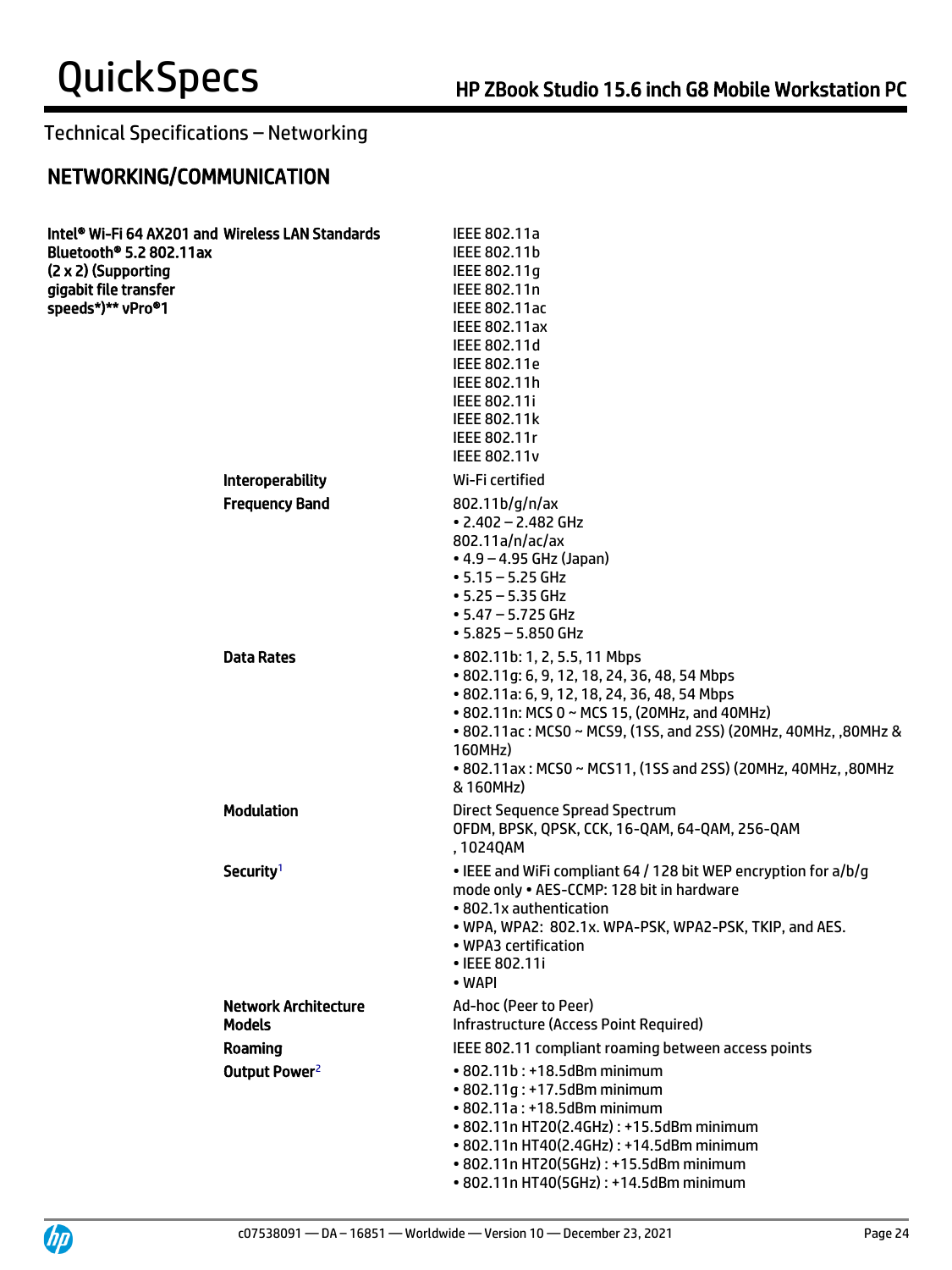|                                                                                 |                                                                                                                                                                                                                                                                                                                                              | • 802.11ac VHT80(5GHz): +11.5dBm minimum<br>• 802.11ac VHT160(5GHz): +11.5dBm minimum<br>• 802.11ax HT40(2.4GHz): +10dBm minimum<br>• 802.11ax VHT160(5GHz): +10dBm minimum                                                                                                                          |
|---------------------------------------------------------------------------------|----------------------------------------------------------------------------------------------------------------------------------------------------------------------------------------------------------------------------------------------------------------------------------------------------------------------------------------------|------------------------------------------------------------------------------------------------------------------------------------------------------------------------------------------------------------------------------------------------------------------------------------------------------|
| <b>Power Consumption</b>                                                        | • Transmit mode 2.0 W<br>• Receive mode 1.6 W<br>• Idle mode 50 mW (WLAN unassociated)<br>• Connected Standby 10mW<br>• Radio disabled 8 mW                                                                                                                                                                                                  | • Idle mode (PSP) 180 mW (WLAN Associated)                                                                                                                                                                                                                                                           |
| <b>Power Management</b>                                                         | 802.11 compliant power saving mode                                                                                                                                                                                                                                                                                                           | ACPI and PCI Express compliant power management                                                                                                                                                                                                                                                      |
| Receiver Sensitivity <sup>3</sup>                                               | •802.11b, 1Mbps: -93.5dBm maximum<br>•802.11b, 11Mbps: -84dBm maximum<br>• 802.11a/g, 6Mbps: -86dBm maximum<br>• 802.11a/g, 54Mbps: -72dBm maximum<br>• 802.11n, MCS07: -67dBm maximum<br>• 802.11n, MCS15: -64dBm maximum<br>• 802.11ac, MCS0: -84dBm maximum<br>· 802.11ac, MCS9: -59dBm maximum<br>•802.11ax, MCS11(HT40): -59dBm maximum | •802.11ax, MCS11(VHT160): -58.5dBm maximum                                                                                                                                                                                                                                                           |
| <b>Antenna Type</b>                                                             | display enclosure<br>communications                                                                                                                                                                                                                                                                                                          | High efficiency antenna with spatial diversity, mounted in the<br>Two embedded dual band 2.4/5 GHz antennas are provided to the<br>card to support WLAN MIMO communications and Bluetooth                                                                                                            |
| <b>Form Factor</b>                                                              | PCI-Express M.2 MiniCard with CNVi Interface                                                                                                                                                                                                                                                                                                 |                                                                                                                                                                                                                                                                                                      |
| <b>Dimensions</b>                                                               | 1. Type 2230: 2.3 x 22.0 x 30.0 mm<br>2. Type 1216: 1.67 x 12.0 x 16.0 mm                                                                                                                                                                                                                                                                    |                                                                                                                                                                                                                                                                                                      |
| Weight                                                                          | 1. Type 2230: 2.8g<br>2. Type 126: 1.3g                                                                                                                                                                                                                                                                                                      |                                                                                                                                                                                                                                                                                                      |
| <b>Operating Voltage</b>                                                        | $3.3v + (-9)$                                                                                                                                                                                                                                                                                                                                |                                                                                                                                                                                                                                                                                                      |
| <b>Temperature</b>                                                              | <b>Operating</b><br>Non-operating                                                                                                                                                                                                                                                                                                            | 14° to 158° F (-10° to 70° C)<br>-40° to 176° F (-40° to 80° C)                                                                                                                                                                                                                                      |
| <b>Humidity</b>                                                                 | <b>Operating</b><br>Non-operating                                                                                                                                                                                                                                                                                                            | 10% to 90% (non-condensing)<br>5% to 95% (non-condensing)                                                                                                                                                                                                                                            |
| Altitude                                                                        | <b>Operating Non-</b><br>operating                                                                                                                                                                                                                                                                                                           | 0 to 10,000 ft (3,048 m)<br>0 to 50,000 ft (15,240 m)                                                                                                                                                                                                                                                |
| <b>LED Activity</b>                                                             | LED Amber - Radio Off; LED Off - Radio ON                                                                                                                                                                                                                                                                                                    |                                                                                                                                                                                                                                                                                                      |
| HP Integrated Module with Bluetooth 4.0/4.1/4.2/5.0/5.1/5.2 Wireless Technology |                                                                                                                                                                                                                                                                                                                                              |                                                                                                                                                                                                                                                                                                      |
| <b>Frequency Band</b>                                                           | 2402 to 2480 MHz                                                                                                                                                                                                                                                                                                                             |                                                                                                                                                                                                                                                                                                      |
| <b>Number of Available Channels</b>                                             | Legacy: $0~79$ (1 MHz/CH)<br>BLE: 0~39 (2 MHz/CH)                                                                                                                                                                                                                                                                                            |                                                                                                                                                                                                                                                                                                      |
| <b>Data Rates and Throughput</b>                                                | voice channels                                                                                                                                                                                                                                                                                                                               | Legacy: 3 Mbps data rate; throughput up to 2.17 Mbps<br>BLE: 1 Mbps data rate; throughput up to 0.2 Mbps<br>Legacy: Synchronous Connection Oriented links up to 3, 64 kbps,<br>Legacy: Asynchronous Connection Less links 2178.1 kbps/177.1<br>kbps asymmetric (3-DH5) or 864 kbps symmetric (3-EV5) |



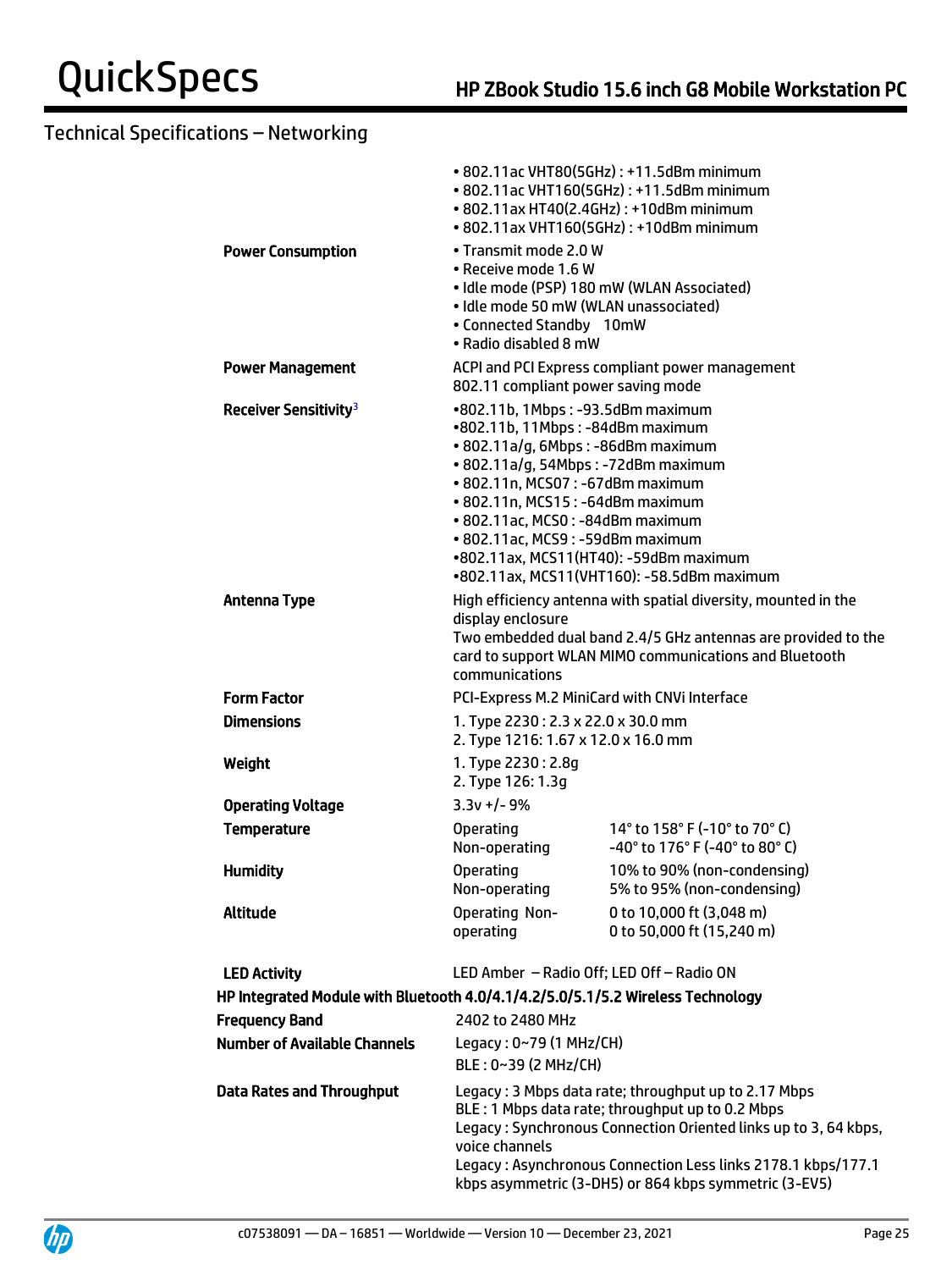| <b>Transmit Power</b>                                       | The Bluetooth component shall operate as a Class II Bluetooth<br>device with a maximum transmit power of +9.5 dBm for BR and<br>EDR.                                                                                                                                                                                                                                                                                                                                                                                                                                                    |
|-------------------------------------------------------------|-----------------------------------------------------------------------------------------------------------------------------------------------------------------------------------------------------------------------------------------------------------------------------------------------------------------------------------------------------------------------------------------------------------------------------------------------------------------------------------------------------------------------------------------------------------------------------------------|
| <b>Power Consumption</b>                                    | Peak (Tx): 330 mW<br>Peak (Rx): 230 mW<br>Selective Suspend: 17 mW                                                                                                                                                                                                                                                                                                                                                                                                                                                                                                                      |
| <b>Bluetooth Software Supported</b><br><b>Link Topology</b> | Microsoft Windows Bluetooth Software                                                                                                                                                                                                                                                                                                                                                                                                                                                                                                                                                    |
| <b>Power Management</b>                                     | Microsoft Windows ACPI, and USB Bus Support                                                                                                                                                                                                                                                                                                                                                                                                                                                                                                                                             |
| <b>Certifications</b>                                       | FCC (47 CFR) Part 15C, Section 15.247 & 15.249                                                                                                                                                                                                                                                                                                                                                                                                                                                                                                                                          |
| <b>Power Management</b><br><b>Certifications</b>            | ETS 300 328, ETS 300 826<br>Low Voltage Directive IEC950<br>UL, CSA, and CE Mark                                                                                                                                                                                                                                                                                                                                                                                                                                                                                                        |
| <b>Bluetooth Profiles Supported</b>                         | BT4.1-ESR 5/6/7 Compliance<br>LE Link Layer Ping<br><b>LE Dual Mode</b><br>LE Link Layer<br>LE Low Duty Cycle Directed Advertising<br>LE L2CAP Connection Oriented Channels<br>Train Nudging & Interlaced Scan<br>BT4.2 ESR08 Compliance<br>LE Secure Connection-Basic/Full<br>LE Privacy 1.2 - Link Layer Privacy<br>LE Privacy 1.2 - Extended Scanner Filter Policies<br>LE Data Packet Length Extension<br><b>FAX Profile (FAX)</b><br><b>Basic Imaging Profile (BIP)2</b><br><b>Headset Profile (HSP)</b><br>Hands Free Profile (HFP)<br>Advanced Audio Distribution Profile (A2DP) |
| <b>Security &amp; Manageability</b>                         | Intel <sup>®</sup> vPro <sup>®</sup> support with appropriate Intel <sup>®</sup> chipset components                                                                                                                                                                                                                                                                                                                                                                                                                                                                                     |

\*GbE - The term "10/100/1000" or "Gigabit" Ethernet indicates compatibility with IEEE standard 802.3ab for Gigabit Ethernet, and does not connote actual operating speed of 1 Gb/s. For high-speed transmission, connection to a Gigabit Ethernet server and network infrastructure is required.

\*Wi-Fi 6 is designed to support gigabit data rate when transferring files between two devices connected to the same router. Requires a wireless router, sold separately, that supports 80MHz and higher channels.

\*\*Wireless access point and Internet service required and sold separately. Availability of public wireless access points limited. Wi-Fi 6 (802.11ax) is backwards compatible with prior 802.11 specs.

| Intel® Wi-Fi 61 AX201 and Wireless LAN Standards | IEEE 802.11a         |
|--------------------------------------------------|----------------------|
| <b>Bluetooth 5.2 (802.11ax</b>                   | IEEE 802.11b         |
| 2 x 2, non-vPro®,                                | IEEE 802.11q         |
| supporting gigabit file                          | IEEE 802.11n         |
| transfer speeds*)**                              | <b>IEEE 802.11ac</b> |
| nonvPro <sup>®</sup>                             | <b>IEEE 802.11ax</b> |
|                                                  | IEEE 802.11d         |
|                                                  | <b>IEEE 802.11e</b>  |
|                                                  | IEEE 802.11h         |
|                                                  | <b>IEEE 802.11i</b>  |

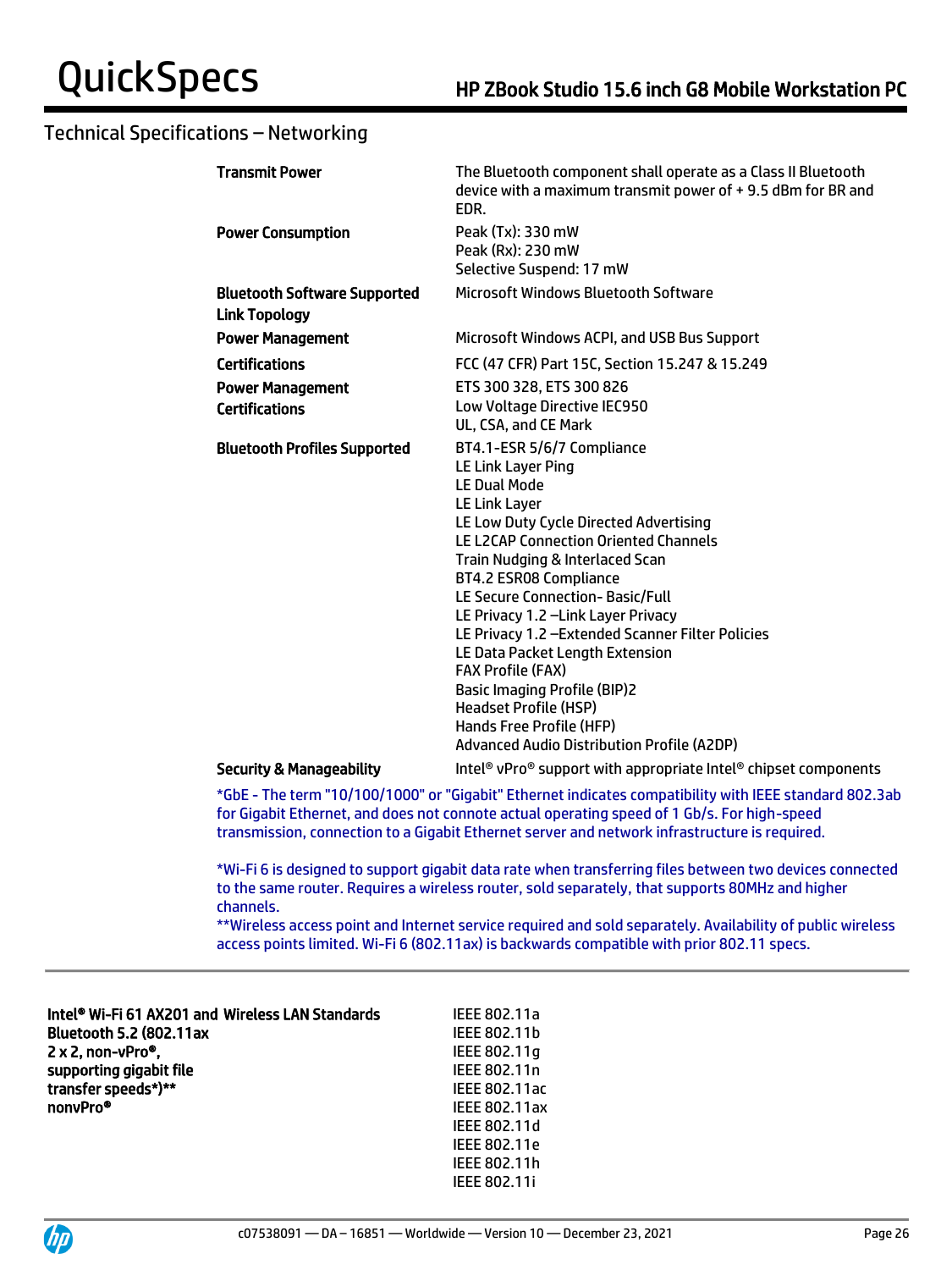|                             | <b>IEEE 802.11k</b><br>IEEE 802.11r<br><b>IEEE 802.11v</b>                                                                                                                                                                                                                                                                                                                                                                                           |
|-----------------------------|------------------------------------------------------------------------------------------------------------------------------------------------------------------------------------------------------------------------------------------------------------------------------------------------------------------------------------------------------------------------------------------------------------------------------------------------------|
| <b>Interoperability</b>     | Wi-Fi certified                                                                                                                                                                                                                                                                                                                                                                                                                                      |
| <b>Frequency Band</b>       | 802.11b/g/n/ax<br>$\cdot$ 2.402 - 2.482 GHz<br>802.11a/n/ac/ax<br>• 4.9 – 4.95 GHz (Japan)<br>$• 5.15 - 5.25$ GHz<br>$• 5.25 - 5.35$ GHz<br>• 5.47 – 5.725 GHz<br>• 5.825 - 5.850 GHz                                                                                                                                                                                                                                                                |
| <b>Data Rates</b>           | • 802.11b: 1, 2, 5.5, 11 Mbps<br>• 802.11g: 6, 9, 12, 18, 24, 36, 48, 54 Mbps<br>• 802.11a: 6, 9, 12, 18, 24, 36, 48, 54 Mbps<br>• 802.11n: MCS 0 ~ MCS 15, (20MHz, and 40MHz)<br>• 802.11ac: MCS0 ~ MCS9, (1SS, and 2SS) (20MHz, 40MHz, ,80MHz &<br>160MHz)<br>• 802.11ax: MCS0 ~ MCS11, (1SS and 2SS) (20MHz, 40MHz, ,80MHz<br>& 160MHz)                                                                                                           |
| <b>Modulation</b>           | Direct Sequence Spread Spectrum<br>OFDM, BPSK, QPSK, CCK, 16-QAM, 64-QAM, 256-QAM<br>, 1024QAM                                                                                                                                                                                                                                                                                                                                                       |
| Security <sup>1</sup>       | • IEEE and WiFi compliant 64 / 128 bit WEP encryption for a/b/g<br>mode only<br>• AES-CCMP: 128 bit in hardware<br>• 802.1x authentication<br>. WPA, WPA2: 802.1x. WPA-PSK, WPA2-PSK, TKIP, and AES.<br>• WPA3 certification<br>• IEEE 802.11i<br>• WAPI                                                                                                                                                                                             |
| <b>Network Architecture</b> | Ad-hoc (Peer to Peer)                                                                                                                                                                                                                                                                                                                                                                                                                                |
| <b>Models</b>               | Infrastructure (Access Point Required)                                                                                                                                                                                                                                                                                                                                                                                                               |
| Roaming                     | IEEE 802.11 compliant roaming between access points                                                                                                                                                                                                                                                                                                                                                                                                  |
| Output Power <sup>2</sup>   | • 802.11b: +18.5dBm minimum<br>• 802.11g: +17.5dBm minimum<br>• 802.11a: +18.5dBm minimum<br>• 802.11n HT20(2.4GHz): +15.5dBm minimum<br>• 802.11n HT40(2.4GHz): +14.5dBm minimum<br>• 802.11n HT20(5GHz): +15.5dBm minimum<br>• 802.11n HT40(5GHz): +14.5dBm minimum<br>• 802.11ac VHT80(5GHz): +11.5dBm minimum<br>• 802.11ac VHT160(5GHz): +11.5dBm minimum<br>• 802.11ax HT40(2.4GHz): +10dBm minimum<br>• 802.11ax VHT160(5GHz): +10dBm minimum |
| <b>Power Consumption</b>    | • Transmit mode: 2.0 W<br>• Receive mode: 1.6 W<br>· Idle mode (PSP) 180 mW (WLAN Associated)<br>• Idle mode :50 mW (WLAN unassociated)<br>• Connected Standby/Modern Standby: 10mW<br>· Radio disabled: 8 mW                                                                                                                                                                                                                                        |
| <b>Power Management</b>     | ACPI and PCI Express compliant power management<br>802.11 compliant power saving mode                                                                                                                                                                                                                                                                                                                                                                |

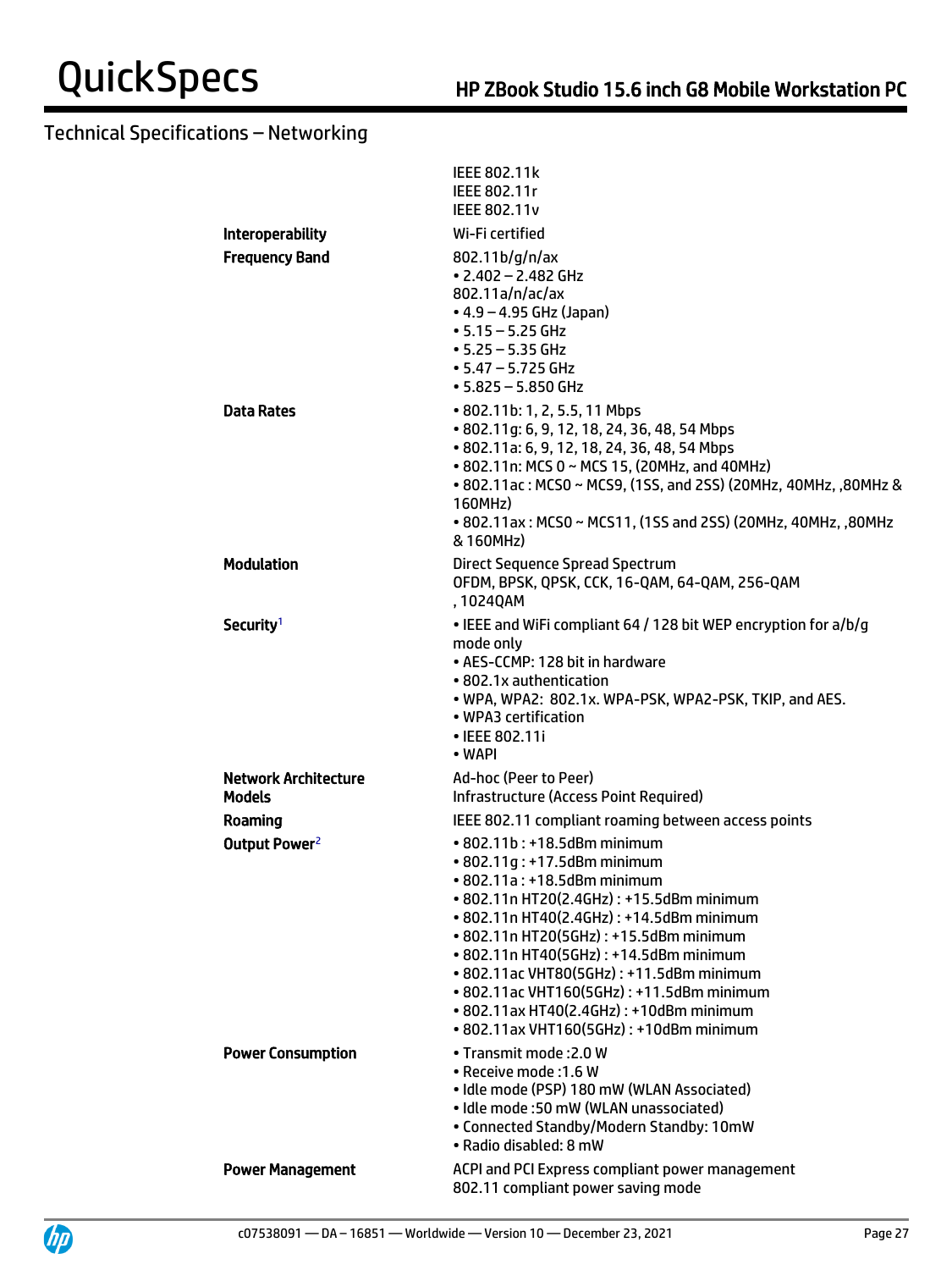| Receiver Sensitivity <sup>3</sup>                                               | •802.11b, 1Mbps: -93.5dBm maximum<br>•802.11b, 11Mbps: -84dBm maximum<br>• 802.11a/g, 6Mbps: -86dBm maximum<br>• 802.11a/g, 54Mbps: -72dBm maximum<br>• 802.11n, MCS07: -67dBm maximum<br>• 802.11n, MCS15: -64dBm maximum<br>• 802.11ac, MCS0: -84dBm maximum<br>• 802.11ac, MCS9: -59dBm maximum<br>•802.11ax, MCS11(HT40): -59dBm maximum | •802.11ax, MCS11(VHT160): -58.5dBm maximum                                                                                                                                                                                                                                                           |
|---------------------------------------------------------------------------------|----------------------------------------------------------------------------------------------------------------------------------------------------------------------------------------------------------------------------------------------------------------------------------------------------------------------------------------------|------------------------------------------------------------------------------------------------------------------------------------------------------------------------------------------------------------------------------------------------------------------------------------------------------|
| <b>Antenna Type</b>                                                             | display enclosure<br>communications                                                                                                                                                                                                                                                                                                          | High efficiency antenna with spatial diversity, mounted in the<br>Two embedded dual band 2.4/5 GHz antennas are provided to the<br>card to support WLAN MIMO communications and Bluetooth                                                                                                            |
| <b>Form Factor</b>                                                              | PCI-Express M.2 MiniCard with CNVi Interface                                                                                                                                                                                                                                                                                                 |                                                                                                                                                                                                                                                                                                      |
| <b>Dimensions</b>                                                               | 1. Type 2230: 2.3 x 22.0 x 30.0 mm<br>2. Type 1216: 1.67 x 12.0 x 16.0 mm                                                                                                                                                                                                                                                                    |                                                                                                                                                                                                                                                                                                      |
| Weight                                                                          | 1. Type 2230: 2.8g<br>2. Type 126: 1.3g                                                                                                                                                                                                                                                                                                      |                                                                                                                                                                                                                                                                                                      |
| <b>Operating Voltage</b>                                                        | $3.3v + (-9)$                                                                                                                                                                                                                                                                                                                                |                                                                                                                                                                                                                                                                                                      |
| <b>Temperature</b>                                                              | <b>Operating</b><br>Non-operating                                                                                                                                                                                                                                                                                                            | 14° to 158° F (-10° to 70° C)<br>-40° to 176° F (-40° to 80° C)                                                                                                                                                                                                                                      |
| <b>Humidity</b>                                                                 | <b>Operating</b><br>Non-operating                                                                                                                                                                                                                                                                                                            | 10% to 90% (non-condensing)<br>5% to 95% (non-condensing)                                                                                                                                                                                                                                            |
| <b>Altitude</b>                                                                 | Operating Non-<br>operating                                                                                                                                                                                                                                                                                                                  | 0 to 10,000 ft (3,048 m)<br>0 to 50,000 ft (15,240 m)                                                                                                                                                                                                                                                |
| <b>LED Activity</b>                                                             |                                                                                                                                                                                                                                                                                                                                              | LED Amber - Radio OFF; LED White - Radio ON                                                                                                                                                                                                                                                          |
| HP Integrated Module with Bluetooth 4.0/4.1/4.2/5.0/5.1/5.2 Wireless Technology |                                                                                                                                                                                                                                                                                                                                              |                                                                                                                                                                                                                                                                                                      |
| <b>Frequency Band</b>                                                           | 2402 to 2480 MHz                                                                                                                                                                                                                                                                                                                             |                                                                                                                                                                                                                                                                                                      |
| <b>Number of Available Channels</b>                                             | Legacy: 0~79 (1 MHz/CH)<br>BLE: 0~39 (2 MHz/CH)                                                                                                                                                                                                                                                                                              |                                                                                                                                                                                                                                                                                                      |
| <b>Data Rates and Throughput</b>                                                | voice channels                                                                                                                                                                                                                                                                                                                               | Legacy: 3 Mbps data rate; throughput up to 2.17 Mbps<br>BLE: 1 Mbps data rate; throughput up to 0.2 Mbps<br>Legacy: Synchronous Connection Oriented links up to 3, 64 kbps,<br>Legacy: Asynchronous Connection Less links 2178.1 kbps/177.1<br>kbps asymmetric (3-DH5) or 864 kbps symmetric (3-EV5) |
| <b>Transmit Power</b>                                                           | EDR.                                                                                                                                                                                                                                                                                                                                         | The Bluetooth component shall operate as a Class II Bluetooth<br>device with a maximum transmit power of +9.5 dBm for BR and                                                                                                                                                                         |
| <b>Power Consumption</b>                                                        | Peak (Tx): 330 mW<br>Peak (Rx): 230 mW<br>Selective Suspend: 17 mW                                                                                                                                                                                                                                                                           |                                                                                                                                                                                                                                                                                                      |
| <b>Bluetooth Software Supported</b><br><b>Link Topology</b>                     | Microsoft Windows Bluetooth Software                                                                                                                                                                                                                                                                                                         |                                                                                                                                                                                                                                                                                                      |
| <b>Power Management</b>                                                         |                                                                                                                                                                                                                                                                                                                                              | Microsoft Windows ACPI, and USB Bus Support                                                                                                                                                                                                                                                          |
| <b>Certifications</b>                                                           |                                                                                                                                                                                                                                                                                                                                              | FCC (47 CFR) Part 15C, Section 15.247 & 15.249                                                                                                                                                                                                                                                       |



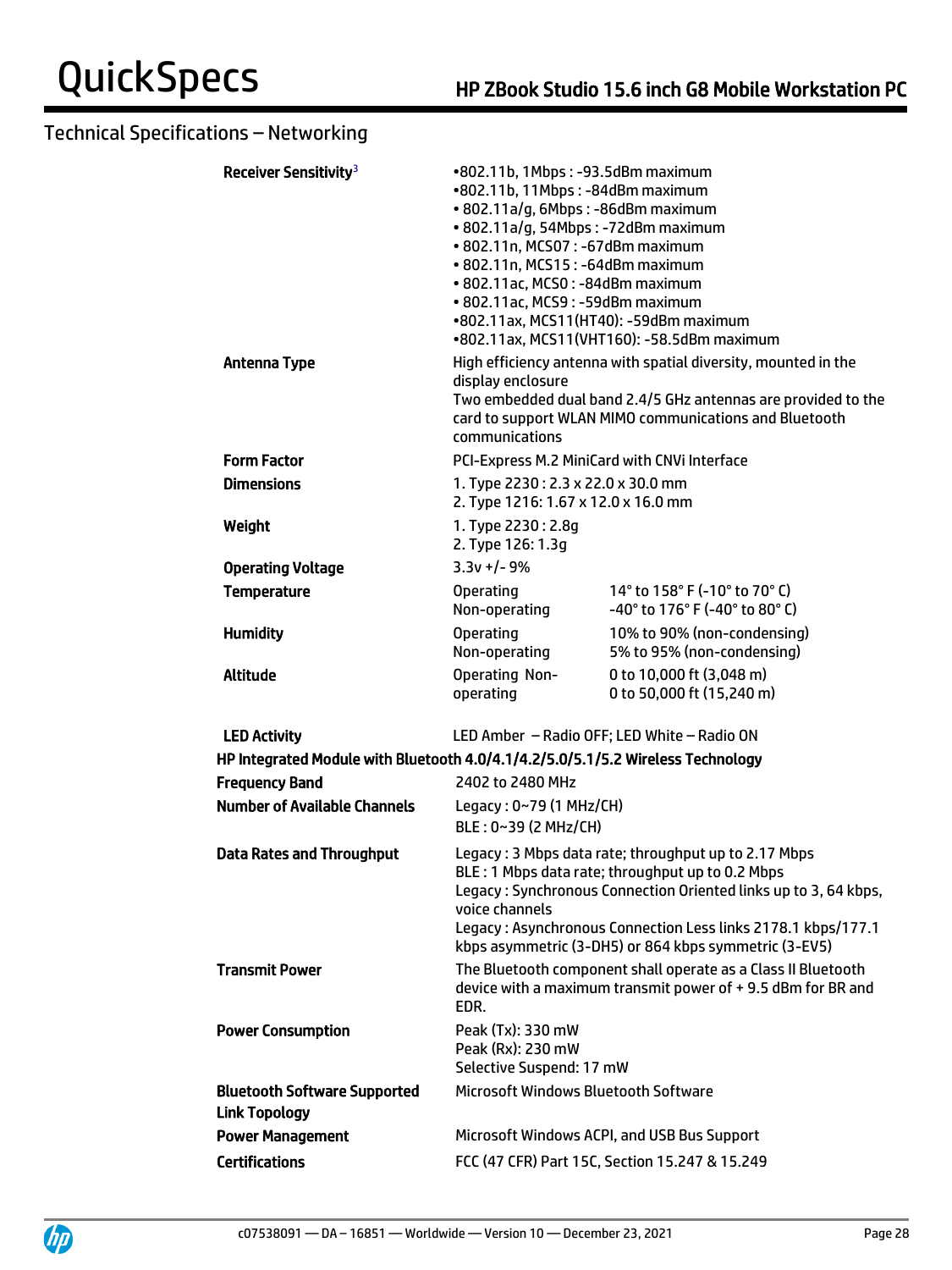| <b>Power Management</b><br>Certifications | ETS 300 328, ETS 300 826<br>Low Voltage Directive IEC950<br>UL, CSA, and CE Mark                                                                                             |
|-------------------------------------------|------------------------------------------------------------------------------------------------------------------------------------------------------------------------------|
| <b>Bluetooth Profiles Supported</b>       | BT4.1-ESR 5/6/7 Compliance<br>LE Link Layer Ping<br><b>LE Dual Mode</b>                                                                                                      |
|                                           | LE Link Layer                                                                                                                                                                |
|                                           | LE Low Duty Cycle Directed Advertising                                                                                                                                       |
|                                           | <b>LE L2CAP Connection Oriented Channels</b>                                                                                                                                 |
|                                           | <b>Train Nudging &amp; Interlaced Scan</b><br>BT4.2 ESR08 Compliance                                                                                                         |
|                                           | LE Secure Connection-Basic/Full                                                                                                                                              |
|                                           | LE Privacy 1.2 - Link Layer Privacy                                                                                                                                          |
|                                           | LE Privacy 1.2 - Extended Scanner Filter Policies                                                                                                                            |
|                                           | LE Data Packet Length Extension                                                                                                                                              |
|                                           | <b>FAX Profile (FAX)</b>                                                                                                                                                     |
|                                           | <b>Basic Imaging Profile (BIP)2</b>                                                                                                                                          |
|                                           | <b>Headset Profile (HSP)</b>                                                                                                                                                 |
|                                           | Hands Free Profile (HFP)                                                                                                                                                     |
|                                           | Advanced Audio Distribution Profile (A2DP)                                                                                                                                   |
|                                           | *GbE - The term "10/100/1000" or "Gigabit" Ethernet indicates compatibility with IEE<br>for Gigabit Ethernet, and does not connote actual operating speed of 1 Gb/s. For hig |

\*GbE - The term "10/100/1000" or "Gigabit" Ethernet indicates compatibility with IEEE standard 802.3ab for Gigabit Ethernet, and does not connote actual operating speed of 1 Gb/s. For high-speed transmission, connection to a Gigabit Ethernet server and network infrastructure is required.

\*Wi-Fi 6 is designed to support gigabit data rate when transferring files between two devices connected to the same router. Requires a wireless router, sold separately, that supports 80MHz and higher channels.

\*\*Wireless access point and Internet service required and sold separately. Availability of public wireless access points limited. Wi-Fi 6 (802.11ax) is backwards compatible with prior 802.11 specs.

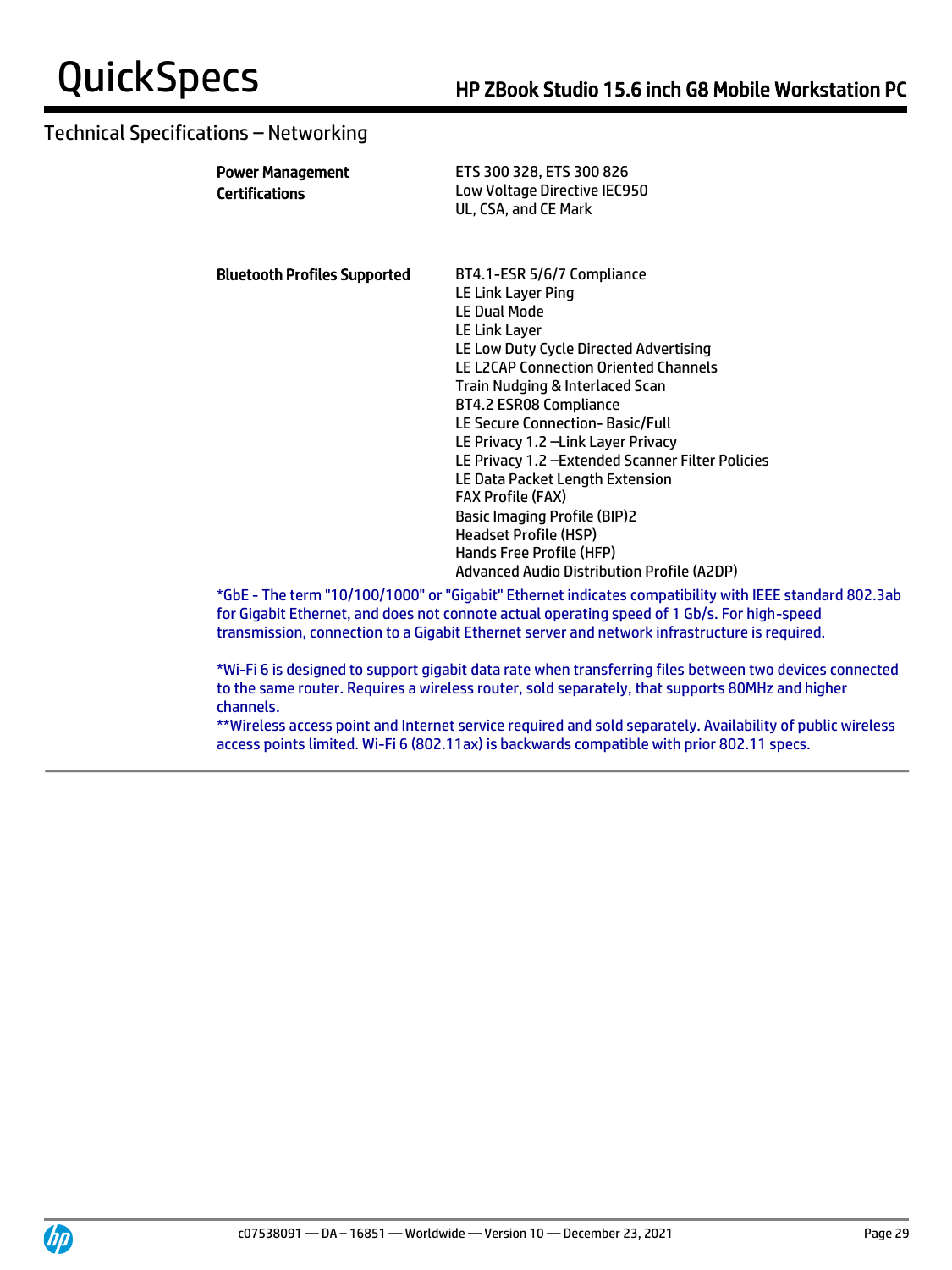# Technical Specifications – Power

# POWER

| 150 Watt Smart Slim AC<br>Adapter | <b>Dimensions</b><br>Weight          | 138x66x22mm<br>unit: 325g +/- 10g                                                                                                                                                                                                                                                                                     |                                                                      |  |
|-----------------------------------|--------------------------------------|-----------------------------------------------------------------------------------------------------------------------------------------------------------------------------------------------------------------------------------------------------------------------------------------------------------------------|----------------------------------------------------------------------|--|
|                                   | Input                                | <b>Input Efficiency</b>                                                                                                                                                                                                                                                                                               | 88% at 115 Vac and 89% at 230Vac                                     |  |
|                                   |                                      | Input frequency range $47 \sim 63$ Hz                                                                                                                                                                                                                                                                                 |                                                                      |  |
|                                   |                                      | Input AC current                                                                                                                                                                                                                                                                                                      | 2.7 A at 90 Vac and Maximum Load                                     |  |
|                                   | <b>Output</b>                        | <b>Output power</b>                                                                                                                                                                                                                                                                                                   | <b>150W</b>                                                          |  |
|                                   |                                      | <b>DC</b> output                                                                                                                                                                                                                                                                                                      | 19.5V                                                                |  |
|                                   |                                      | Hold-up time                                                                                                                                                                                                                                                                                                          | 5ms at 115 Vac input                                                 |  |
|                                   |                                      | <b>Output current limit</b>                                                                                                                                                                                                                                                                                           | $16.0A$                                                              |  |
|                                   | <b>Connector</b>                     | 4.5mm Barrel Type                                                                                                                                                                                                                                                                                                     |                                                                      |  |
|                                   | <b>Environmental Design</b>          | <b>Operating</b><br>temperature                                                                                                                                                                                                                                                                                       | 32° to 95° F (0° to 35° C)                                           |  |
|                                   |                                      | Non-operating<br>(storage) temperature                                                                                                                                                                                                                                                                                | $-4^{\circ}$ to 185 $^{\circ}$ F (-20 $^{\circ}$ to 85 $^{\circ}$ C) |  |
|                                   |                                      | <b>Altitude</b>                                                                                                                                                                                                                                                                                                       | 0 to 16,400 ft (0 to 5,000 m)                                        |  |
|                                   |                                      | <b>Humidity</b>                                                                                                                                                                                                                                                                                                       | 5% to 95%                                                            |  |
|                                   |                                      | <b>Storage Humidity</b>                                                                                                                                                                                                                                                                                               | 5% to 95%                                                            |  |
|                                   | <b>EMI and Safety Certifications</b> | Eg:<br>*CE Mark - full compliance with LVD and EMC directives<br>* Worldwide safety standards - IEC60950, EN60950, UL60950, Class1,<br>SELV; Agency approvals - C-UL-US, NORDICS, DENAN, EN55022 Class B,<br>FCC Class B, CISPR22 Class B, CCC, NOM-1 NYCE.<br>* MTBF - over 200,000 hours at 25°C ambient condition. |                                                                      |  |
|                                   |                                      |                                                                                                                                                                                                                                                                                                                       |                                                                      |  |
| 200 Watt Smart Slim AC            | <b>Dimensions</b>                    | 152x73x23.5mm                                                                                                                                                                                                                                                                                                         |                                                                      |  |
| Adapter                           | Weight                               | unit: 530g +/- 10g                                                                                                                                                                                                                                                                                                    |                                                                      |  |
|                                   | Input                                | <b>Input Efficiency</b>                                                                                                                                                                                                                                                                                               | 88% at 115 Vac and 89% at 230Vac                                     |  |
|                                   |                                      | Input frequency range 47 to 63 Hz                                                                                                                                                                                                                                                                                     |                                                                      |  |
|                                   |                                      | Input AC current                                                                                                                                                                                                                                                                                                      | 2.9 A at 90 Vac and Maximum Load                                     |  |
|                                   | <b>Output</b>                        | <b>Output power</b>                                                                                                                                                                                                                                                                                                   | 200W                                                                 |  |
|                                   |                                      | <b>DC</b> output                                                                                                                                                                                                                                                                                                      | 19.5V                                                                |  |
|                                   |                                      | Hold-up time                                                                                                                                                                                                                                                                                                          | 5ms at 115 Vac input                                                 |  |
|                                   |                                      | <b>Output current limit</b>                                                                                                                                                                                                                                                                                           | $16.0A$                                                              |  |
|                                   | <b>Connector</b>                     | 4.5mm Barrel Type                                                                                                                                                                                                                                                                                                     |                                                                      |  |
|                                   | <b>Environmental Design</b>          | <b>Operating</b><br>temperature                                                                                                                                                                                                                                                                                       | 32° to 95° F (0° to 35° C)                                           |  |
|                                   |                                      | Non-operating<br>(storage) temperature                                                                                                                                                                                                                                                                                | -4° to 185° F (-20° to 85° C)                                        |  |
|                                   |                                      | Altitude                                                                                                                                                                                                                                                                                                              | 0 to 16,400 ft (0 to 5000m)                                          |  |

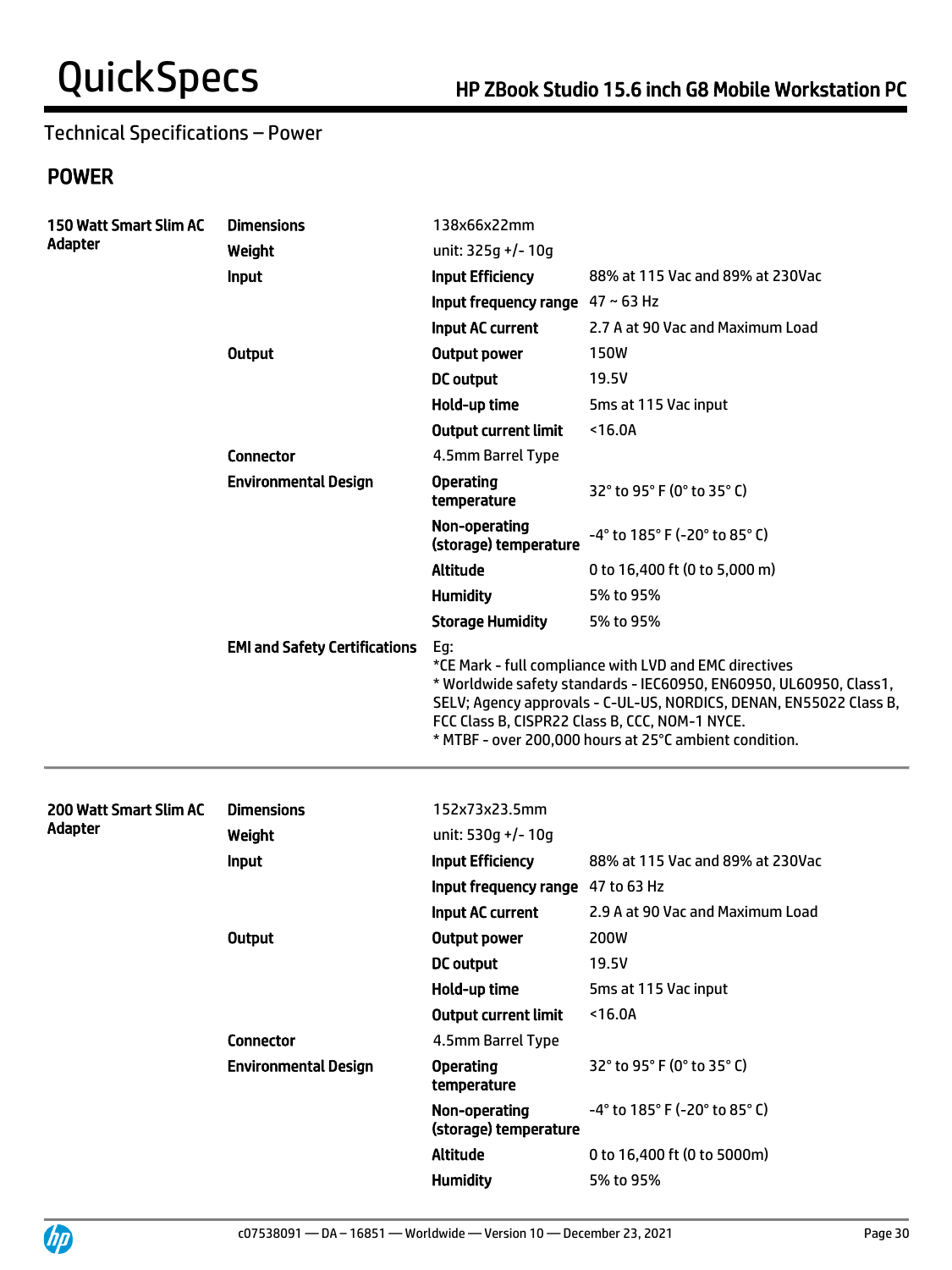

# Technical Specifications – Power

|                                      | <b>Storage Humidity</b> | 5% to 95%                                                          |
|--------------------------------------|-------------------------|--------------------------------------------------------------------|
| <b>EMI and Safety Certifications</b> | Ea:                     |                                                                    |
|                                      |                         | *CE Mark - full compliance with LVD and EMC directives             |
|                                      |                         | * Worldwide safety standards - IEC60950, EN60950, UL60950, Class1, |
|                                      |                         | SELV; Agency approvals - C-UL-US, NORDICS, DENAN, EN55022 Class B, |
|                                      |                         | FCC Class B, CISPR22 Class B, CCC, NOM-1 NYCE.                     |
|                                      |                         | * MTBF - over 200.000 hours at 25°C ambient condition.             |
|                                      |                         |                                                                    |

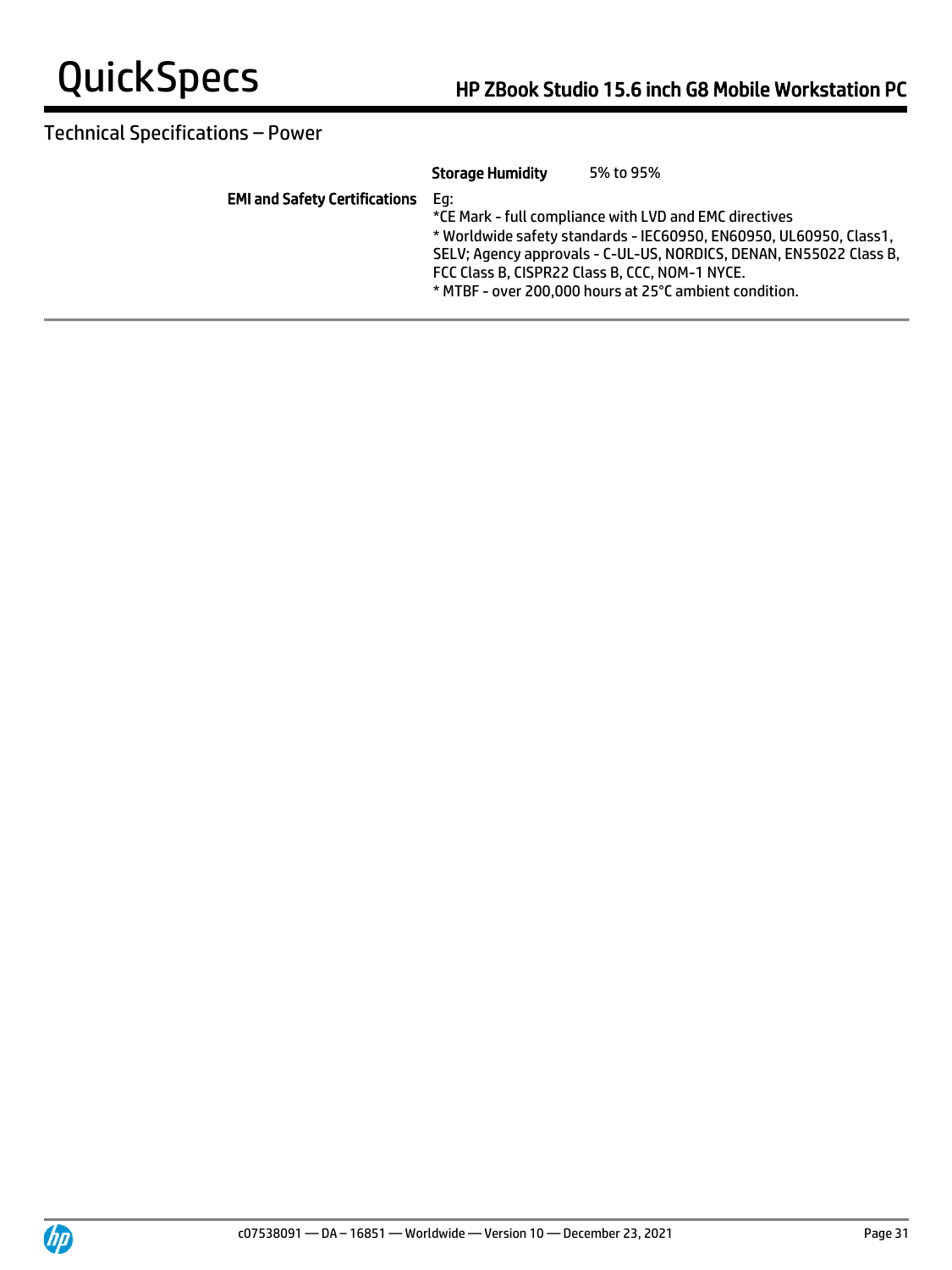# Technical Specifications – Power

| HP 6-cell Long Life Li-lon Dimensions (H $\times$ W $\times$ L)<br>(83 WHr)* | Weight                                      | 7.78x71.05x316.1 mm (0.306 x 2.797 x 12.44 inch)<br>0.305kg(0.67lb) |                                                                                                                                                                                                        |
|------------------------------------------------------------------------------|---------------------------------------------|---------------------------------------------------------------------|--------------------------------------------------------------------------------------------------------------------------------------------------------------------------------------------------------|
|                                                                              | Cells/Type                                  | 3 cell Lithium-Ion Polymer cell                                     |                                                                                                                                                                                                        |
|                                                                              | <b>Energy</b>                               | Voltage                                                             | 11.58V                                                                                                                                                                                                 |
|                                                                              |                                             | Amp-hour capacity                                                   | 7.17Ah / 6.88Ah                                                                                                                                                                                        |
|                                                                              |                                             | Watt-hour capacity                                                  | 83Wh                                                                                                                                                                                                   |
|                                                                              | <b>Temperature</b>                          | Operating (Charging)                                                | 32° to 113° F (0° to 45° C)                                                                                                                                                                            |
|                                                                              |                                             | Operating (Discharging)                                             | 14 $^{\circ}$ to 122 $^{\circ}$ F (-10 $^{\circ}$ to 60 $^{\circ}$ C)                                                                                                                                  |
|                                                                              | <b>Fuel Gauge LED</b>                       | ΝA                                                                  |                                                                                                                                                                                                        |
|                                                                              | Warranty                                    | 1-year                                                              |                                                                                                                                                                                                        |
|                                                                              | <b>Optional Travel Battery</b><br>Available | No                                                                  |                                                                                                                                                                                                        |
|                                                                              |                                             | features, power management settings and other factors.              | *Actual battery Watt-hours (Wh) will vary from design capacity. Battery capacity will naturally<br>decrease with shelf life, time, usage, environment, temperature, system configuration, loaded apps, |

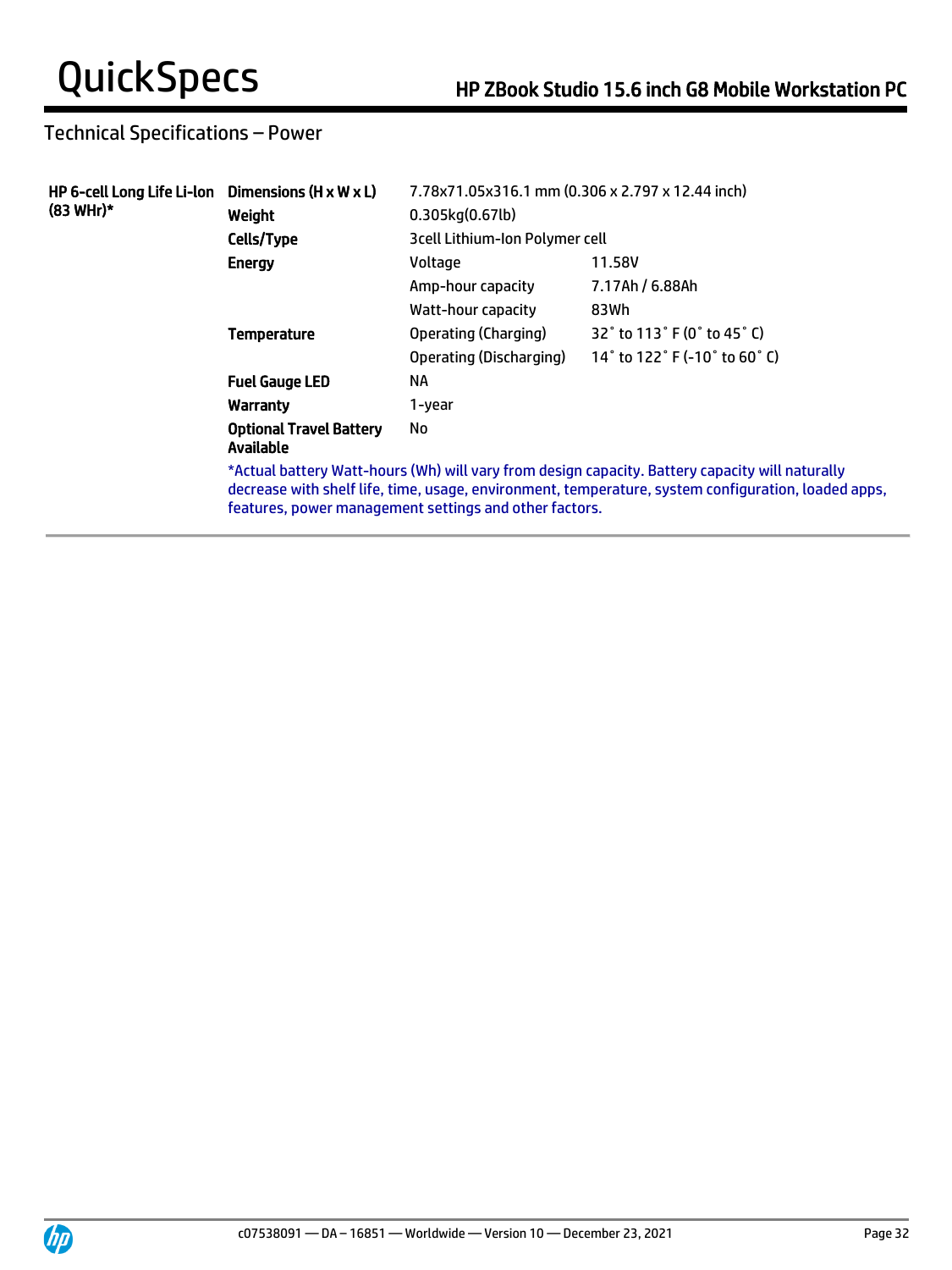# ENVIRONMENTAL DATA

| <b>Eco-Label Certifications &amp;</b><br>declarations                            | This product has received or is in the process of being certified to the following approvals and<br>may be labeled with one or more of these marks:<br>IT ECO declaration<br>$\bullet$<br>US ENERGY STAR®<br>$\bullet$<br>US Federal Energy Management Program (FEMP)<br>$\bullet$<br>EPEAT <sup>O</sup> Gold registered in the United States. See http://www.epeat.net for registration<br>$\bullet$<br>status in your country.<br><b>TCO</b> certified<br>$\bullet$<br>China Energy Conservation Program (CECP)<br>$\bullet$<br><b>China State Environmental Protection Administration (SEPA)</b><br>$\bullet$<br><b>Taiwan Green Mark</b><br>$\bullet$<br>Korea Eco-label<br>$\bullet$<br>Japan PC Green label*<br>$\bullet$ |                                                                                                                                                                                                                                                                                                                                                                                                                                                                                                                                                      |              |  |
|----------------------------------------------------------------------------------|---------------------------------------------------------------------------------------------------------------------------------------------------------------------------------------------------------------------------------------------------------------------------------------------------------------------------------------------------------------------------------------------------------------------------------------------------------------------------------------------------------------------------------------------------------------------------------------------------------------------------------------------------------------------------------------------------------------------------------|------------------------------------------------------------------------------------------------------------------------------------------------------------------------------------------------------------------------------------------------------------------------------------------------------------------------------------------------------------------------------------------------------------------------------------------------------------------------------------------------------------------------------------------------------|--------------|--|
| Sustainable Impact<br><b>Specifications</b>                                      | • 15% post-consumer recycled plastic<br>• External Power Supply 90% Efficiency<br>• Low halogen<br>• Bulk packaging available                                                                                                                                                                                                                                                                                                                                                                                                                                                                                                                                                                                                   | . Outside Box and corrugated cushions are 100% sustainably sourced and recyclable<br>. Molded Paper Pulp Cushion inside box is 100% sustainably sourced and recyclable                                                                                                                                                                                                                                                                                                                                                                               |              |  |
| <b>System Configuration</b>                                                      | The configuration used for the Energy Consumption and Declared Noise Emissions data for the<br>Notebook model is based on a "Typically Configured Notebook".                                                                                                                                                                                                                                                                                                                                                                                                                                                                                                                                                                    |                                                                                                                                                                                                                                                                                                                                                                                                                                                                                                                                                      |              |  |
| <b>Energy Consumption</b><br>(in accordance with US ENERGY<br>STAR® test method) | 115VAC, 60Hz                                                                                                                                                                                                                                                                                                                                                                                                                                                                                                                                                                                                                                                                                                                    | 230VAC, 50Hz                                                                                                                                                                                                                                                                                                                                                                                                                                                                                                                                         | 100VAC, 50Hz |  |
| <b>Normal Operation (Short idle)</b>                                             | 11.91W                                                                                                                                                                                                                                                                                                                                                                                                                                                                                                                                                                                                                                                                                                                          | 11.02W                                                                                                                                                                                                                                                                                                                                                                                                                                                                                                                                               | 11.55W       |  |
| Normal Operation (Long idle)                                                     | 1.03W                                                                                                                                                                                                                                                                                                                                                                                                                                                                                                                                                                                                                                                                                                                           | 1.17W                                                                                                                                                                                                                                                                                                                                                                                                                                                                                                                                                | 1.11W        |  |
| Sleep                                                                            | 1.03W                                                                                                                                                                                                                                                                                                                                                                                                                                                                                                                                                                                                                                                                                                                           | 1.17 W                                                                                                                                                                                                                                                                                                                                                                                                                                                                                                                                               | 1.11W        |  |
| <b>Off</b>                                                                       | 0.42W<br>0.42W<br>0.43W                                                                                                                                                                                                                                                                                                                                                                                                                                                                                                                                                                                                                                                                                                         |                                                                                                                                                                                                                                                                                                                                                                                                                                                                                                                                                      |              |  |
|                                                                                  | <b>NOTE:</b>                                                                                                                                                                                                                                                                                                                                                                                                                                                                                                                                                                                                                                                                                                                    | Energy efficiency data listed is for an ENERGY STAR® compliant product if offered within the<br>model family. HP computers marked with the ENERGY STAR® Logo are compliant with the<br>applicable U.S. Environmental Protection Agency (EPA) ENERGY STAR® specifications for<br>computers. If a model family does not offer ENERGY STAR® compliant configurations, then<br>energy efficiency data listed is for a typically configured PC featuring a hard disk drive, a high<br>efficiency power supply, and a Microsoft Windows® operating system. |              |  |
| <b>Heat Dissipation*</b>                                                         | 115VAC, 60Hz                                                                                                                                                                                                                                                                                                                                                                                                                                                                                                                                                                                                                                                                                                                    | 230VAC, 50Hz                                                                                                                                                                                                                                                                                                                                                                                                                                                                                                                                         | 100VAC, 50Hz |  |
| <b>Normal Operation (Short idle)</b>                                             | 41 BTU/hr                                                                                                                                                                                                                                                                                                                                                                                                                                                                                                                                                                                                                                                                                                                       | 38 BTU/hr                                                                                                                                                                                                                                                                                                                                                                                                                                                                                                                                            | 40 BTU/hr    |  |
| Normal Operation (Long idle)                                                     | 4 BTU/hr                                                                                                                                                                                                                                                                                                                                                                                                                                                                                                                                                                                                                                                                                                                        | 4 BTU/hr                                                                                                                                                                                                                                                                                                                                                                                                                                                                                                                                             | 4 BTU/hr     |  |
| Sleep                                                                            | 4 BTU/hr                                                                                                                                                                                                                                                                                                                                                                                                                                                                                                                                                                                                                                                                                                                        | 4 BTU/hr                                                                                                                                                                                                                                                                                                                                                                                                                                                                                                                                             | 4 BTU/hr     |  |
| <b>Off</b>                                                                       | 1 BTU/hr<br>1 BTU/hr<br>1 BTU/hr                                                                                                                                                                                                                                                                                                                                                                                                                                                                                                                                                                                                                                                                                                |                                                                                                                                                                                                                                                                                                                                                                                                                                                                                                                                                      |              |  |

\*NOTE: Heat dissipation is calculated based on the measured watts, assuming the service level is attained for one hour.

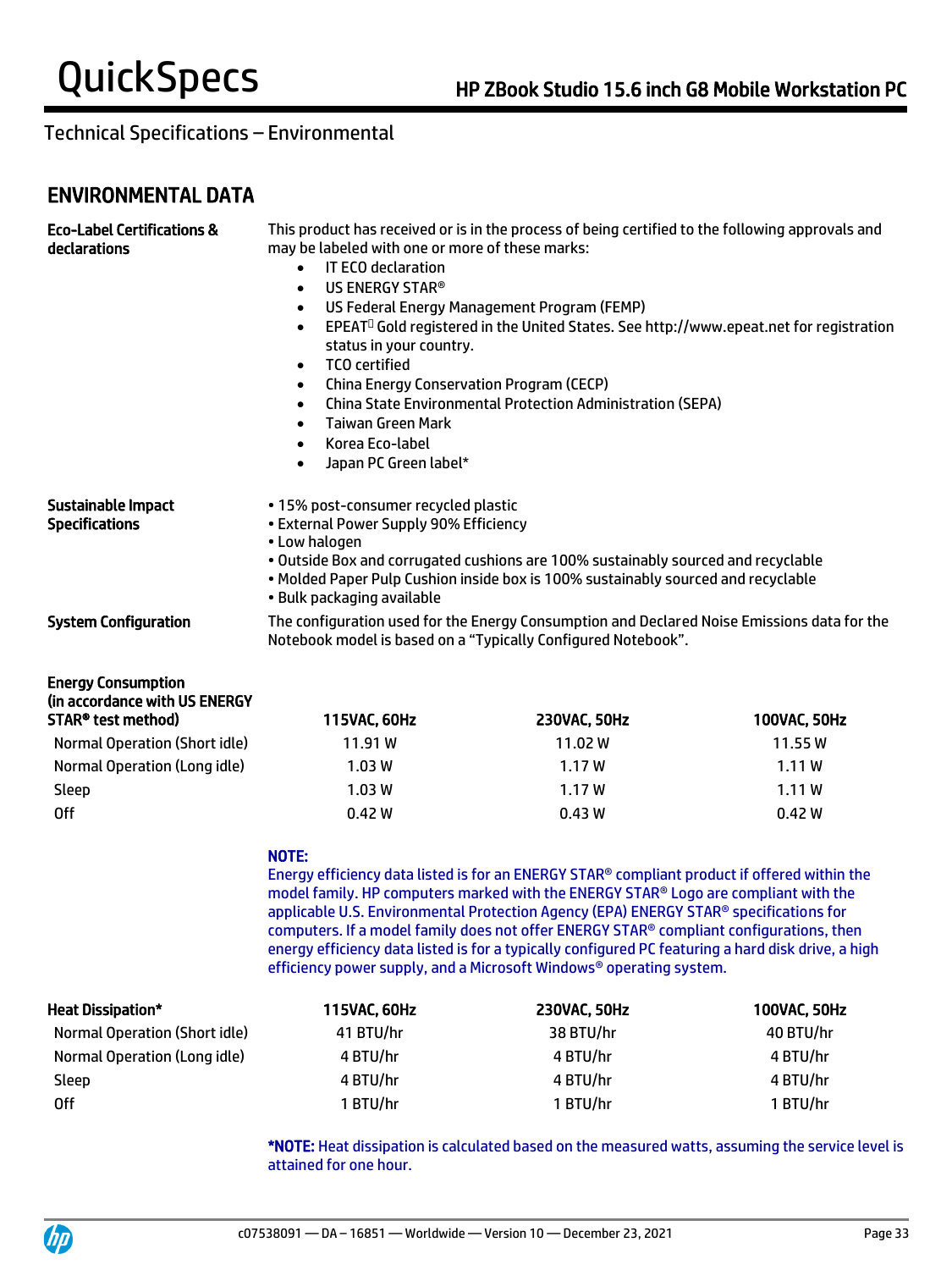| <b>Declared Noise Emissions</b><br>(in accordance with<br>ISO 7779 and ISO 9296)                                                                                                                                                                                                                                                                                                               |                                                                                                                                                                                                                                                           | <b>Sound Power</b><br>(Lwad, bels)                                                                                        | <b>Sound Pressure</b><br>(L <sub>pAm</sub> , decibels)                                                                                                                                                                                                                                                                                                                                                                                           |
|------------------------------------------------------------------------------------------------------------------------------------------------------------------------------------------------------------------------------------------------------------------------------------------------------------------------------------------------------------------------------------------------|-----------------------------------------------------------------------------------------------------------------------------------------------------------------------------------------------------------------------------------------------------------|---------------------------------------------------------------------------------------------------------------------------|--------------------------------------------------------------------------------------------------------------------------------------------------------------------------------------------------------------------------------------------------------------------------------------------------------------------------------------------------------------------------------------------------------------------------------------------------|
| Typically Configured - Idle                                                                                                                                                                                                                                                                                                                                                                    |                                                                                                                                                                                                                                                           | 3.1                                                                                                                       | 23                                                                                                                                                                                                                                                                                                                                                                                                                                               |
| Fixed Disk - Random writes                                                                                                                                                                                                                                                                                                                                                                     |                                                                                                                                                                                                                                                           | 3.1                                                                                                                       | 24                                                                                                                                                                                                                                                                                                                                                                                                                                               |
| Optical Drive - Sequential reads                                                                                                                                                                                                                                                                                                                                                               |                                                                                                                                                                                                                                                           | 42                                                                                                                        |                                                                                                                                                                                                                                                                                                                                                                                                                                                  |
| <b>Longevity and Upgrading</b>                                                                                                                                                                                                                                                                                                                                                                 | 4.8<br>This product can be upgraded, possibly extending its useful life by several years. Upgradeable<br>features and/or components contained in the<br>Spare parts are available throughout the warranty period and or for up to "5" years after the end |                                                                                                                           |                                                                                                                                                                                                                                                                                                                                                                                                                                                  |
| <b>Additional Information</b>                                                                                                                                                                                                                                                                                                                                                                  | of production.<br>$\bullet$<br>$\bullet$<br>www.epeat.net                                                                                                                                                                                                 | directive - 2011/65/EC.<br>Equipment (WEEE) Directive - 2002/96/EC.<br>Drinking Water and Toxic Enforcement Act of 1986). | This product is in compliance with the Restrictions of Hazardous Substances (RoHS)<br>This HP product is designed to comply with the Waste Electrical and Electronic<br>This product is in compliance with California Proposition 65 (State of California; Safe<br>This product is in compliance with the IEEE 1680 (EPEAT) standard at the Gold level, see<br>Plastics parts weighing over 25 grams used in the product are marked per ISO11469 |
|                                                                                                                                                                                                                                                                                                                                                                                                | and ISO1043.<br>$\bullet$                                                                                                                                                                                                                                 |                                                                                                                           | This product is 93.5% recycle-able when properly disposed of at end of life.                                                                                                                                                                                                                                                                                                                                                                     |
| <b>Packaging Materials</b>                                                                                                                                                                                                                                                                                                                                                                     | <b>External:</b>                                                                                                                                                                                                                                          | PAPER/Corrugated                                                                                                          | 243g                                                                                                                                                                                                                                                                                                                                                                                                                                             |
|                                                                                                                                                                                                                                                                                                                                                                                                | Internal:                                                                                                                                                                                                                                                 | PAPER/paperboard                                                                                                          | 51 <sub>g</sub>                                                                                                                                                                                                                                                                                                                                                                                                                                  |
|                                                                                                                                                                                                                                                                                                                                                                                                |                                                                                                                                                                                                                                                           | PLASTIC/Polyethylene low density                                                                                          | 12 <sub>g</sub>                                                                                                                                                                                                                                                                                                                                                                                                                                  |
|                                                                                                                                                                                                                                                                                                                                                                                                |                                                                                                                                                                                                                                                           | PAPER/Molded pulp                                                                                                         | 201 <sub>g</sub>                                                                                                                                                                                                                                                                                                                                                                                                                                 |
|                                                                                                                                                                                                                                                                                                                                                                                                |                                                                                                                                                                                                                                                           | PLASTIC/polypropylene                                                                                                     | 4g                                                                                                                                                                                                                                                                                                                                                                                                                                               |
|                                                                                                                                                                                                                                                                                                                                                                                                |                                                                                                                                                                                                                                                           | The plastic packaging material contains at least 60% recycled content.                                                    |                                                                                                                                                                                                                                                                                                                                                                                                                                                  |
|                                                                                                                                                                                                                                                                                                                                                                                                |                                                                                                                                                                                                                                                           |                                                                                                                           | The corrugated paper packaging materials contains at least 62% recycled content.                                                                                                                                                                                                                                                                                                                                                                 |
| <b>RoHS Compliance</b><br>HP Inc. complies fully with materials regulations. We were among the first companies to extend<br>the restrictions in the European Union (EU) Restriction of Hazardous Substances (RoHS) Directive<br>to our products worldwide through the HP GSE. HP has contributed to the development of<br>related legislation in Europe, as well as China, India, and Vietnam. |                                                                                                                                                                                                                                                           |                                                                                                                           |                                                                                                                                                                                                                                                                                                                                                                                                                                                  |
| We believe the RoHS directive and similar laws play an important role in promoting industry-<br>wide elimination of substances of concern. We have supported the inclusion of additional<br>substances-including PVC, BFRs, and certain phthalates-in future RoHS legislation that<br>pertains to electrical and electronics products.                                                         |                                                                                                                                                                                                                                                           |                                                                                                                           |                                                                                                                                                                                                                                                                                                                                                                                                                                                  |
|                                                                                                                                                                                                                                                                                                                                                                                                | evolve.                                                                                                                                                                                                                                                   |                                                                                                                           | We met our voluntary objective to achieve worldwide compliance with the new EU RoHS<br>requirements for virtually all relevant products by July 2013, and we will continue to extend the<br>scope of the commitment to include further restricted substances as regulations continue to                                                                                                                                                          |
|                                                                                                                                                                                                                                                                                                                                                                                                |                                                                                                                                                                                                                                                           |                                                                                                                           | To obtain a copy of the HP RoHS Compliance Statement, see HP RoHS position statement.                                                                                                                                                                                                                                                                                                                                                            |
| <b>Material Usage</b>                                                                                                                                                                                                                                                                                                                                                                          |                                                                                                                                                                                                                                                           | (refer to the HP General Specification for the Environment at:                                                            | This product does not contain any of the following substances in excess of regulatory limits                                                                                                                                                                                                                                                                                                                                                     |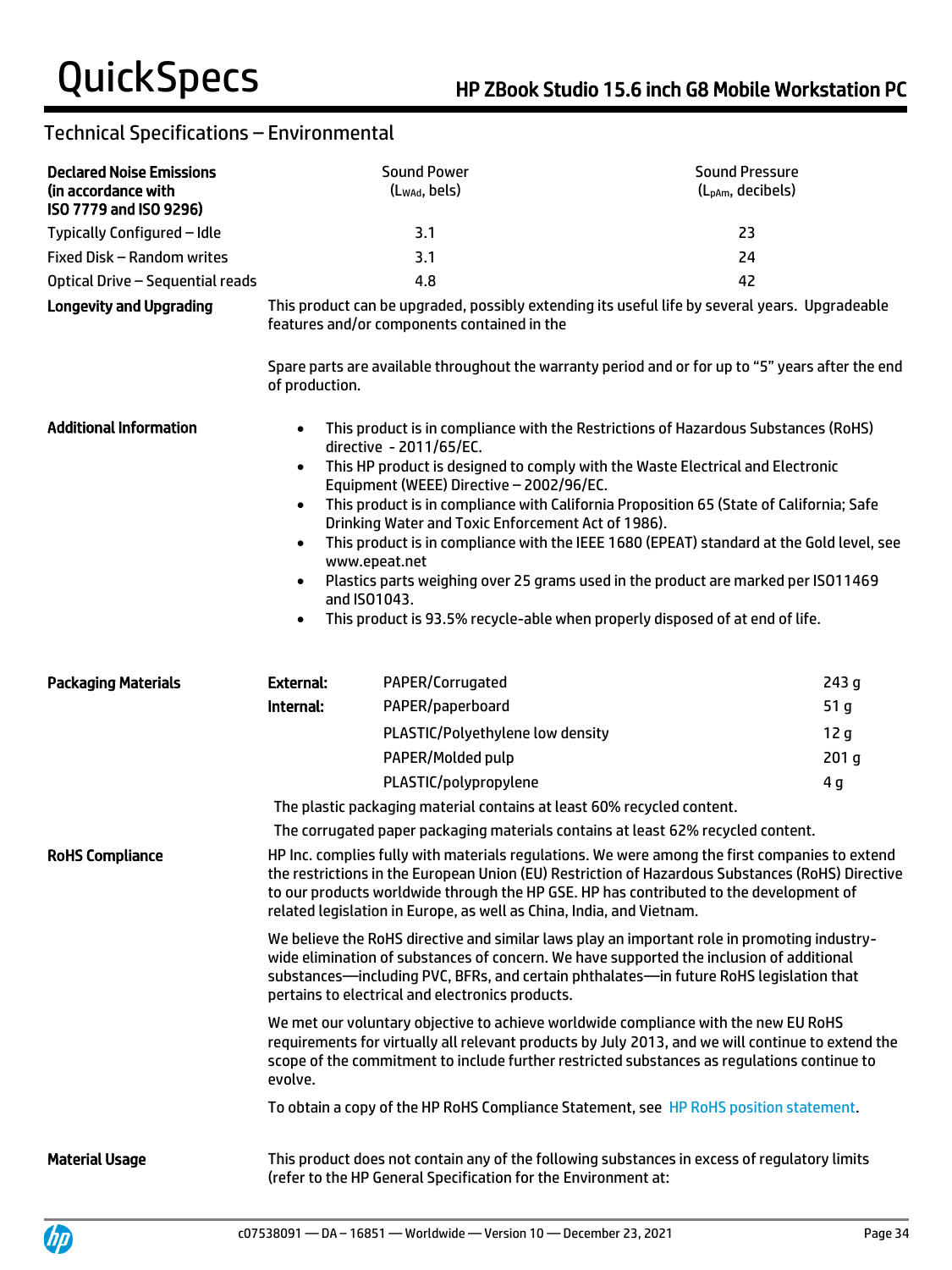[http://www.hp.com/hpinfo/globalcitizenship/environment/supplychain/gen\\_specifications.html](http://www.hp.com/hpinfo/globalcitizenship/environment/supplychain/gen_specifications.html)

- Asbestos
- Certain Azo Colorants
- Certain Brominated Flame Retardants may not be used as flame retardants in plastics
- Cadmium
- Chlorinated Hydrocarbons
- Chlorinated Paraffins
- Bis(2-Ethylhexyl) phthalate (DEHP)
- Benzyl butyl phthalate (BBP)
- Dibutyl phthalate (DBP)
- Diisobutyl phthalate (DIBP)
- Formaldehyde
- Halogenated Diphenyl Methanes
- Lead carbonates and sulfates
- Lead and Lead compounds
- Mercuric Oxide Batteries
- Nickel finishes must not be used on the external surface designed to be frequently handled or carried by the user.
- Ozone Depleting Substances
- Polybrominated Biphenyls (PBBs)
- Polybrominated Biphenyl Ethers (PBBEs)
- Polybrominated Biphenyl Oxides (PBBOs)
- Polychlorinated Biphenyl (PCB)
- Polychlorinated Terphenyls (PCT)
- Polyvinyl Chloride (PVC) except for wires and cables, and certain retail packaging has been voluntarily removed from most applications.
- Radioactive Substances
- Tributyl Tin (TBT), Triphenyl Tin (TPT), Tributyl Tin Oxide (TBTO)

Packaging Usage HP follows these quidelines to decrease the environmental impact of product packaging:

- Eliminate the use of heavy metals such as lead, chromium, mercury and cadmium in packaging materials.
- Eliminate the use of ozone-depleting substances (ODS) in packaging materials.
- Design packaging materials for ease of disassembly.
- Maximize the use of post-consumer recycled content materials in packaging materials.
- Use readily recyclable packaging materials such as paper and corrugated materials.
- Reduce size and weight of packages to improve transportation fuel efficiency.
- Plastic packaging materials are marked according to ISO 11469 and DIN 6120 standards.

#### End-of-life Management and Recycling HP offers end-of-life HP product return and recycling programs in many geographic areas. To recycle your product, please go to:<http://www.hp.com/go/reuse-recycle> or contact your nearest HP sales office. Products returned to HP will be recycled, recovered or disposed of in a responsible manner.

The EU WEEE directive (2002/95/EC) requires manufacturers to provide treatment information for each product type for use by treatment facilities. This information (product disassembly instructions) is posted on the HP web site at: [http://www.hp.com/go/recyclers.](http://www.hp.com/go/recyclers) These instructions may be used by recyclers and other WEEE treatment facilities as well as HP OEM customers who integrate and re-sell HP equipment.

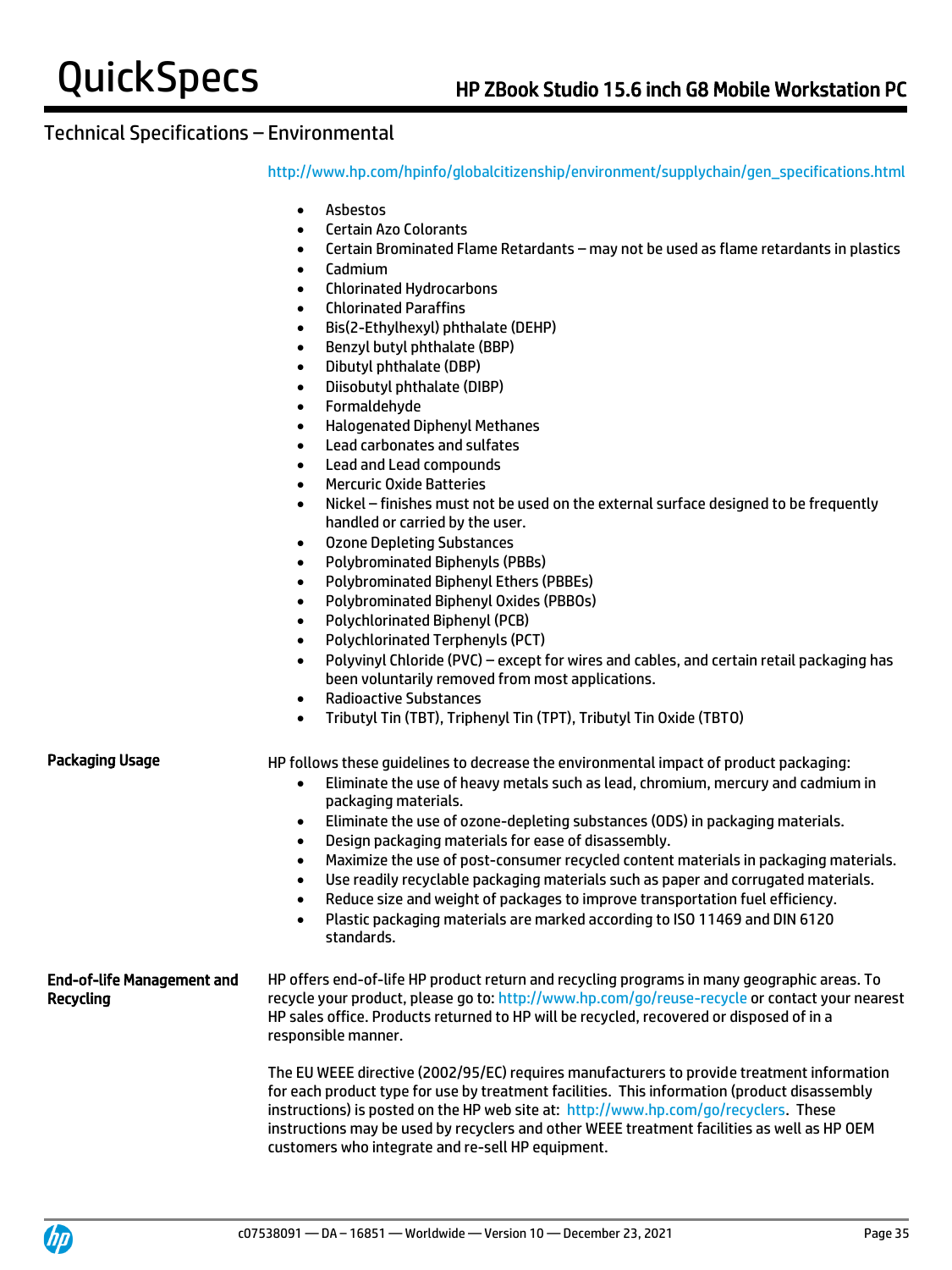| <b>Information</b> | HP Inc. Corporate Environmental For more information about HP's commitment to the environment:                                                                                                                                                                                                                                                                                   |
|--------------------|----------------------------------------------------------------------------------------------------------------------------------------------------------------------------------------------------------------------------------------------------------------------------------------------------------------------------------------------------------------------------------|
|                    | <b>Global Citizenship Report</b><br>http://www.hp.com/hpinfo/qlobalcitizenship/qcreport/index.html<br>Eco-label certifications<br>http://www8.hp.com/us/en/hp-information/environment/ecolabels.html<br>ISO 14001 certificates:<br>http://h20195.www2.hp.com/V2/GetDocument.aspx?docname=c04755842<br>and<br>http://www.hp.com/hpinfo/globalcitizenship/environment/pdf/cert.pdf |
| footnotes          | Percentage of ocean-bound plastic contained in each component varies by product<br>$\bullet$<br>Recycled plastic content percentage is based on the definition set in the IEEE 1680.1-<br>2018 standard.<br>External power supplies, WWAN modules, power cords, cables and peripherals<br>$\bullet$<br>excluded.                                                                 |

- 100% outer box packaging and corrugated cushions made from sustainably sourced certified and recycled fibers.
- Fiber cushions made from 100% recycled wood fiber and organic materials.

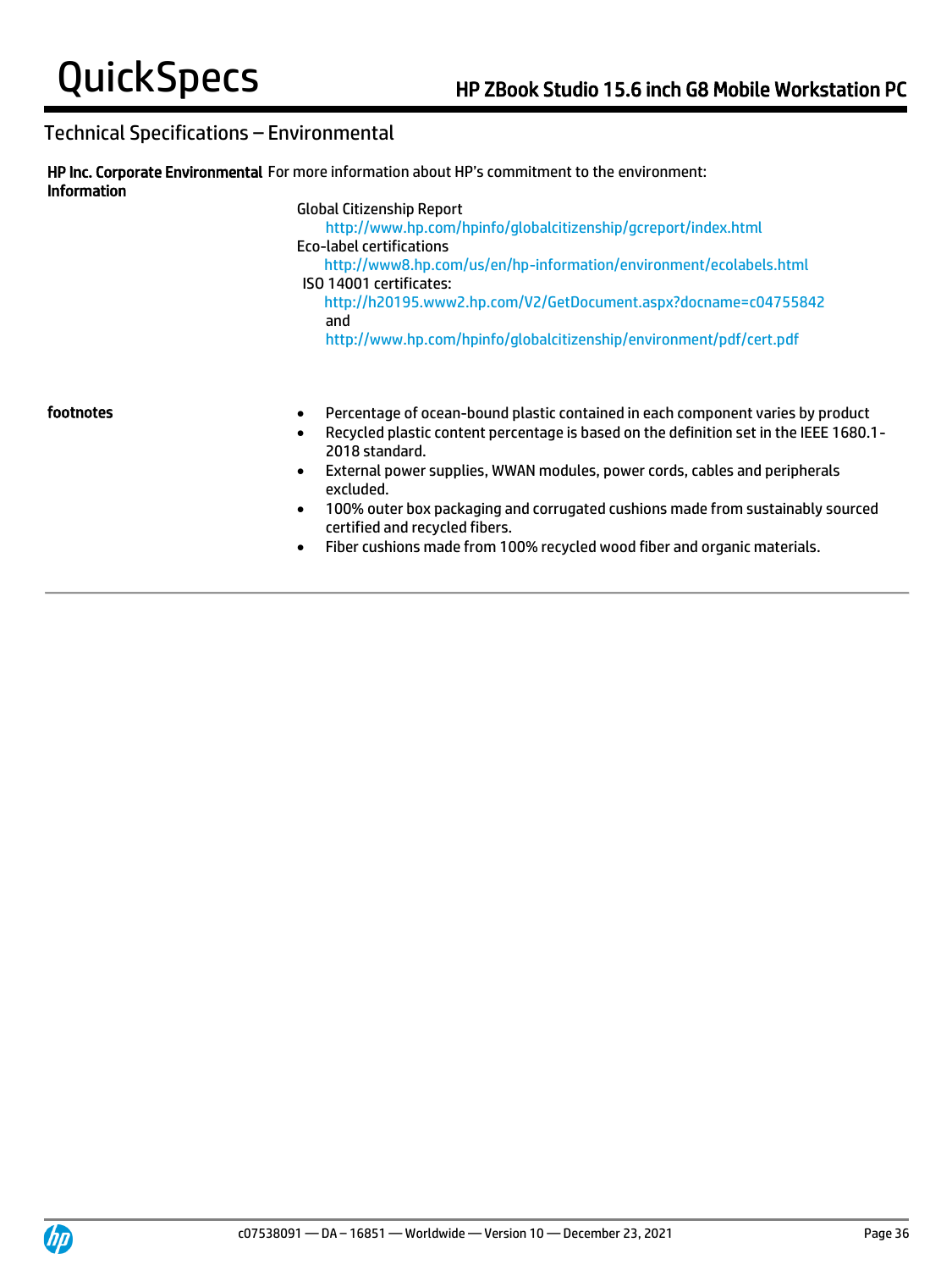# QuickSpecs<br>
HP ZBook Power G8 Mobile Workstation

# Options and Accessories (sold separately and availability may vary by country)

| <b>Type</b>     | <b>Description</b>                                | Part#          |
|-----------------|---------------------------------------------------|----------------|
| <b>Audio</b>    | <b>HP UC Speaker Phone</b>                        | 4VW02AA        |
|                 | <b>HP Thunderbolt Dock Audio Module</b>           | 3AQ21AA        |
| <b>Memory</b>   | HP 4GB 3200MHz DDR4 (pending approval)            | 286H5AA        |
|                 | HP 8GB 3200MHz DDR4 (pending approval             | 286H8AA        |
|                 | HP 16GB 3200MHz DDR4(pending approval)            | 286J1AA        |
| Cases           | HP 17.3 Business Backpack                         | <b>2SC67AA</b> |
|                 | HP 15.6 Business Top Load                         | 2SC66AA        |
|                 | <b>HP 17.3 Business Roller Case</b>               | 2SC68AA        |
|                 | HP 17.3 Business Slim Top Load                    | 2UW02AA        |
|                 | HP Prelude Pro Recycle Backpack                   | 1X644AA        |
|                 | HP Prelude Pro Recycle Top Load                   | 1X645AA        |
|                 | HP Executive 17.3 Backpack                        | 6KD05AA        |
|                 | HP Executive 15.6 Top Load                        | 6KD06AA        |
|                 | HP Executive 15.6 Backpack                        | 6KD07AA        |
|                 | HP Executive 17.3 Top Load                        | 6KD08AA        |
|                 | HP Executive 15.6 Leather Top Load                | 6KD09AA        |
|                 | HP All in One Carry On Luggage                    | <b>7ZE80AA</b> |
|                 | HP Prelude 15.6 Top Load                          | 1E7D7AA        |
|                 | HP Prelude 15.6 Backpack                          | 1E7D6AA        |
|                 | HP Renew Business 17.3 Laptop Backpack            | 3E2U5AA        |
|                 | HP Renew Business 17.3 Laptop Bag                 | 3E2U6AA        |
|                 | HP Renew Business 15.6 Laptop Bag                 | 3E5F8AA        |
| <b>Docking</b>  | <b>HP USB-C Dock G5</b>                           | 5TW10AA        |
|                 | HP TB Dock 230W G2 Cable                          | 3XB95AA        |
|                 | <b>HP USB-C Mini Dock</b>                         | 1PM64AA        |
|                 | HP USB-C Travel Hub G2                            | <b>7PJ38AA</b> |
|                 | <b>HP Thunderbolt Dock 230W G2</b>                | 2UK38AA        |
|                 | HP TB Dock G2 w/ Combo Cable                      | 3TR87AA        |
|                 | HP USB-C/A Universal Dock G2                      | 5TW13AA        |
|                 | HP 4.5mm and USB-C Dock Adapter G2                | 6LX61AA        |
|                 | <b>HP TB Dock G2 Combo Cable</b>                  | 3XB96AA        |
| Input/Output -  | HP Wireless Rechargeable 950MK Mouse and Keyboard | 3M165AA        |
| Mice & Keyboard | HP Slim Wireless Keyboard and Mouse               | T6L04AA        |
|                 | HP Wireless (Link-5) Keyboard                     | <b>T6U20AA</b> |
|                 | HP Wireless Collaboration Keyboard                | Z9N39AA        |
|                 | HP USB Essential Keyboard and Mouse               | <b>H6L29AA</b> |
|                 | HP Wired Desktop 320MK Mouse and Keyboard         | 9SR36AA        |
|                 | <b>HP Comfort Grip Wireless Mouse</b>             | H2L63AA        |
|                 | HP X4000b Bluetooth Mouse                         | H3T50AA        |

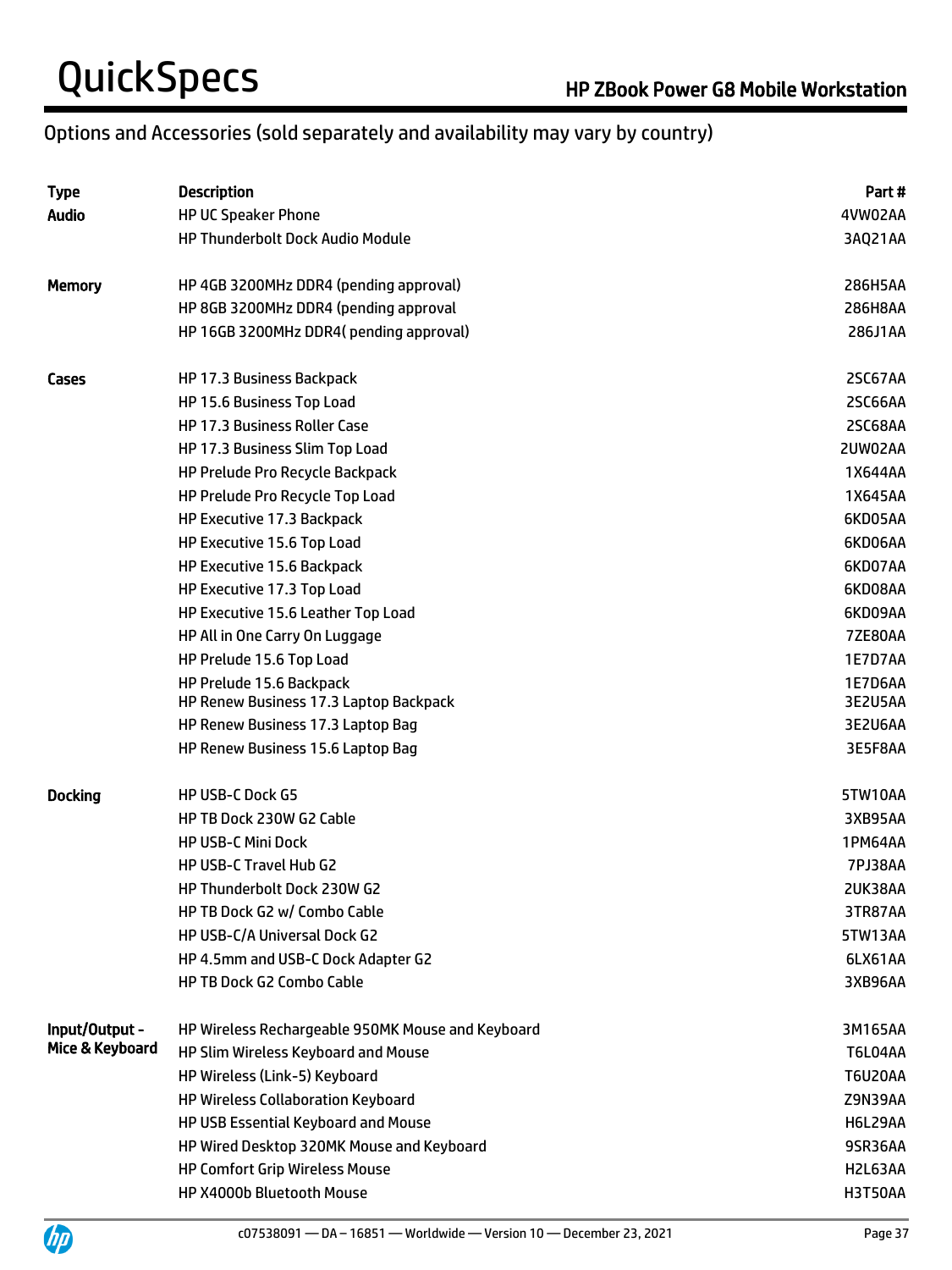# Options and Accessories (sold separately and availability may vary by country)

|                 | <b>HP Wired 320M Mouse</b>               | 9VA80AA        |
|-----------------|------------------------------------------|----------------|
|                 | <b>HP 3-button USB Laser Mouse</b>       | <b>H4B81AA</b> |
|                 | <b>HP Travel USB Mouse</b>               | G1K28AA        |
|                 | <b>HP Premium Wireless Mouse</b>         | 1JR31AA        |
|                 | <b>HP Premium USB Mouse</b>              | 1JR32AA        |
|                 | <b>HP Fingerprint Reader USB Mouse</b>   | 4TS44AA        |
|                 | <b>HP Travel Bluetooth Mouse</b>         | 6SP30AA        |
|                 | <b>HP Presenter Bluetooth Mouse</b>      | 2CE30AA        |
|                 | HP Multi-Device 635 Black Wireless Mouse | 1D0K2AA        |
|                 | HP Creator 935 Black Wireless Mouse      | 1D0K8AA        |
| Power           | HP 150W Slim Smart AC Adapter            | 4SC18AA        |
|                 | HP 200W Slim Smart AC Adapter            | 4SC19AA        |
| <b>Adapters</b> | HP USB 3.0 to Gigabit Adapter            | N7P47AA        |
|                 | <b>HDMI to VGA Adapter</b>               | H4F02AA        |
|                 | HP HDMI to DVI Adapter                   | <b>F5A28AA</b> |
|                 | HP USB-C to USB 3.0 Adapter              | N2Z63AA        |
|                 | USB-C to RJ45                            | <b>V7W66AA</b> |
|                 | HP USB-C™ to USB Hub                     | <b>Z6A00AA</b> |
|                 | HP USB-C to VGA Adapter                  | N9K76AA        |
|                 | HP USB-C to 4.5mm Adapter                | 4ST73AA        |
| Storage         | HP 1TB TLC PCIe3x4 NVMe M2 SSD           | 6SK99AA        |
|                 | HP 2TB TLC PCIe3x4 NVMe M2 SSD           | 6SL00AA        |
|                 | HP 256GB PCIe-3x4 NVME M.2 SSD           | 1D0H6AA        |
|                 | HP 512GB PCI-e 3x4 NVMe M2 SSD           | 1D0H7AA        |
|                 | <b>HP External USB DVDRW Drive</b>       | <b>F2B56AA</b> |
| <b>Security</b> | HP Nano Keyed Cable Lock                 | 1AJ39AA        |
|                 | <b>HP Sure Key Cable Lock</b>            | 6UW42AA        |
|                 |                                          |                |

j